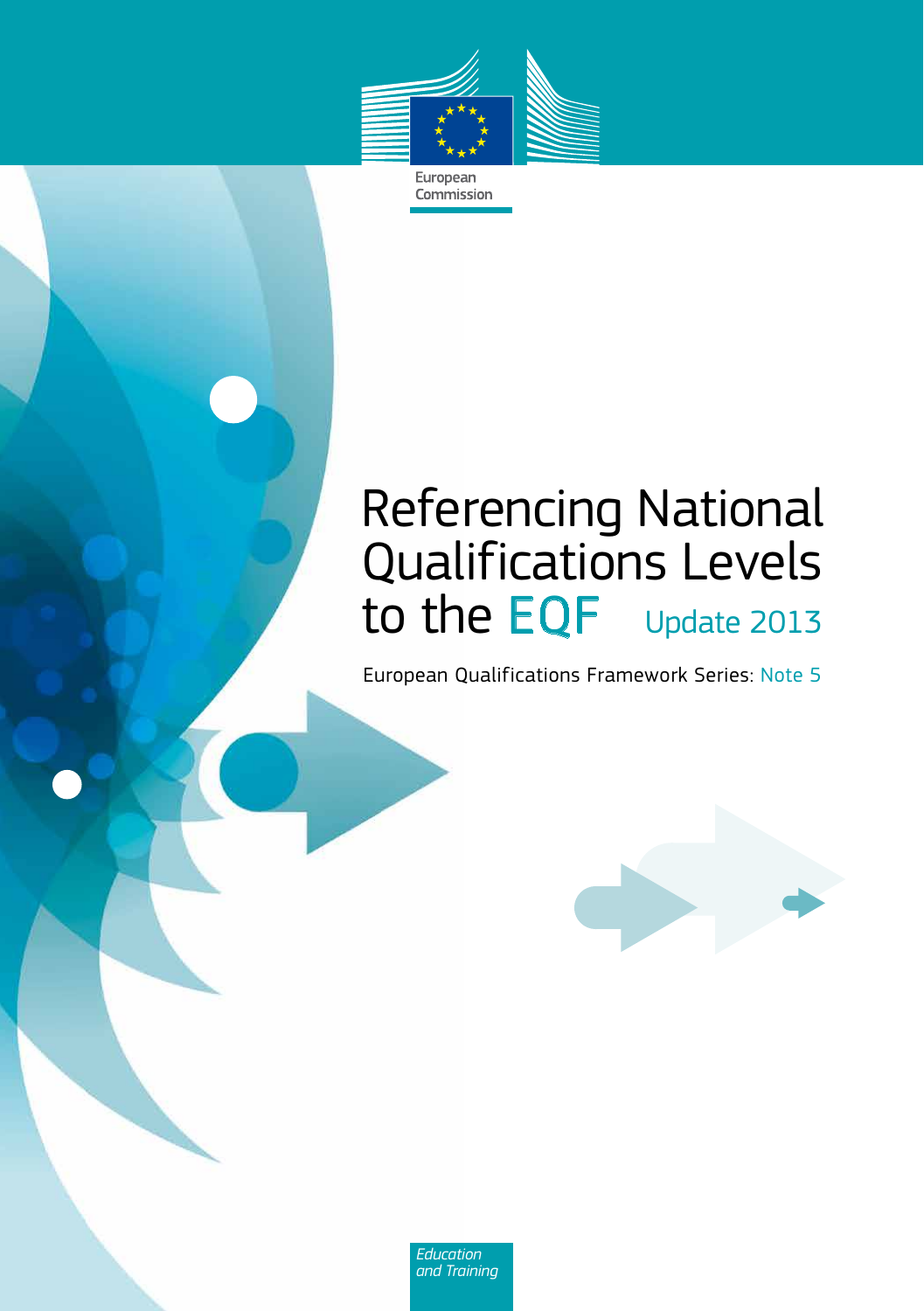This EQF Note has been made possible by individuals from European many countries and many different institutions:

- members of the EQF Advisory Group and representatives of EQF National Coordination Points, who, through their various examples and active and constructive discussions identified the main issues to be addressed by the Note;
- participants in peer learning activities in Tallinn (September 2011), Prague (February 2012) and Brussels (April 2012), shared their insights;
- Mike Coles, external expert and Karin Luomi Messerer (3s) who drafted the text;
- Jens Bjørnåvold and Slava Grm-Pevec (Cedefop), who helped clarifying issues
- Anita Krémó (European Commission, Directorate General for Education and Culture), who coordinated inputs to the Note.

Europe Direct is a service to help you find answers to your questions about the European Union.

#### Freephone number (\*): **00 800 6 7 8 9 10 11**

(\*) Certain mobile telephone operators do not allow access to 00 800 numbers or these calls may be billed.

More information on the European Union is available on the Internet ([http://europa.eu\)](http://europa.eu).

Cataloguing data can be found at the end of this publication.

Luxembourg: Publications Office of the European Union, 2013

ISBN 978-92-79-26563-1 doi:10.2766/40015

Pictures: © European Commission

© European Union, 2013 Reproduction is authorised provided the source is acknowledged.

*Printed in Belgium*

Printed on white chlorine-free paper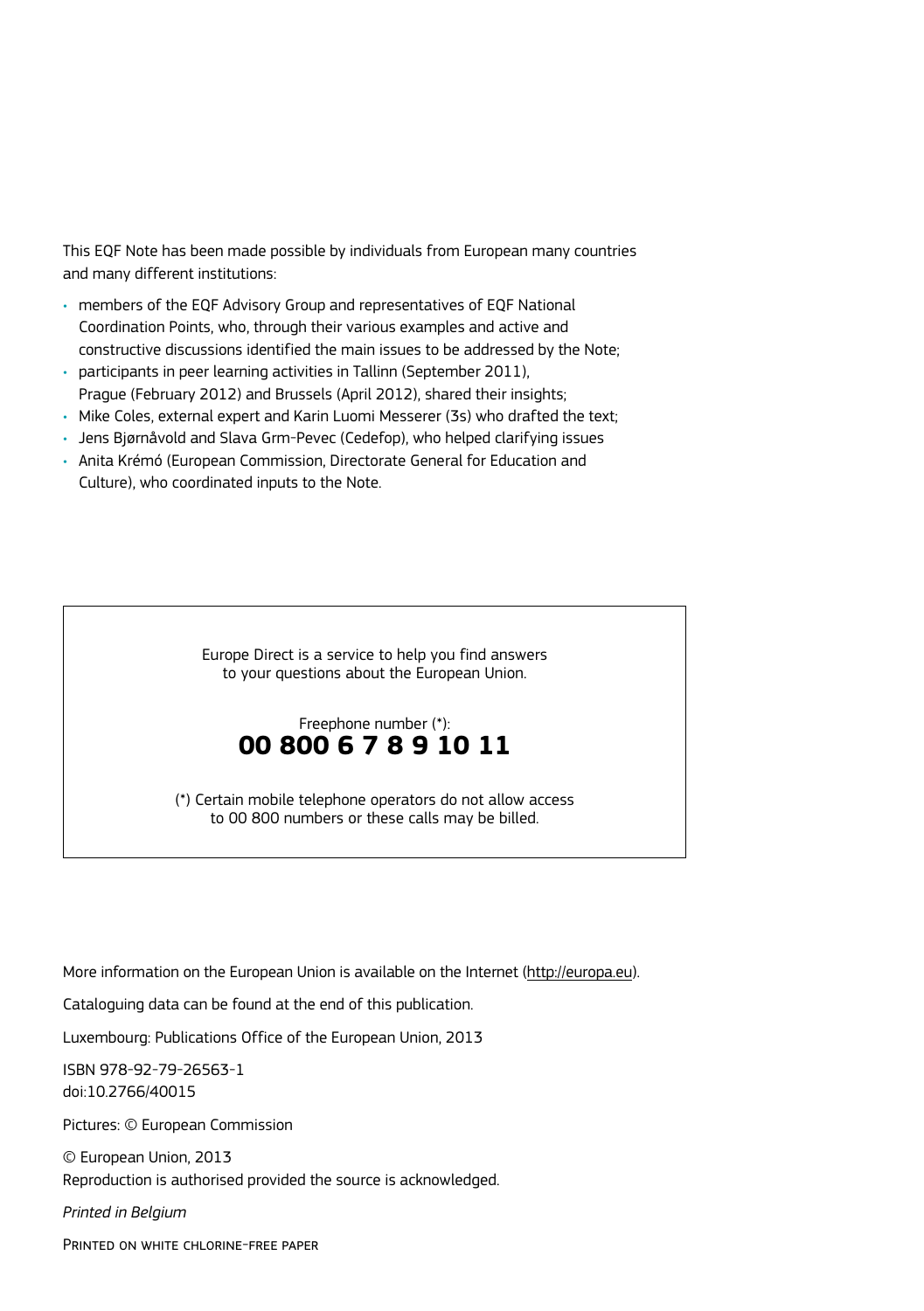## Referencing National Qualifications Levels to the EQF Update 2013



European Qualifications Framework Series: Note 5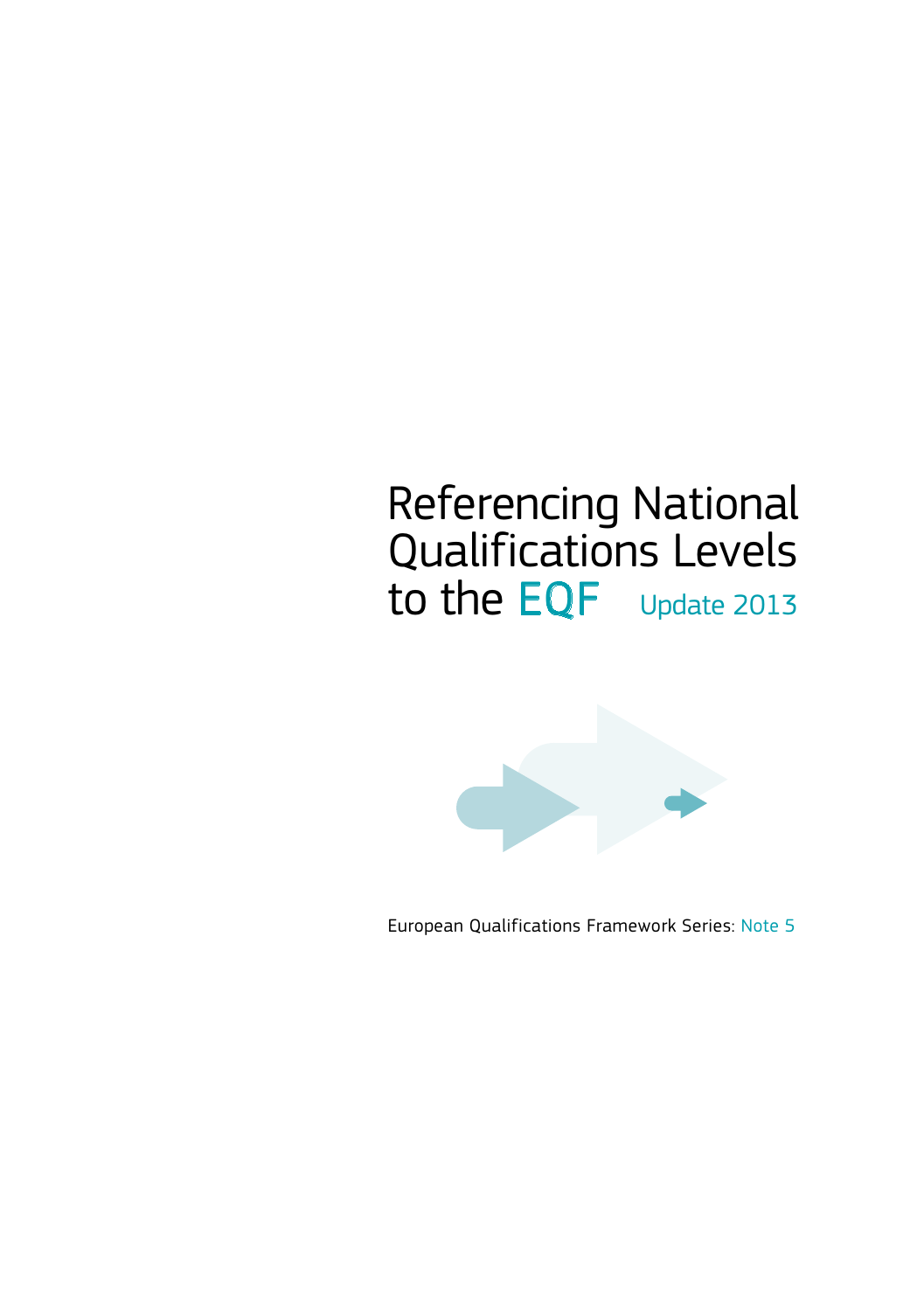## Table of Contents

| Foreword                                                                         | 5                 |
|----------------------------------------------------------------------------------|-------------------|
| <b>Introduction</b><br>What is referencing to the EQF?<br>The basis of this Note | 6<br>6<br>6       |
| Purpose of this Note                                                             | 7                 |
| Structure of the Note                                                            | 8                 |
| <b>PART ONE</b>                                                                  | 9                 |
| <b>The EQF</b><br>1                                                              | 10                |
| The EQF is a tool for lifelong learning                                          | 10                |
| The EQF and mobility of people                                                   | 11                |
| European frameworks and national frameworks                                      | $12 \overline{ }$ |
| Qualifications are not directly referenced to the EQF                            | 13                |
| Referencing as the basis for national reforms                                    | 14                |
| 2<br>Diversity of qualifications systems                                         | 15                |
| Qualifications systems across the world                                          | 16                |
| Referencing to the EQF<br>3                                                      | 17                |
| The approach to referencing                                                      | 18                |
| Referencing to the two European metaframeworks                                   | 18                |

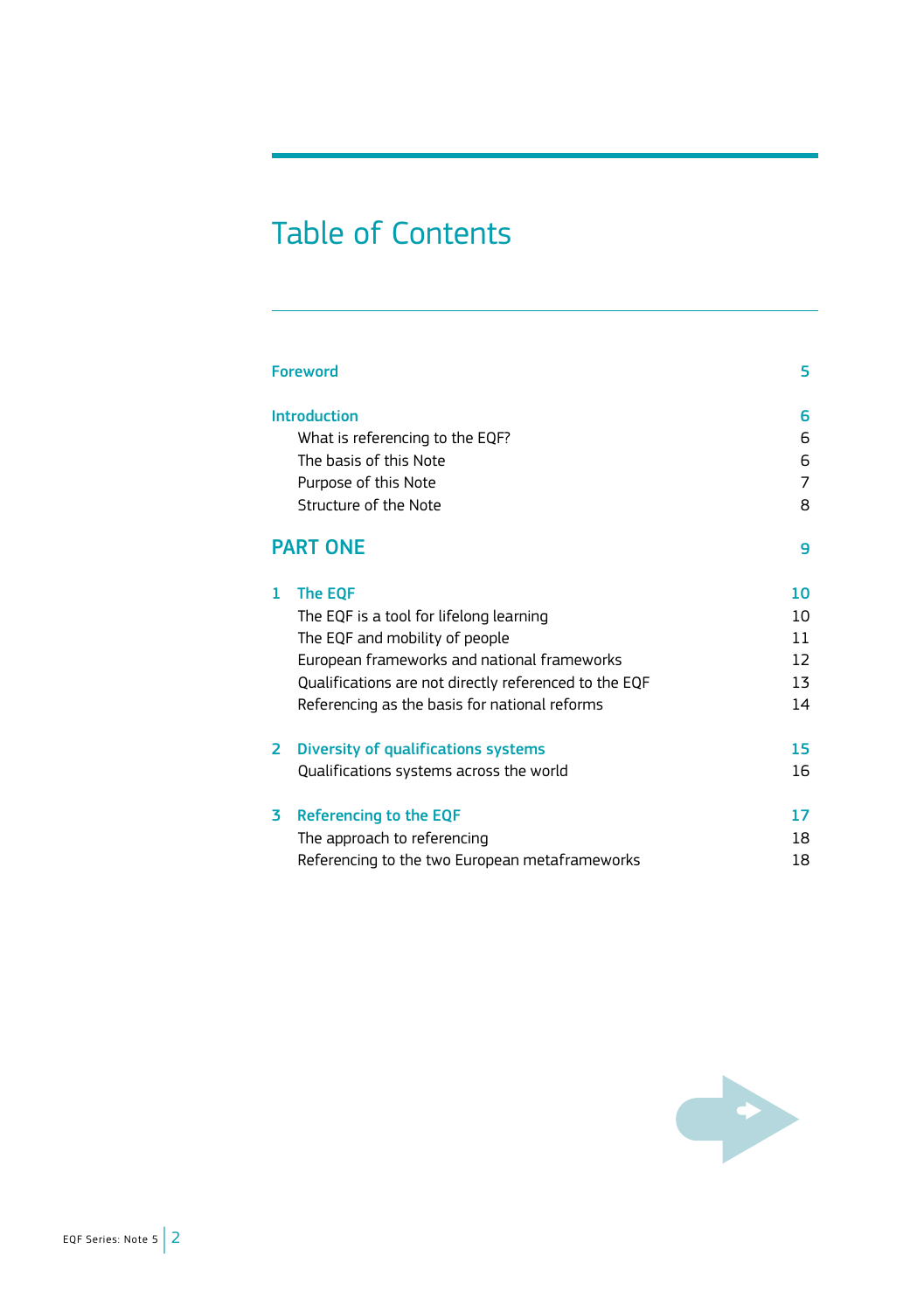

| 4 | The ten criteria and procedures for the referencing process      | 22 |
|---|------------------------------------------------------------------|----|
|   | Criterion 1                                                      | 22 |
|   | Criterion 2                                                      | 23 |
|   | Criterion 3                                                      | 26 |
|   | Criterion 4                                                      | 28 |
|   | Criterion 5                                                      | 33 |
|   | Criterion 6                                                      | 35 |
|   | Criterion 7                                                      | 36 |
|   | Criterion 8                                                      | 37 |
|   | Criterion 9                                                      | 38 |
|   | Criterion 10                                                     | 39 |
| 5 | The referencing process: some essentials                         | 41 |
|   | Using the ten referencing criteria                               | 41 |
|   | The usefulness of an NOF                                         | 41 |
|   | National governance arrangements for referencing to the EQF      | 43 |
|   | Shifting towards use of learning outcomes                        | 44 |
|   | Stakeholder involvement/management                               | 44 |
|   | International cooperation and international experts              | 45 |
|   | Possible methods/techniques for referencing                      | 48 |
|   | The essential concept of best-fit                                | 49 |
|   | Placing qualifications in an NQF based on the best-fit principle | 53 |
|   | Steps towards a better referencing position                      | 54 |
| 6 | Questions arising in the referencing process                     | 56 |
| 7 | <b>Reporting the referencing</b>                                 | 60 |
| 8 | After referencing - the beginning of the end                     |    |
|   | or the end of the beginning?                                     | 63 |
|   | Updating the referencing report                                  | 63 |
|   | Beneficiaries of the referencing process                         | 64 |
|   | A continuing role for the National Coordination Point            | 65 |
| 9 | <b>Practical points for NCPs</b>                                 | 66 |
|   | A checklist                                                      | 66 |
|   | Useful resources for referencing                                 | 68 |
|   | 10 Annex to chapter 5                                            | 70 |

PART TWO 21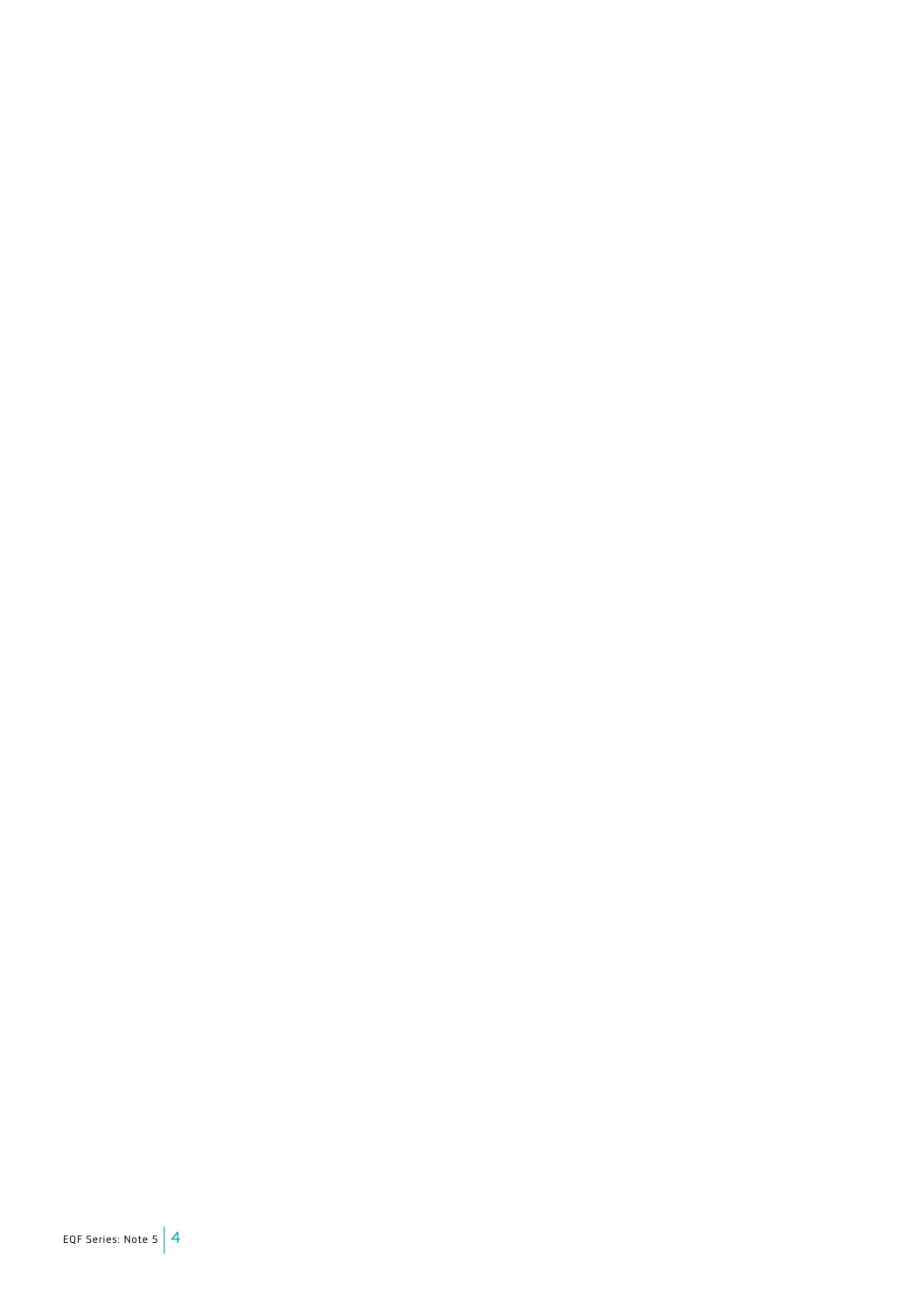### Foreword

This Note is part of the European Qualifications Framework Series, which is written for those involved in the implementation of the EQF. The Note updates the discussion points in Note 3, which was written on the basis of the first four referencing reports. By April 2012, thirteen countries have presented referencing reports to the EQF Advisory Group, and these reports and the discussions of them at meetings of the EQF Advisory Group have been used to prepare this 2nd updated, edition of the Note.

The Recommendation of the Council and the European Parliament on the establishment of the EQF invites Member States *'to relate their national qualifications systems to the EQF by referencing their national qualifications levels to the relevant levels of the EQF, and where appropriate, developing national qualifications frameworks in accordance with national legislation and practise*'( 1 ).

The success of the EQF will depend on the transparency of these national referencing processes and their results, and the trust these generate among stakeholders inside and outside the country. Therefore, it is critically important to share common principles in the referencing processes across Europe, and, at the same time, to understand the rational of various methodologies and possible interpretations of the ten criteria and procedures for the referencing of national qualifications levels to the EQF, which were agreed by the EQF Advisory Group in 2008( 2 ).

The particular purpose of this Note is to support further discussions and decisions on the processes and methodologies of referencing national qualifications levels to the levels of the EQF and on presenting the results of the referencing process.

#### (1)

Recommendation of the European Parliament and of the Council on the establishment of the European Qualifications Framework for lifelong learning in Official Journal of the European Union 2008/C 111/01. [http://eur-lex.europa.eu/](http://eur-lex.europa.eu/LexUriServ/LexUriServ.do?uri=OJ:C:2008:111:0001:0007:EN:PDF) [LexUriServ/LexUriServ.do?uri=OJ:](http://eur-lex.europa.eu/LexUriServ/LexUriServ.do?uri=OJ:C:2008:111:0001:0007:EN:PDF) [C:2008:111:0001:0007:EN:PDF](http://eur-lex.europa.eu/LexUriServ/LexUriServ.do?uri=OJ:C:2008:111:0001:0007:EN:PDF)

#### (2)

Criteria and procedures for referencing national qualifications levels to the EQF. [http://ec.europa.eu/education/](http://ec.europa.eu/education/lifelong-learning-policy/doc/eqf/criteria_en.pdf) [lifelong-learning-policy/doc/eqf/](http://ec.europa.eu/education/lifelong-learning-policy/doc/eqf/criteria_en.pdf) [criteria\\_en.pdf](http://ec.europa.eu/education/lifelong-learning-policy/doc/eqf/criteria_en.pdf)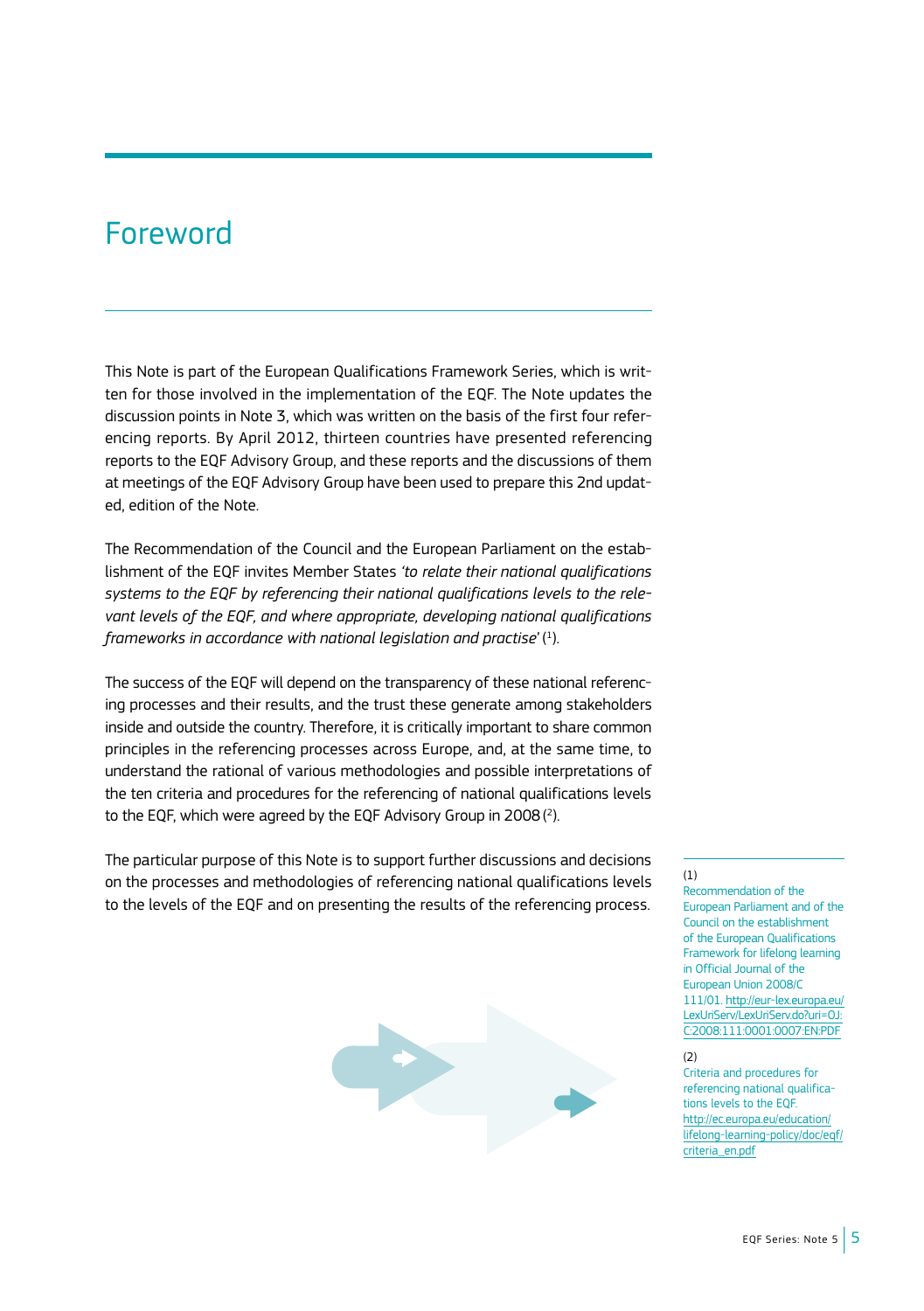### **Introduction**

The success of the EQF as a tool for transparency and mobility depends on the ways countries reference their national qualifications systems to the EQF level descriptors. High levels of trust in the EQF and realistic understandings of national qualifications levels will come from an open and rigorous referencing process that reflects the collective view of national stakeholders. Trust and realistic understanding will also depend on good communication of the outcome of the referencing process inside and outside the country. Referencing processes that are hard to understand or disguise problematic areas or are based on weak engagement of stakeholders will destroy trust in the EQF as a translation device. The referencing process is, therefore, critically important.

#### What is referencing to the EQF?

Referencing is the process that results in the establishment of a relationship between the levels of national qualifications, usually defined in terms of a national qualifications framework, and the levels of the EQF. Through this process, national authorities responsible for qualifications systems, in cooperation with stakeholders responsible for developing and using qualifications, define the correspondence between the national qualifications system and the eight levels of the EQF.

Trust is dependent on the technical reliability of learning outcomes at national level and transparent procedures used in referencing. However, it is also dependent on a consensus amongst stakeholders and the way the consensus is rooted in custom and practice. Thus the referencing process embraces both objectivity and consensus as elements of trust.

#### The basis of this Note

This Note has been written on the basis of the experience of the first set of thirteen countries to present to the EQF Advisory Group the national referencing process and its outcomes( 3 ) (Belgium-Flanders, Croatia, Czech Republic, Denmark, Estonia, France, Ireland, Latvia, Lithuania, the Netherlands, Malta, Portugal and the United Kingdom( 4 )). It is also based on discussions in the EQF Advisory Group, meetings of the EQF National Coordination Points, peer learning activities based on the Learning Outcomes Group (<sup>5</sup>) and the proceedings of the EQF conference in Budapest in May 2011).

#### (3)

The referencing reports of these countries are available at the EQF portal: [http://ec.europa.eu/eqf/](http://ec.europa.eu/eqf/home_en.htm) [home\\_en.htm](http://ec.europa.eu/eqf/home_en.htm)

#### (4)

The referencing of the United Kingdom encompasses the referencing of three qualifications frameworks: England and Northern Ireland, Scotland and Wales.

#### (5)

This group is a sub-group to the EQF Advisory Group.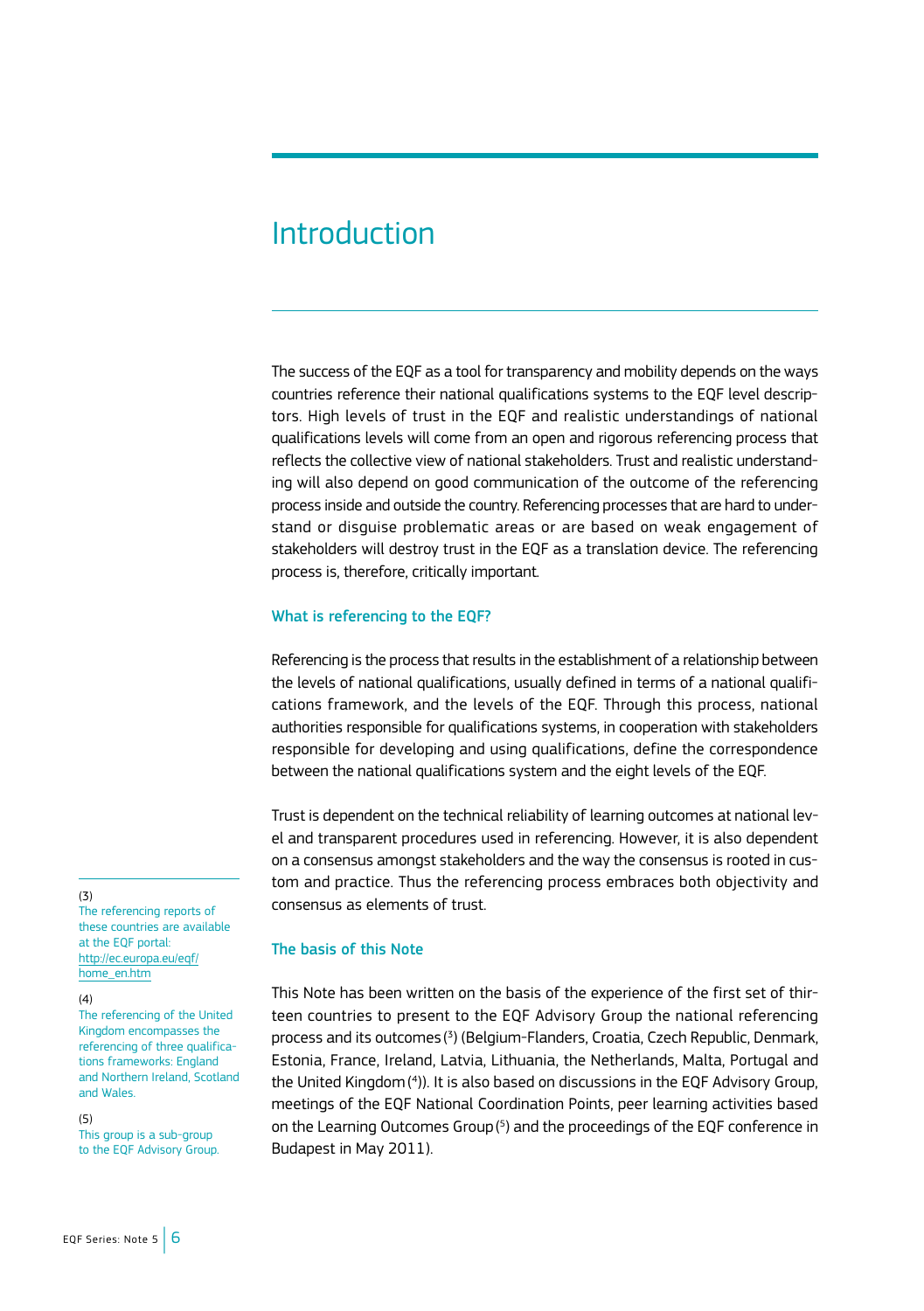

#### Purpose of this Note

This updated Note on EQF referencing aims to continue to support national decisions and international exchanges on the referencing process in countries yet to complete the referencing process and for those aiming at revisiting their referencing process or report. The aim is to present the current 'state of the art' of the referencing process and reflect the consensus reached in discussions of the EQF Advisory Group. The Note provides advice based on experiences of other countries, it gives sources of information, clarifies some concepts related to the EQF referencing and outlines answers to common questions. It also proposes certain issues to be considered when carrying out the referencing.

This Note does not aim to prescribe any processes or methods for the referencing process beyond the ten referencing criteria adopted by the EQF Advisory Group (see [chapter 4](#page-23-0)). It acknowledges that the countries that are currently carrying out their own referencing processes will develop their own fit-for-purpose procedures.

The Note underlines the benefits the referencing process can have for the national qualifications systems being referenced. So far the referencing process has proven to be helpful to those countries that have experienced the process. It has made it easier for the stakeholders involved to examine the national qualifications systems from the point of view of an outsider. This perspective has, in some cases, revealed some hidden issues. As a consequence of this some countries have undertaken new action to improve their national system. For example the French report points out:

*Although it was often very difficult to draw a line between the work linked to referencing and that to be carried out to create a new list (NQF), the analyses made concerning the national descriptors and their comparison with the EQF descriptors led to reflections and critical analyses at a national level (that are not mentioned in the referencing report), but will be taken into account to ensure that the descriptors of the future French NQF are as coherent and transparent as possible as compared with the descriptors in the European framework.*

The primary audience for this Note comprises members of national NQF or EQF steering groups, EQF National Coordination Points and national policy advisers in the field of education, training and qualifications.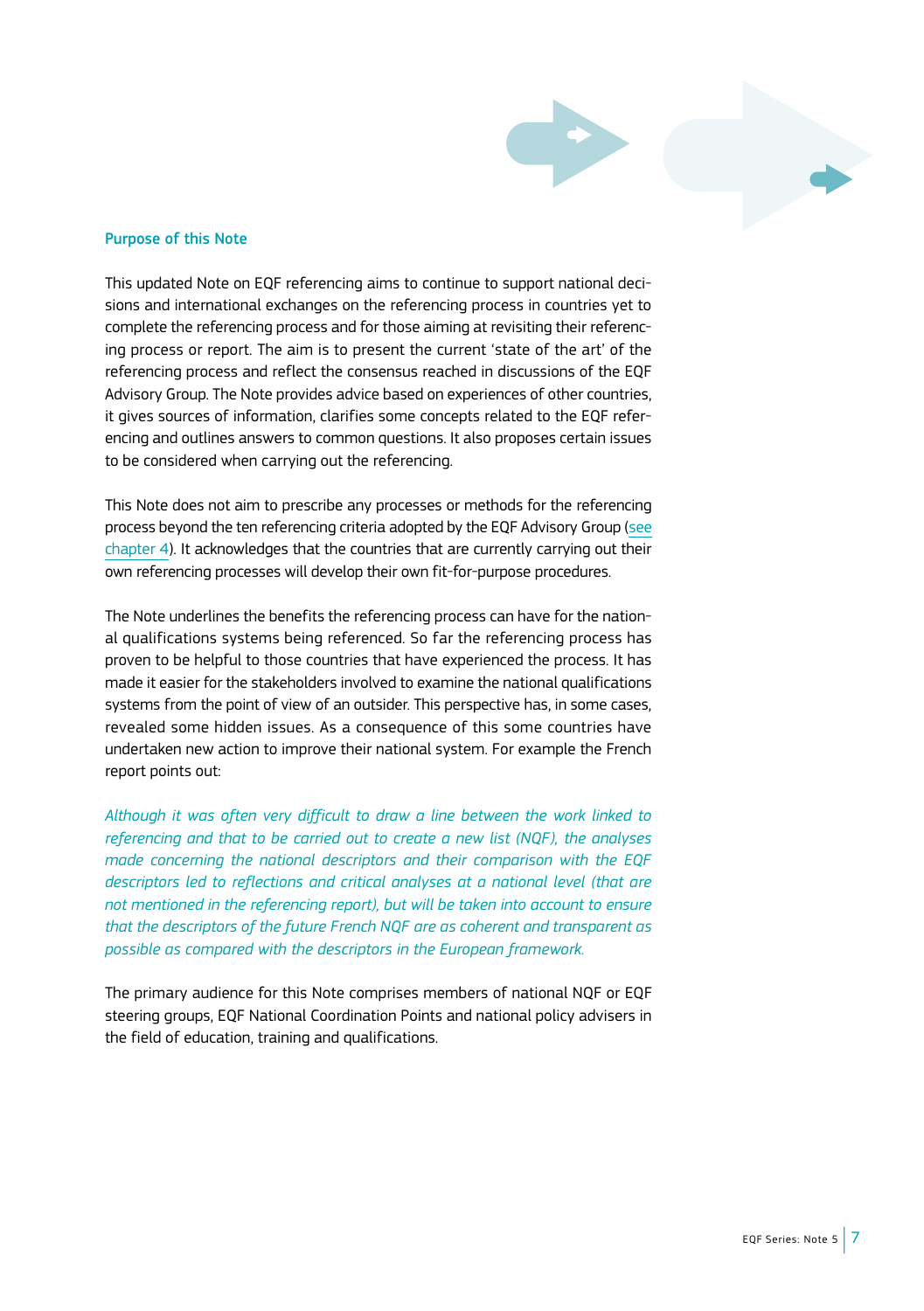#### Structure of the Note

The document is structured into two parts:

- Part one introduces the EQF and considers the main policy issues related to the referencing of qualifications systems to the EQF.
- Part two provides a technical analysis of referencing based on the practice in the countries that have referenced qualifications systems to the EQF. There are many examples provided to illustrate issues and solutions that are drawn directly from referencing reports.

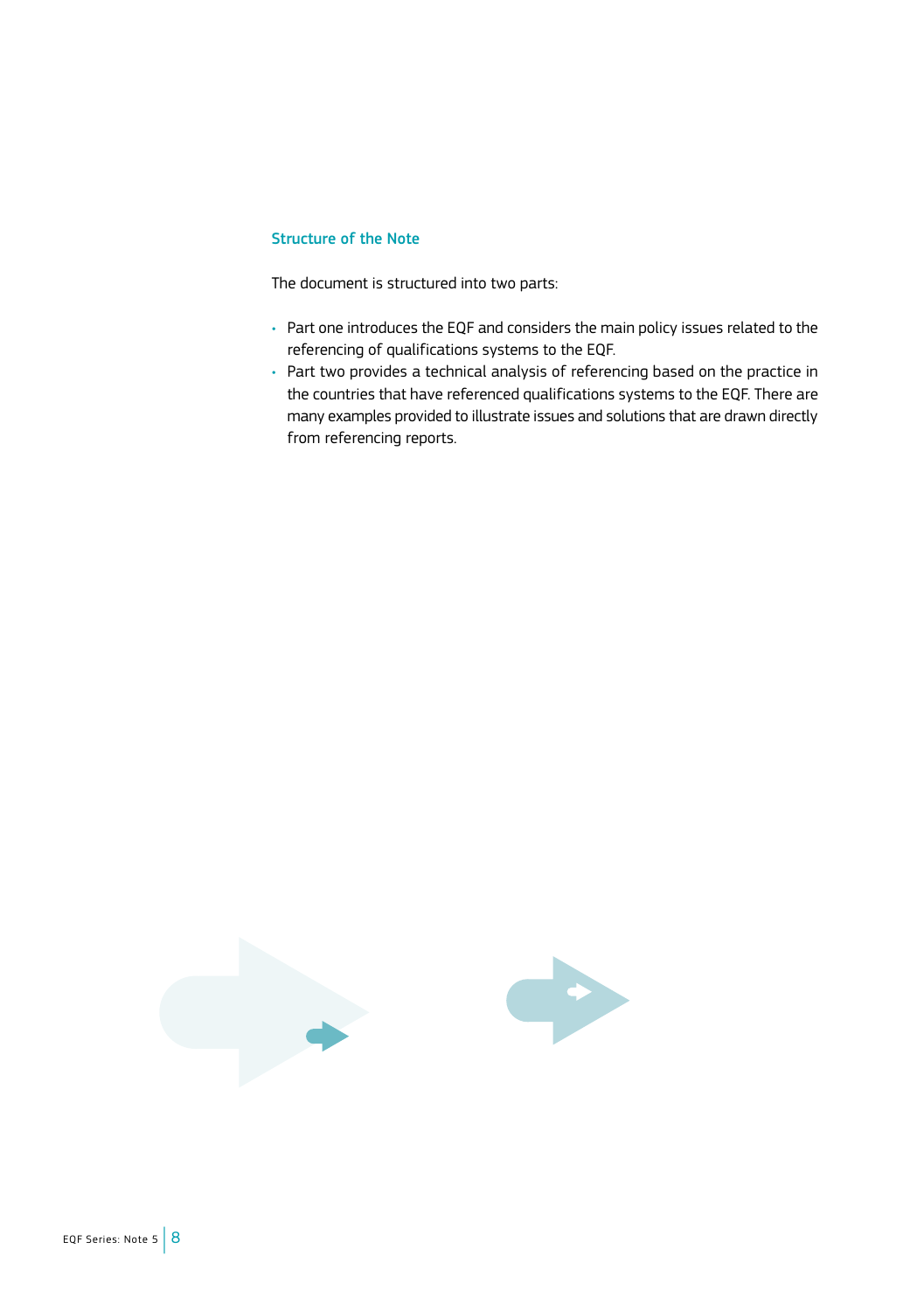# Part one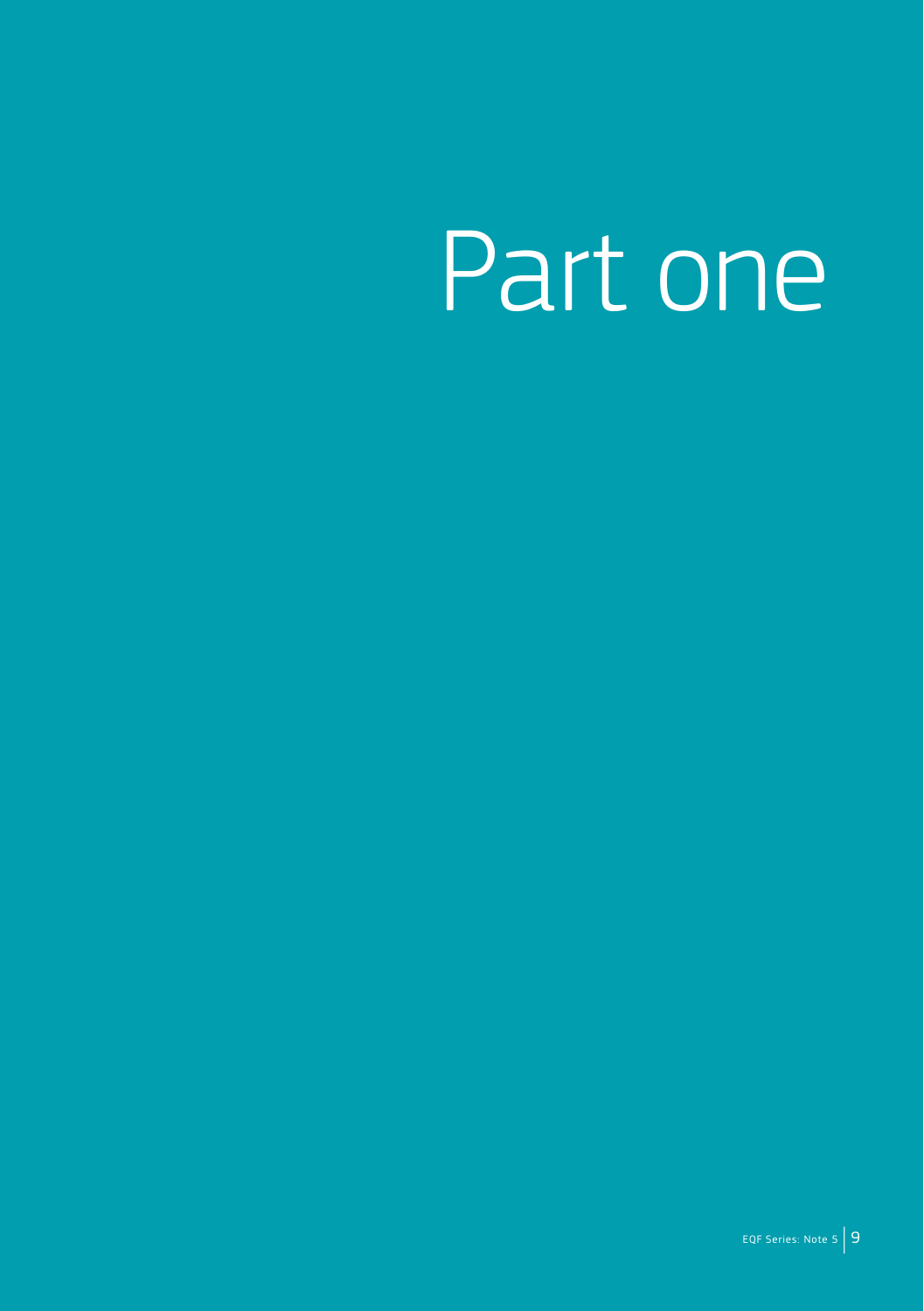## **1** The EQF

The EQF is a translation device that can broaden the understanding of national qualifications systems of participating countries, especially for people from outside of these countries. Added transparency is possible when the learning outcomes approach is adopted as the basis for comparison of qualifications systems with one another and with the EQF.

#### The EQF is a tool for lifelong learning

The EQF aims to support lifelong learning and in particular lifelong recognition of learning. Thanks to the capacity of the EQF to capture all kinds and levels of qualifications, regardless of where learning has taken place, it is able to support national lifelong learning policies. It also does this by encouraging, inter alia, the refinement of such things as:

- the use of learning outcomes;
- the need for systematic and transparent processes of quality assurance;
- the facilitation of validation of non formal and informal learning; and
- the development of NQFs and credit transfer systems.

All of these are critically important for lifelong learning. The EQF has been particularly influential in the development of national qualifications frameworks( 6 ). These show the permeability between different strands of education and training and the vertical and horizontal links between qualifications. Indeed most of the NQFs developed in the participating countries have been comprehensive frameworks covering all education sub-systems and providing the possibility of validation of non-formal and informal learning. This support for permeability between education sub-systems is increasingly necessary in situations where people's trajectories (employment, learning or personal) are often subject to change and where access to professions, programmes or status requires proof of prior achievement.

For lifelong learning to gather pace it is necessary that the EQF referencing process itself leads towards effective national practices linked to lifelong learning, such as the referencing of all qualification levels concurrently to the EQF and the Qualifications Frameworks for the Europan Higher Education Area (QF-EHEA)( 7 ), or the description of all qualifications in terms of their learning outcomes which can be more or less independent of the routes to learning or the traditional institutions. This means the referencing report needs to make clear statement about the focus on lifelong learning and the means of achieving more of it.

(6)

The development of NQFs in Europe: October 2012, Cedefop, Thessaloniki. See [http://www.cedefop.europa.eu/](http://www.cedefop.europa.eu/EN/publications/19313.aspx) [EN/publications/19313.aspx](http://www.cedefop.europa.eu/EN/publications/19313.aspx)

(7) See in [chapter 3](#page-18-0) Referencing to the EQF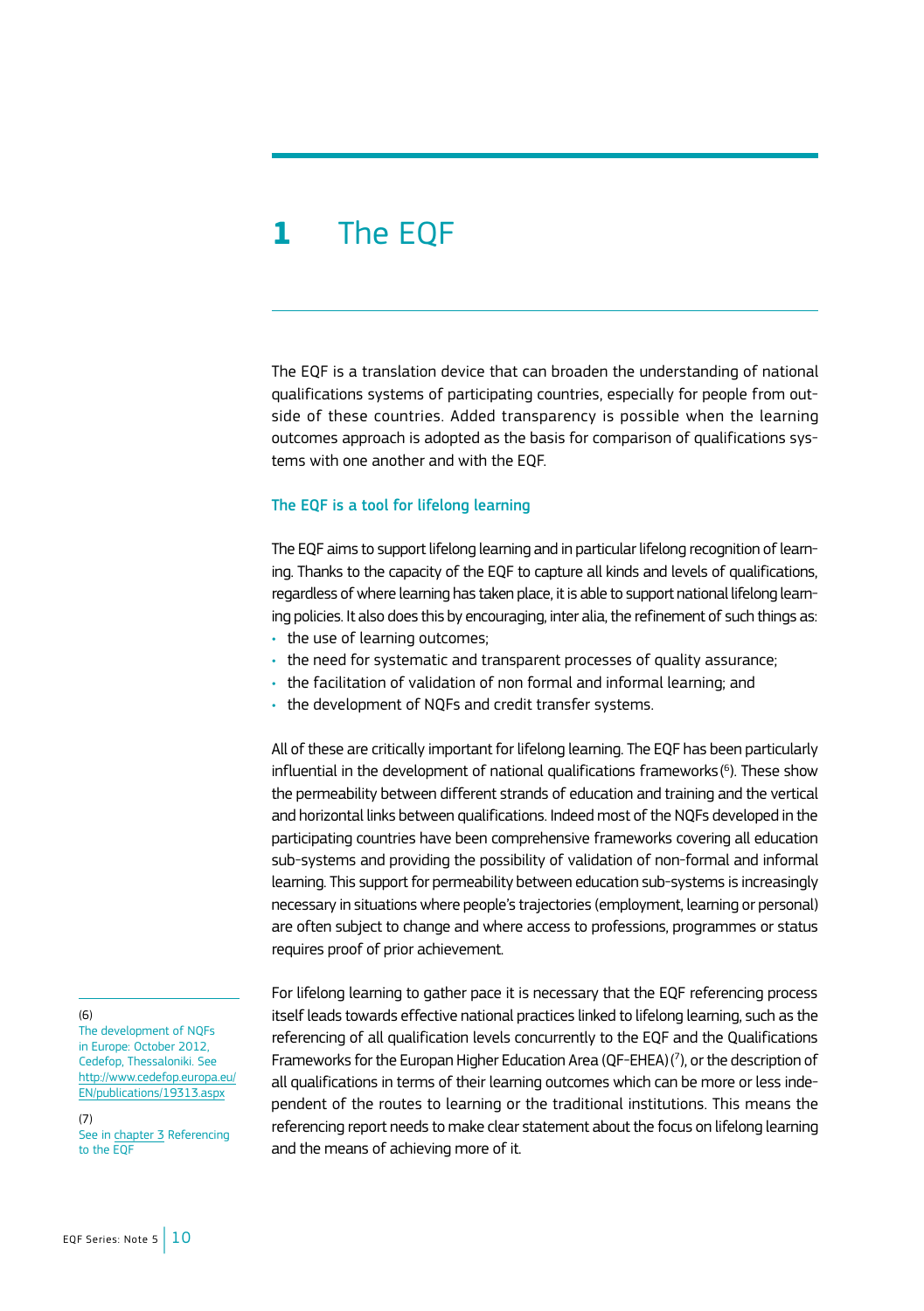

In Portugal, the aim to use the EQF and the corresponding NQF as an instrument of reference for comparing the qualification levels of the different qualifications systems from the perspective of lifelong learning is clearly expressed in the referencing report.

*It is crucial that [the] classifications framework creates the conditions for: (1) a strengthening of the integration of education and training and the permeability between these, (2) a focus on learning outcomes – an explicit objective of the National Qualifications Catalogue, (3) the classification of learning acquired through experience and (4) an easier and clearer communication of the education and training system.*

The EQF is a metaframework that can, in principle, include a reference level for all qualifications and all learning whatever route the learning takes. In a successful single European area of education and training as well as in the single labour market, where people move freely across borders, all national and employment sector qualifications should be acceptable for recognition in the Member States as this would support mobility. The EQF and, more importantly, its basis in using learning outcomes, is therefore a force for open, inclusive and transparent consideration of qualifications.

#### The EQF and mobility of people

The EQF makes it possible to compare qualifications levels in national qualifications systems of the countries that participate in the Education and Training 2020 process. Qualifications systems are always complex and are generally difficult to understand by people who wish to work or study in countries other than their own. Nevertheless, learners who would like to start or continue further studies in another country would like to have their skills and competences and qualifications recognised. The EQF provides a useful reference for those practitioners who work on the recognition of qualifications in educational and training institutions to better understand the level of competences and qualifications of potential candidates, in particular when EQF levels are indicated in certificates, diplomas and Europass documents.

The same is true for employers who wish to treat the single European labour market as a homogeneous territory for investment. The EQF is also a communication tool for business sectors and companies at European level. Employers see value in describing requirements and the skills levels of employees in terms of learning outcomes and the levels of the EQF.

*For example, the European Hairdressing sector is impacted by fashion and the evolution of various techniques (new chemical components, new products, new material) that are constantly evolving. Therefore the Social Partners for Personal Services (Hairdressing and Cosmetics) have engaged in several initiatives to provide adapted*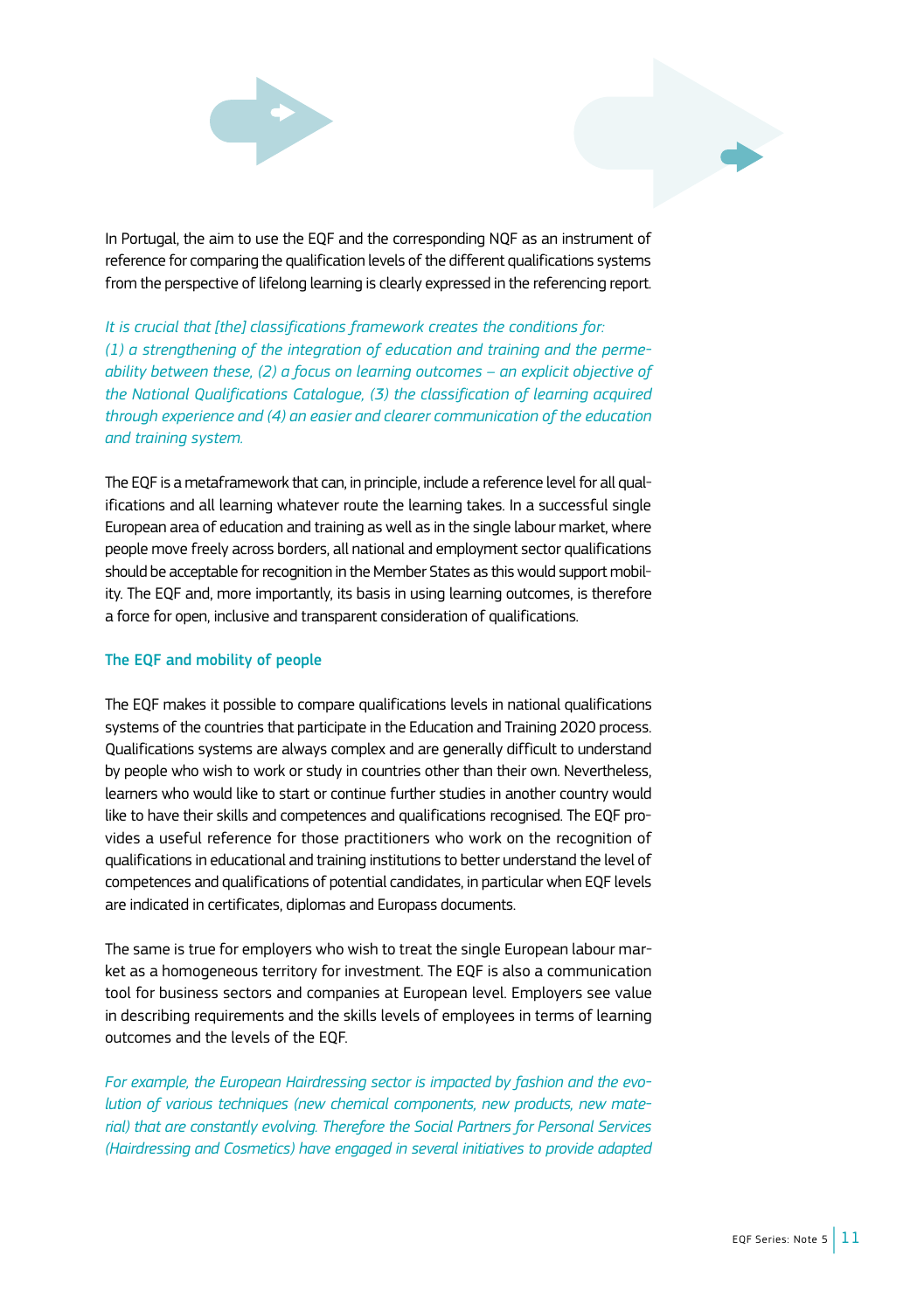*lifelong learning schemes to their sector. Amongst these actions is the development of the European Hairdressing Certificate. Stakeholders in this sector also decided to link their sectoral training schemes to the EQF to ensure its full adaptability to national contexts, the transparency of its content and the necessary flexibility to new adaptations or further developments*( 8 )*.*

There are many factors that contribute to the value of a qualification for a particular purpose but the learning outcomes (knowledge, skills and competence) is a significant factor to be considered by those who evaluate qualifications. NQFs support the comparability of qualifications at national level in terms of level of learning outcomes achieved; while, by providing a common metric for EU countries it might be expected that the EQF will provide an initial benchmark for comparing qualifications at European level, including providing support for the assessment of qualifications in the process of recognition of qualifications in the EU and beyond. Such kind of use of the EQF is already envisaged in some countries, for example in Denmark:

*Legislation from 2001 in Denmark creates a coherent framework for foreign qualifications recognition be it for labour market or academic purposes. The Act gives all foreigners the right to undergo a qualifications recognition procedure and it includes an assessment of the level of foreign qualifications compared to the levels of the Danish qualification system. Clearly since the Danish qualifications Framework is now referenced to the EQF the recognition of foreign qualifications from other countries that have completed the referencing process is made easier*( 9 )*.*

#### European frameworks and national frameworks

The EQF does not concern itself with the ways in which countries structure and prioritise their education and training policies, structures and institutions. It is a metaframework that is a reference point for these national systems and is based on different principles and functions than national qualifications frameworks. Similarly the QF-EHEA is a set of generalised statements about levels of qualifications in the wide range of countries that have engaged with the Bologna process ( $^{10}$ ).

The national frameworks (NQFs) covering the education and training sectors have a different and more extensive set of detailed principles and procedures than the metaframeworks to which, through eferencing and self-certification processes they are to be related. The differences between the two types of frameworks – NQFs and the metaframeworks are clarified in table 1 below.

#### (8)

Guidelines and recommendations on how to use the EQF in this sector have been prepared by the EQF project EQF-Hair. <http://www.dfkf.dk/> [EQF-Hair.aspx](http://www.dfkf.dk/)

#### (9)

From: Translation of Consolidation Act no. 371 of 13 April 2007 (Danish Act in effect) Assessment of Foreign Qualifications etc. (Consolidation) Act

#### (10)

A Framework for Qualifications of the European Higher Education Area. [http://www.bologna-bergen2005.](http://www.bologna-bergen2005.no/Docs/00-Main_doc/050218_QF_EHEA.pdf) [no/Docs/00-Main\\_doc/050218\\_](http://www.bologna-bergen2005.no/Docs/00-Main_doc/050218_QF_EHEA.pdf) OF EHEA.pdf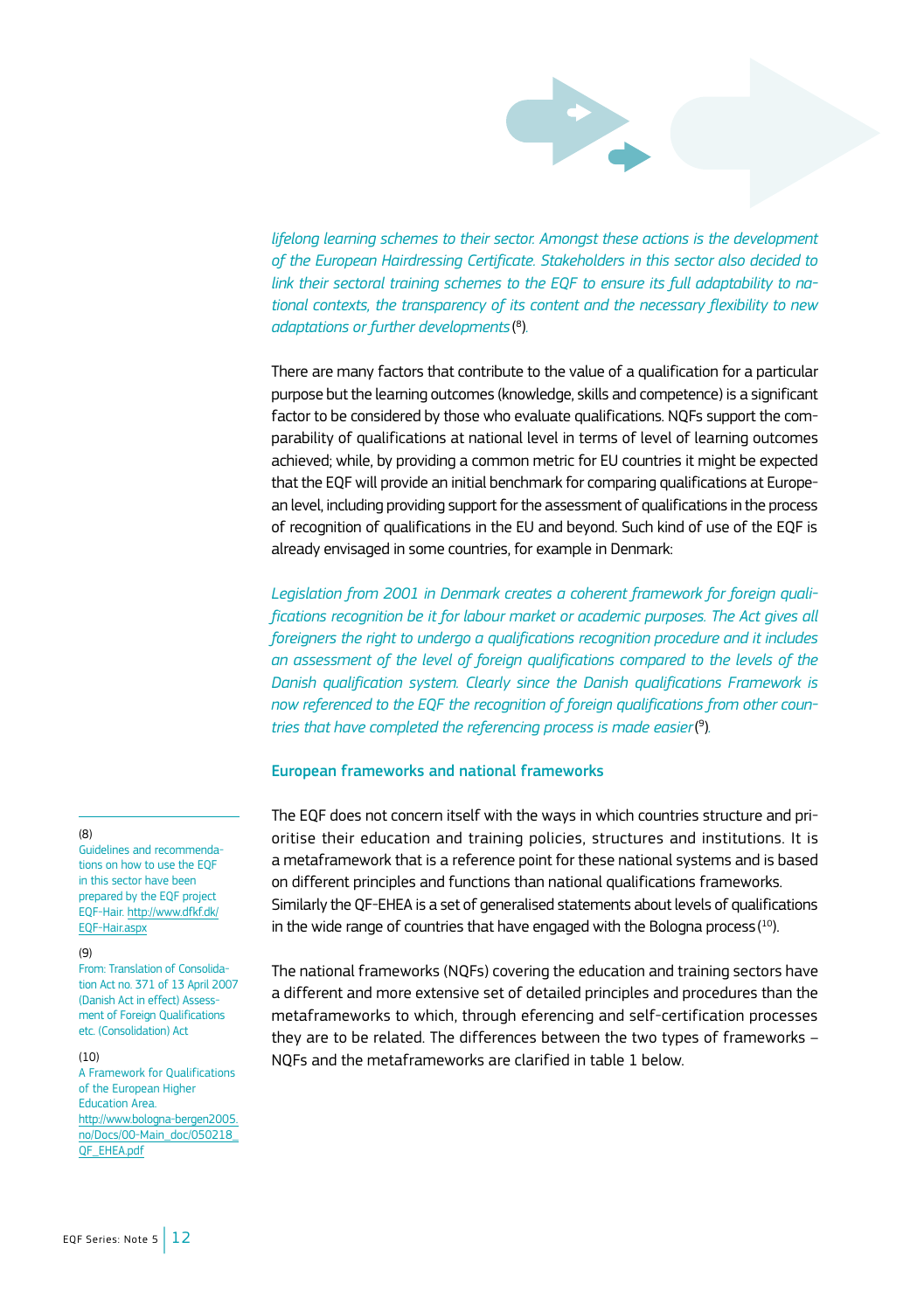| Table 1: Comparing national qualifications levels and levels in the EQF and the QF-EHEA $(^{11})$ |                                                                                                                                                                                                |                                                                                                                                                                                        |                                                                                                                                                                                                                |  |
|---------------------------------------------------------------------------------------------------|------------------------------------------------------------------------------------------------------------------------------------------------------------------------------------------------|----------------------------------------------------------------------------------------------------------------------------------------------------------------------------------------|----------------------------------------------------------------------------------------------------------------------------------------------------------------------------------------------------------------|--|
| <b>Differences between</b><br>the types of framework                                              | <b>National</b><br>qualifications levels                                                                                                                                                       | <b>EQF levels</b>                                                                                                                                                                      | <b>QF-EHEA levels</b>                                                                                                                                                                                          |  |
| Main function:                                                                                    | to act as a benchmark<br>for the level of learning<br>recognised in the national<br>qualifications system or the<br>NQF, and when relevant, an<br>indication of volume and<br>type of learning | to act as a benchmark for<br>the level of any learning<br>recognised in a qualification<br>in an NOF linked to the EOF                                                                 | to act as a benchmark for<br>the level of learning recog-<br>nised in qualifications that<br>represent the three cycles of<br>the Bologna process and that<br>are awarded by a higher<br>education institution |  |
| Developed by:                                                                                     | regional bodies, national<br>agencies and education and<br>training bodies                                                                                                                     | EU Member States acting<br>jointly                                                                                                                                                     | Higher education communi-<br>ties acting jointly under the<br>Bologna process                                                                                                                                  |  |
| Sensitive to:                                                                                     | local, regional and national<br>priorities (e.g. levels of<br>literacy, labour market<br>needs)                                                                                                | collective priorities for<br>transparency of qualifica-<br>tions systems across<br>countries (e.g. establishment<br>of free movement of<br>citizens, single European<br>labour market) | collective priorities for<br>harmonisation of higher<br>education across countries<br>(e.g. establishing a common<br>understanding of the<br>outcomes of the three cycles<br>of higher education)              |  |
| Currency/value<br>depends on:                                                                     | factors within national<br>context                                                                                                                                                             | the level of trust between<br>international users                                                                                                                                      | common understandings<br>between higher education<br>communities                                                                                                                                               |  |
| <b>Quality is</b><br>quaranteed by:                                                               | the practices of national<br>bodies and learning<br>institutions                                                                                                                               | the common application of<br>the ten referencing criteria<br>and procedures and the<br>robustness of the referenc-<br>ing process linking national<br>and EOF levels                   | the common application of<br>European level tools such<br>as European Standards<br>and Guidelines for quality<br>assurance in higher<br>education                                                              |  |
| Levels are defined<br>by reference to:                                                            | national benchmarks which<br>are embedded in different<br>specific learning contexts,<br>e.g. school education, work<br>or higher education                                                    | general progression<br>in learning across all<br>contexts across all<br>countries                                                                                                      | general progression<br>in learning in higher<br>education provision                                                                                                                                            |  |

#### Qualifications are not directly referenced to the EQF

There are no qualifications directly referenced to the EQF and there is no process envisaged to make this a possibility. Only national qualifications systems are formally linked to the EQF through the referencing process. For any specific qualification, the national qualifications system is the only concrete point of reference. In other words, a specific qualification will only be given an EQF level when the qualification has an agreed level in the national system and this system has been officially referenced to the EQF( 12). If the formal link between the qualification and a national system is missing, there is currently no procedure for linking the qualification to the EQF.

#### (11)

Adapted from Bjornavold, Jens and Coles, Mike (2008) Governing education and training; the case of qualifications frameworks, *European Journal of vocational training*, n°42-43, CEDEFOP

#### (12)

Commonly taken to mean when national authorities and stakeholders have prepared a report that explains the results of this referencing and it is presented to the EQF Advisory Group.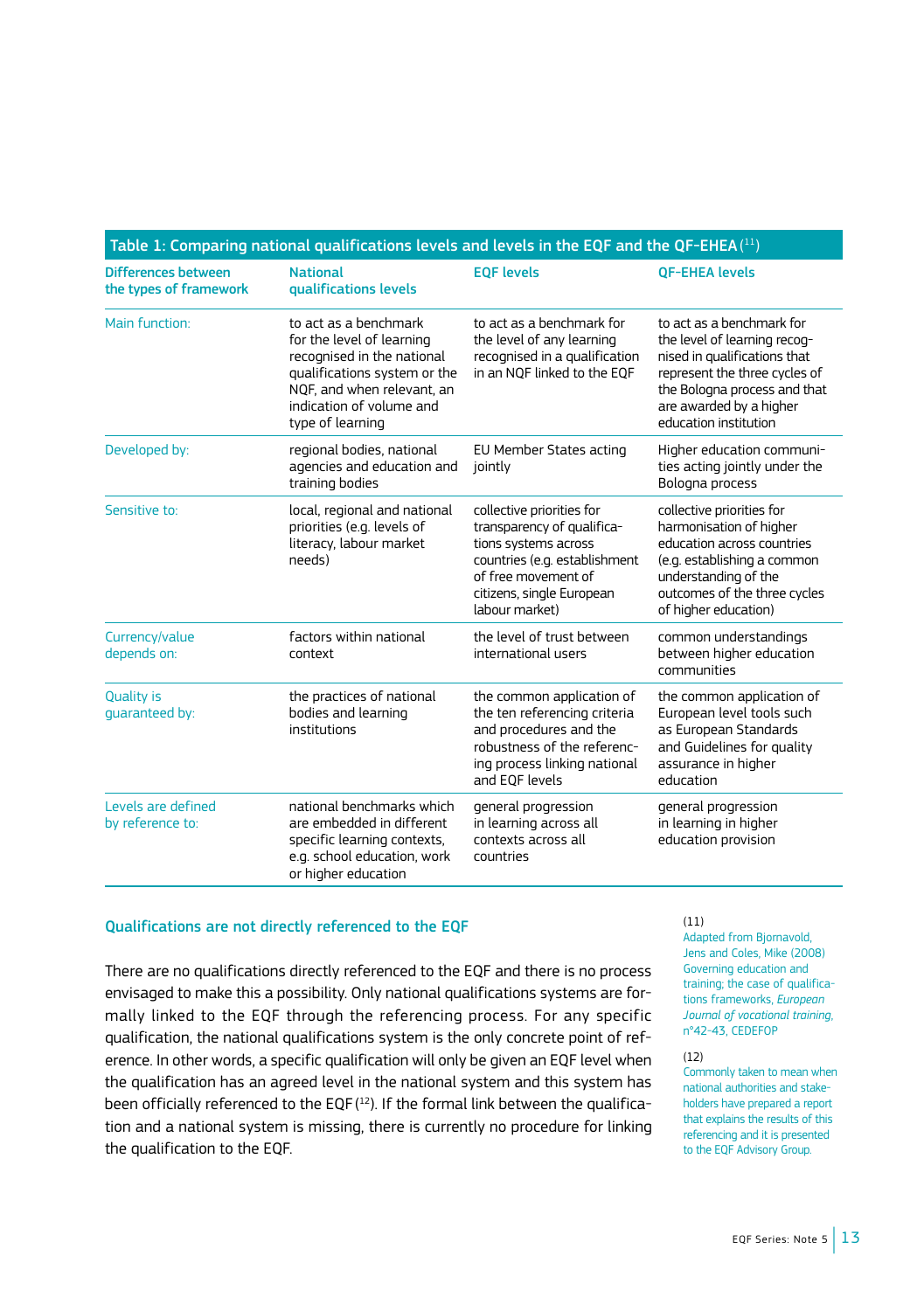These considerations on the nature of the EQF and how it operates show that the EQF referencing process is a serious challenge. It attempts to establish a link between qualifications levels related to real qualifications in countries and the rather abstract generalisation that is the EQF.

The linkage of the international qualifications ( 13) developed by global companies (for commercial advantage), sectoral and professional bodies (for regulatory power and market position), and international authorities (for the safe and efficient operation of systems such as transport, health and communications) to NQFs and the EQF is an important issue. The growth in these qualifications is part of a globalising trend in education, training and qualifications systems. In some countries, there are significant negotiations taking place with 'owners' of these qualifications, and procedures are being developed to allow the qualifications to align with NQFs or be part of NQFs. In the EQF Advisory Group, which coordinates the implementation of the EQF at European level, discussions are on-going on how such links with NQFs should be made in order to ensure that consistent and coordinated approaches are followed at national level.

#### Referencing as the basis for national reforms

It is becoming more common for countries to see the referencing process as enabling reflection on their qualifications as well as education and training system. As the referencing process is concerned with improving transparency of qualifications systems, it can provide evidence for the need for change in the education, training and qualifications system. Many of the referencing reports that have been written acknowledge the support the referencing process has given to national developments in education and training systems.

#### (13)

International qualification is not a precise term, these qualifications can include stateless qualifications (owned and operated outside the jurisdiction of a country), transnational qualifications (which may be owned or not by a country but which are used across the world), professional qualifications (which are defined and regulated by professional bodies that transcend national boundaries) and sectoral qualifications (that define qualification standards in a business sector regardless of the country).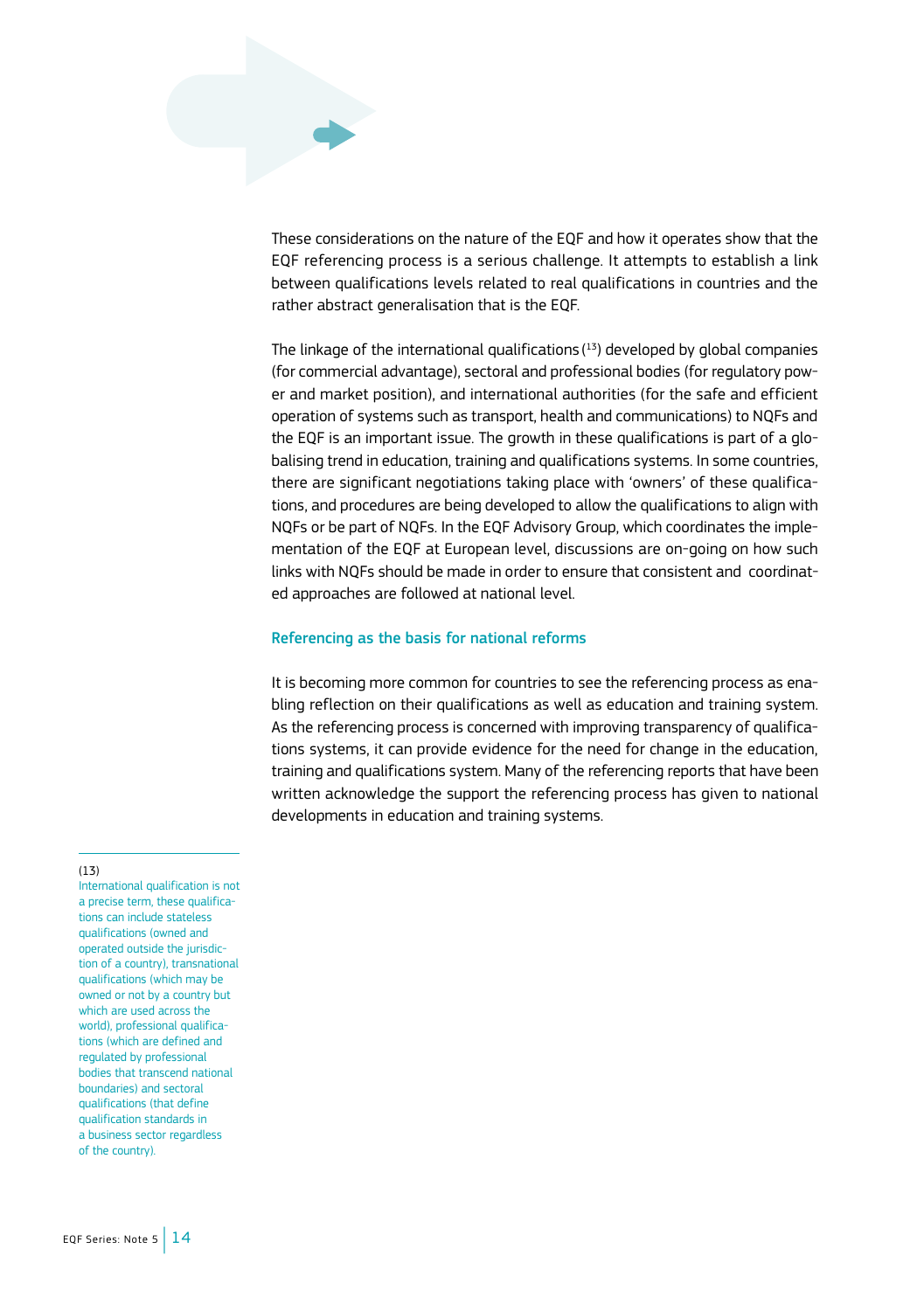

## **2** Diversity of qualifications systems

National qualifications systems always appear to be complex when viewed from outside the country. There is often a mix of different stakeholders' responsibilities; varied governance arrangements, multiple institutions (each with its own role and responsibility), and sub-systems that can be linked to others or are almost separate from the others. These differences reflect the fact that qualifications are deeply embedded in national and regional economies, society and cultures.

All participating countries have agreed that the referencing process is best achieved through a national qualifications framework (NQF). The NQF levels usually embrace many qualifications and several sub-systems: with an NQF in place, national referencing can be achieved by referencing each NQF level to an EQF level. When an NQF is developed care is taken to ensure that it reflects the ways qualifications are used and valued in the country( 14). Obviously technical specification of the learning (included in the qualification) is taken into account as are a range of social factors to do with equivalencies between qualifications and how they interface with other national arrangements such as licences to work in the labour market. In an ideal situation the NQF is a representation of all of these factors and stakeholders feel they can support the NQF classification and its associated functions. The NQF is, therefore, a simplification of the complex arrangements in a national qualifications system.

Linking the NQF to the EQF levels needs to take account of the unique set of national arrangements embodied in the NQF. Any over-simplification at this stage in the referencing process will undermine stakeholder confidence that the NQF is truly reflected in the proposal for the referencing of the NQF to the EQF. People viewing from the outside of the country, from the perspective of the EQF, need to be confident that the NQF captures as much of the national qualifications system as possible in its structure.

The Cedefop survey of NQFs $(^{15})$  shows that most countries are aiming to establish comprehensive NQFs that cover all education sectors. Other considerations that are important to countries is that the NQF has strong support from stakeholders, use learning outcomes for level descriptors, facilitate the validation of non formal and informal learning and uses and supports a good quality assurance system.

#### (14)

Bjornavold, Jens and Coles, Mike for the European Commission (2010) EQF Note 2: Added value of National Qualifications Frameworks in implementing the EQF. [http://ec.europa.eu/education/](http://ec.europa.eu/education/lifelong-learning-policy/doc/eqf/note2_en.pdf) [lifelong-learning-policy/doc/eqf/](http://ec.europa.eu/education/lifelong-learning-policy/doc/eqf/note2_en.pdf) note<sub>2</sub>\_en.pdf

#### (15)

The development of national qualifications frameworks in Europe, October 2011, Cedefop, Thessaloniki. See [http://www.cedefop.europa.eu/](http://www.cedefop.europa.eu/EN/publications/19313.aspx) [EN/publications/19313.aspx](http://www.cedefop.europa.eu/EN/publications/19313.aspx)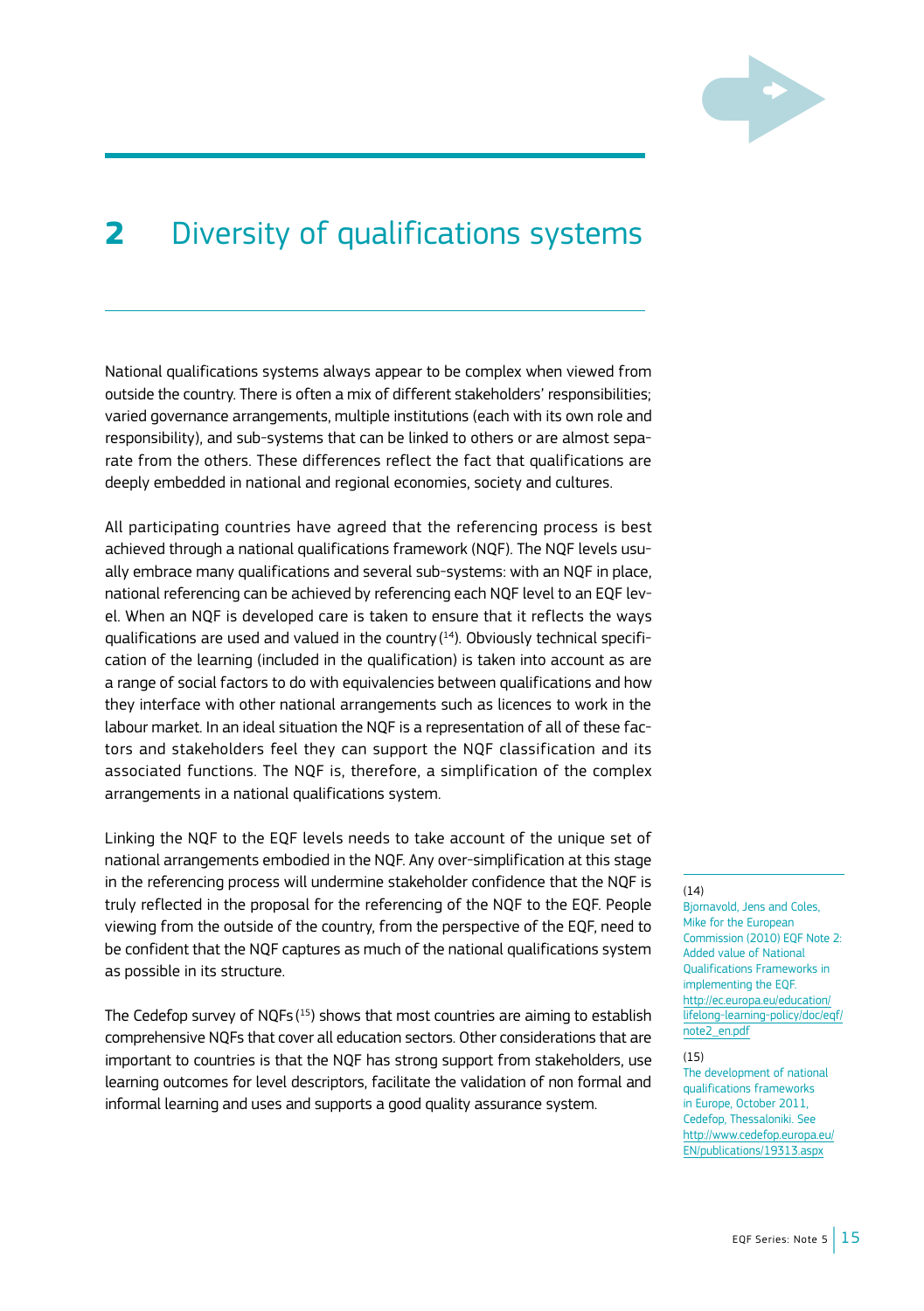#### Qualifications systems across the world

There are now qualifications framework developments in over 120( 16) countries in the world. Each of these will vary with frameworks having different purposes, structures and governance procedures. These frameworks are a useful first step in supporting mobility of people around the world since the framework levels are explicit and can be compared. Metaframeworks such as the EQF can help link national qualifications frameworks in a region and are therefore also helpful in terms of mobility. There are already discussions between European countries and countries from other regions to explore how NQFs can be used to support mobility and so it is useful to explore how the EQF can act as a common European reference to support comparison and recognition between Europe and other regions. The EU–Australia study  $(^{17})$  is an example of this exploratory activity.

#### (16)

See: Transnational Qualifications Frameworks, 2010, European Training Foundation, Torino, p7. [http://www.etf.europa.eu/webatt.nsf](http://www.etf.europa.eu/web.nsf/pages/Transnational_qualifications_frameworks) [/0/720E67F5F1CC3E1DC12579](http://www.etf.europa.eu/web.nsf/pages/Transnational_qualifications_frameworks) [1A0038E688/\\$file/Transnational](http://www.etf.europa.eu/web.nsf/pages/Transnational_qualifications_frameworks) [%20qualifications%20](http://www.etf.europa.eu/web.nsf/pages/Transnational_qualifications_frameworks) [frameworks.pdf](http://www.etf.europa.eu/web.nsf/pages/Transnational_qualifications_frameworks)

#### (17)

Study on the (potential) role of qualifications frameworks in supporting mobility of workers and learners. European Commission and Australian Department of Education, Employment and Workplace Relations. Joint EU-Australia Study. [http://ec.europa.eu/](http://ec.europa.eu/education/more-information/doc/2011/australia_en.pdf) [education/more-information/](http://ec.europa.eu/education/more-information/doc/2011/australia_en.pdf) [doc/2011/australia\\_en.pdf](http://ec.europa.eu/education/more-information/doc/2011/australia_en.pdf)

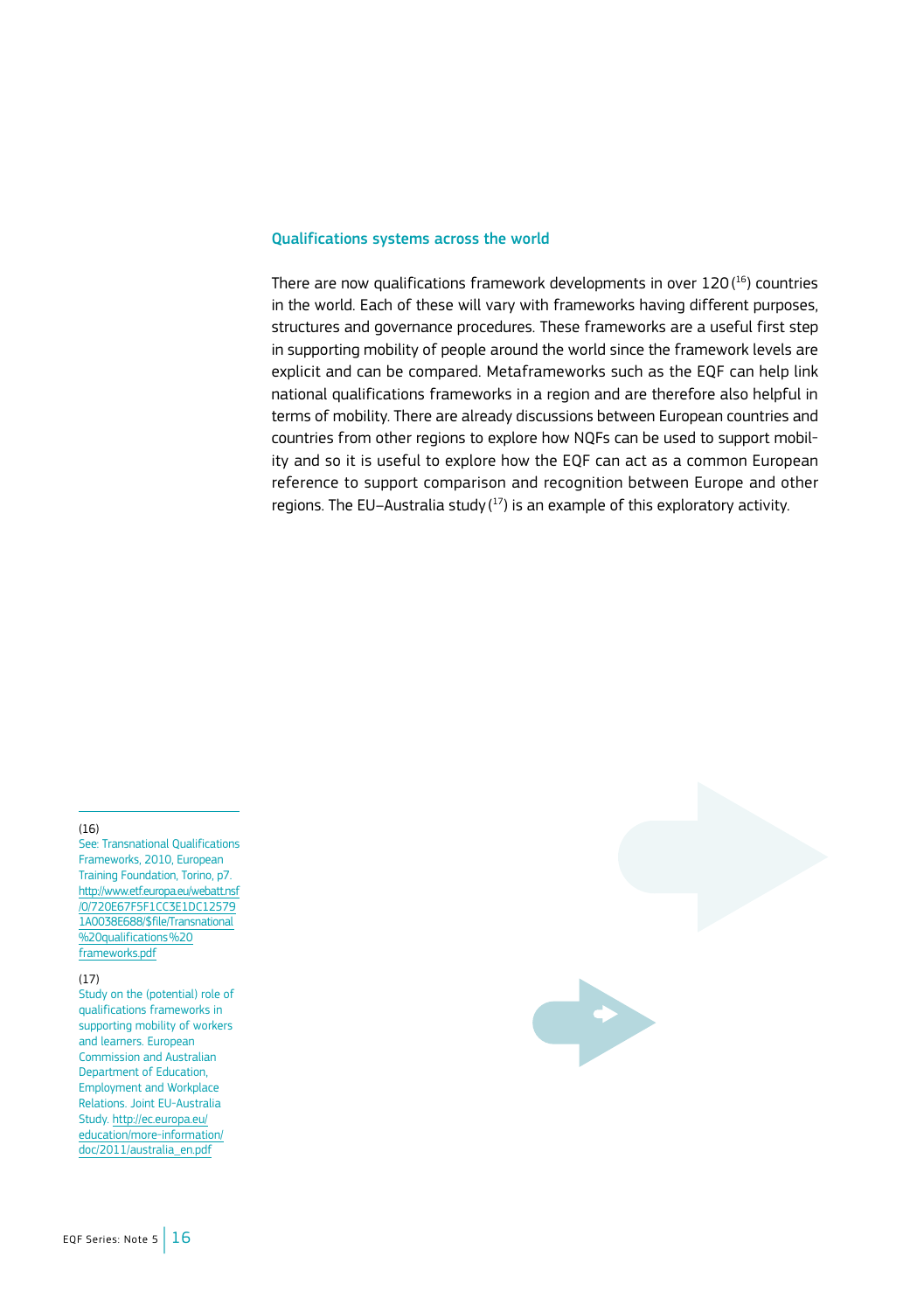## <span id="page-18-0"></span>**3** Referencing to the EQF

The national referencing process is an autonomous national process where the relevant national stakeholders and authorities agree on the appropriate link between national qualifications levels and the EQF levels.

Following the approval of the national referencing reports by the national authorities and stakeholders, the report of each country is presented to the EQF Advisory Group. The purpose of this presentation is to demonstrate in a transparent way to other countries how the country in question has referred its qualifications levels to the EQF, and how the ten referencing criteria and procedures are met. In particular, the presentation to the EQF Advisory Group provides information in two main areas.

- 1. The scope of the framework (VET, general education, HE, qualifications outside the formal system), the criteria and procedures used for inclusion of qualifications in the framework and how learning outcomes are understood and used in the framework;
- 2. The referencing of NQF levels to the EQF levels including the methodologies used to link NQF levels to the EQF levels, stakeholders' involvement in the referencing process (including quality assurance bodies), the selection and involvement of international experts and particular challenges and strengths in the referencing process.

The differences in qualifications systems mean that there can be no single model for the referencing process. Each country has educational traditions, policy priorities and institutional differences that lead to a unique approach to referencing. However, this should not imply that there is no commonality in the implementation processes that have been carried out so far. Through discussions in the EQF Advisory Group, countries have agreed that mutual trust will be optimised if countries openly discuss processes and outcomes of the referencing process and show, inter alia, how stakeholders are involved, learning outcomes are used, international experts have participated and quality assurance processes are supported.

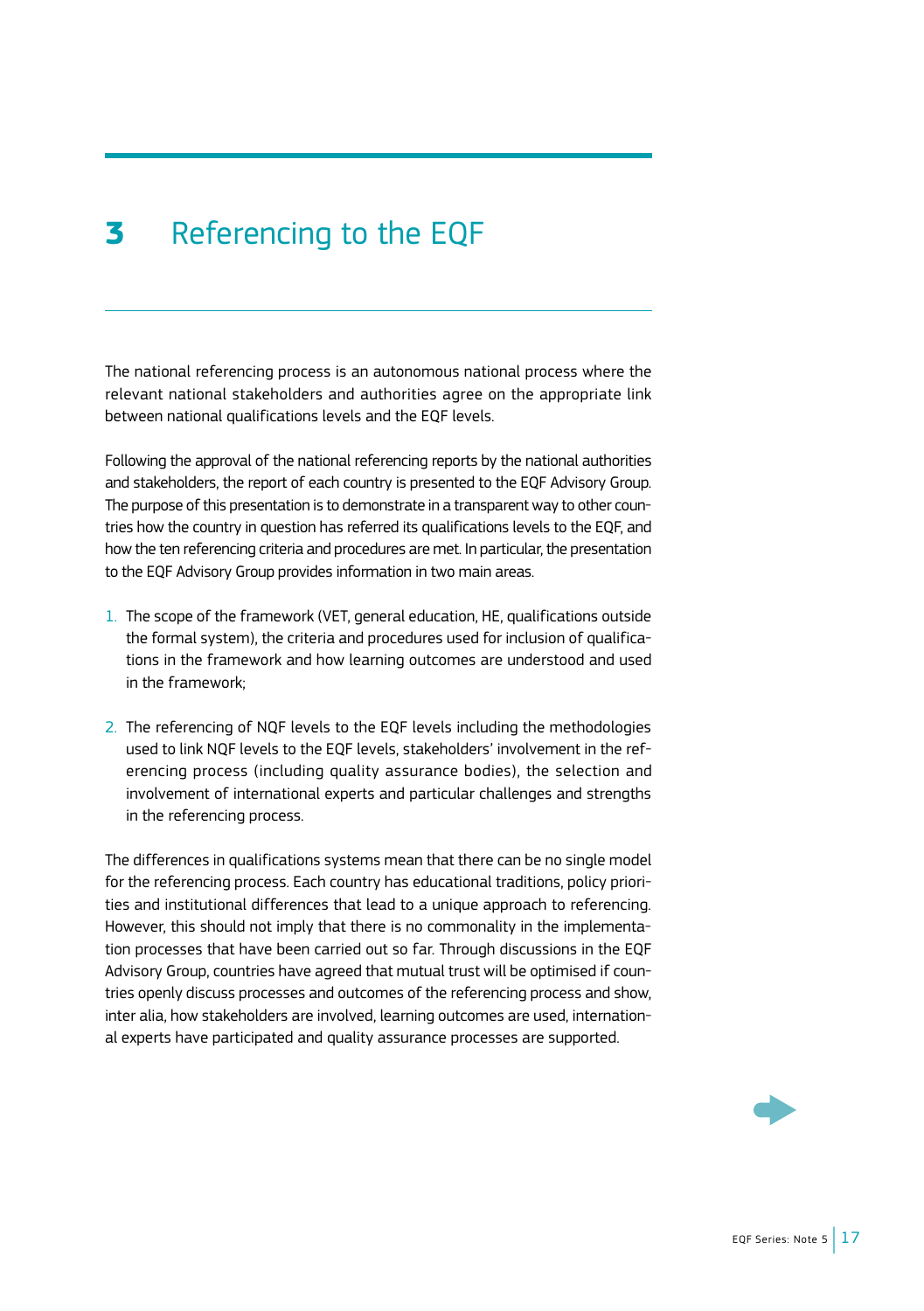#### The approach to referencing

Based on the reports already presented, there is a general pattern for managing the referencing process:

- 1. Setting up the bodies that will manage the referencing process.
- 2. A proposal for the level-to-level linkages between the NQF and the EQF is made.
- 3. National consultation takes place on the basis of the proposal.
- 4. A referencing report is written that takes into account the national consultation and the views of international experts.
- 5. The relevant responsible bodies endorse the referencing report.
- 6. The referencing report is presented to the EQF Advisory Group and a discussion follows.
- 7. If relevant, clarifications and further evidence is provided to questions and comments made by the EQF Advisory Group.
- 8. If changes in the NQF and relationship between the NQF and the EQF occur, the report is updated and the EQF Advisory Group informed.

A checklist for managers of the referencing process is included in [chapter 9](#page-67-0).

#### Referencing to the two European metaframeworks

The self-certification process (QF-EHEA) and the referencing to the EQF are now often taking place concurrently (for example, this has been the case in Croatia, Estonia, Latvia, Malta, the Netherlands and Portugal,). The criteria and processes for referencing to the EQF or self-certification to the QF-EHEA are very similar (the criteria for self-certification were used as a basis for developing the ten EQF referencing criteria and procedures)( 18). This concurrent referencing to the EQF and self-certification to the QF-EHEA is seen by the EQF Advisory Group as an approach that is likely to lead to greater coherence and synergy between higher education and other routes to learning. The single referencing report, with sections dedicated to the referencing/ self-certification to each European framework, has been seen by the EQF Advisory Group as a signal of transparency and coordination between different segments of education and training.

However, there can be some important differences in the processes, for example:

• In the case of the QF-EHEA, the objective is to show that the national/institutional qualifications structure matches that of the European framework. In broad terms to show harmonisation with the European framework. In the case of the EQF, the national system of qualifications is not expected to change to match

the EQF, but it must be shown how it relates to the EQF.

(18)

For discussion on the two metaframeworks see Cedefop (2010) *Linking credit systems and qualifications frameworks*; chapter two and eight. [http://www.cedefop.europa.eu/](http://www.cedefop.europa.eu/EN/Files/5505_en.pdf) [EN/Files/5505\\_en.pdf](http://www.cedefop.europa.eu/EN/Files/5505_en.pdf)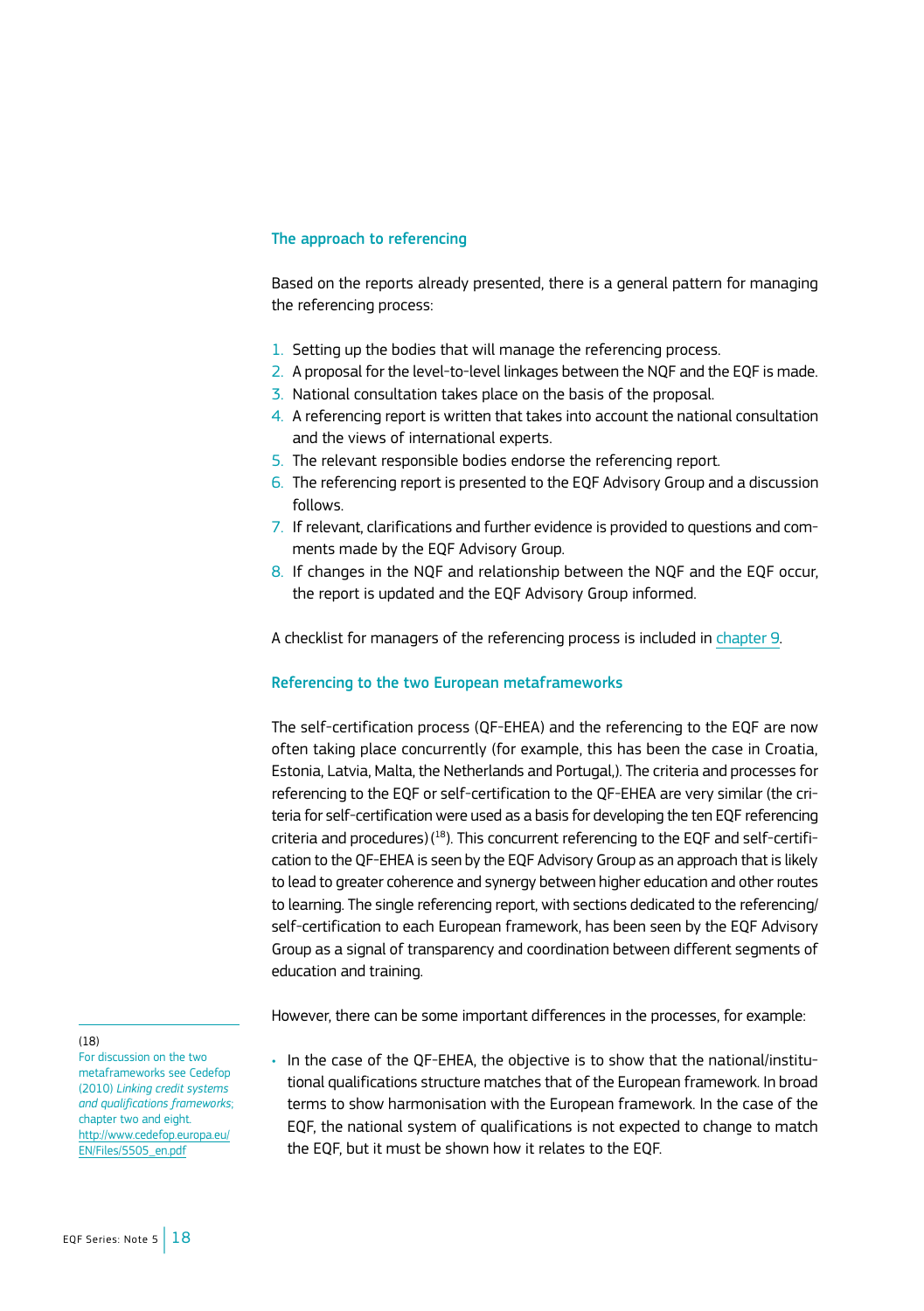

- In the case of the QF-EHEA, the self-certification process is based on an assumption that once self-certified, the link between the national levels of qualifications should be taken as robust and proven. For someone in another country to doubt the linkage (for recognition purposes) they would be required to show substantial difference in what they perceive a qualification to stand for and what is stated in the self-certification report. In the case of the EQF, the burden of proof lies with the reporting country, since it needs to prove best-fit between a national level and an EQF level. In practice, there may not be so distinct approaches since *substantial difference* and *best fit* both aim to arrive at a consensus about the value of a qualification or level against one of the European frameworks.
- The reporting of the referencing and the self-certification process may be kept separate (as it is the case, for example, in the UK) or the reporting can be combined in one document with separate sections for each process (for examples, the Estonian report follows this pattern). The EQF Advisory Group sees a single report presenting the results of the EQF referencing process and the self-certification process as a tool for increased transparency indicating that the processes have been closely coordinated and agreed by stakeholders.

In relation to the last point, the Irish conference of April 2010( 19) on NQFs and overarching European frameworks brought together Bologna experts and those working with the EQF. The conclusion of the conference included a number of statements (see Box 1) that underline the need for coordinated activities in relation to the two European frameworks and the centrality of NQFs in achieving this.

#### *Box 1: Abstract from the conclusions of the Dublin conference on NQFs and overarching European frameworks (April 2010)*

*For qualifications frameworks to realise their full potential, there is a need for greater cohesion. To achieve this, opportunities should be harnessed to bring together the communities involved in national qualifications frameworks (for vocational education and training (VET), higher education (HE) or lifelong learning), sectoral qualifications and recognition. Ultimately, we are all trying to achieve the same objectives, but in different ways: we want individuals to have their learning recognised and be able to move with that learning between education and training sectors and between countries. The multiplicity of ways we are going about this, both at a European and a national level, whilst in itself desirable, requires effective communication and measures to address any difficulties and confusions that arise.* 

*Coherence between the two metaframeworks should be ensured at national level, including through coordinated self-certifications. Individual states and the relevant authorities have a prerogative to decide the manner of implementing* 

(19)

See<http://www.nqai.ie/> publications\_by\_topic.html#fi for a report of the conference.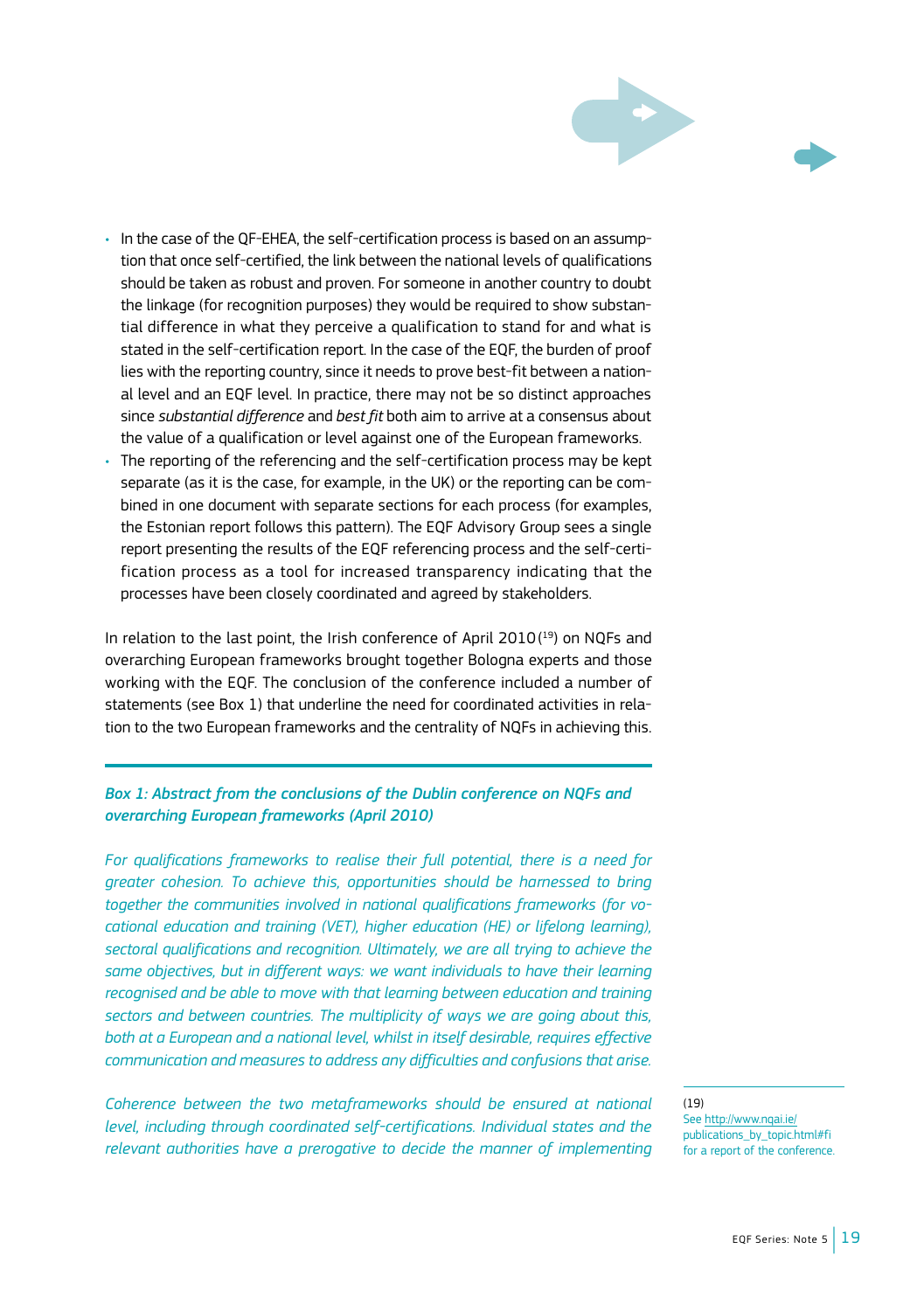*the Qualifications Framework for the European Higher Education Area ('Bologna Framework') and associated reforms and European Qualifications Framework for Lifelong Learning (EQF-LLL). It is imperative, however, if frameworks are to have any effect, that national frameworks meet national challenges for the development of education and training systems.*

Source: Higher Education Authority and National Qualifications Authority of Ireland (2010)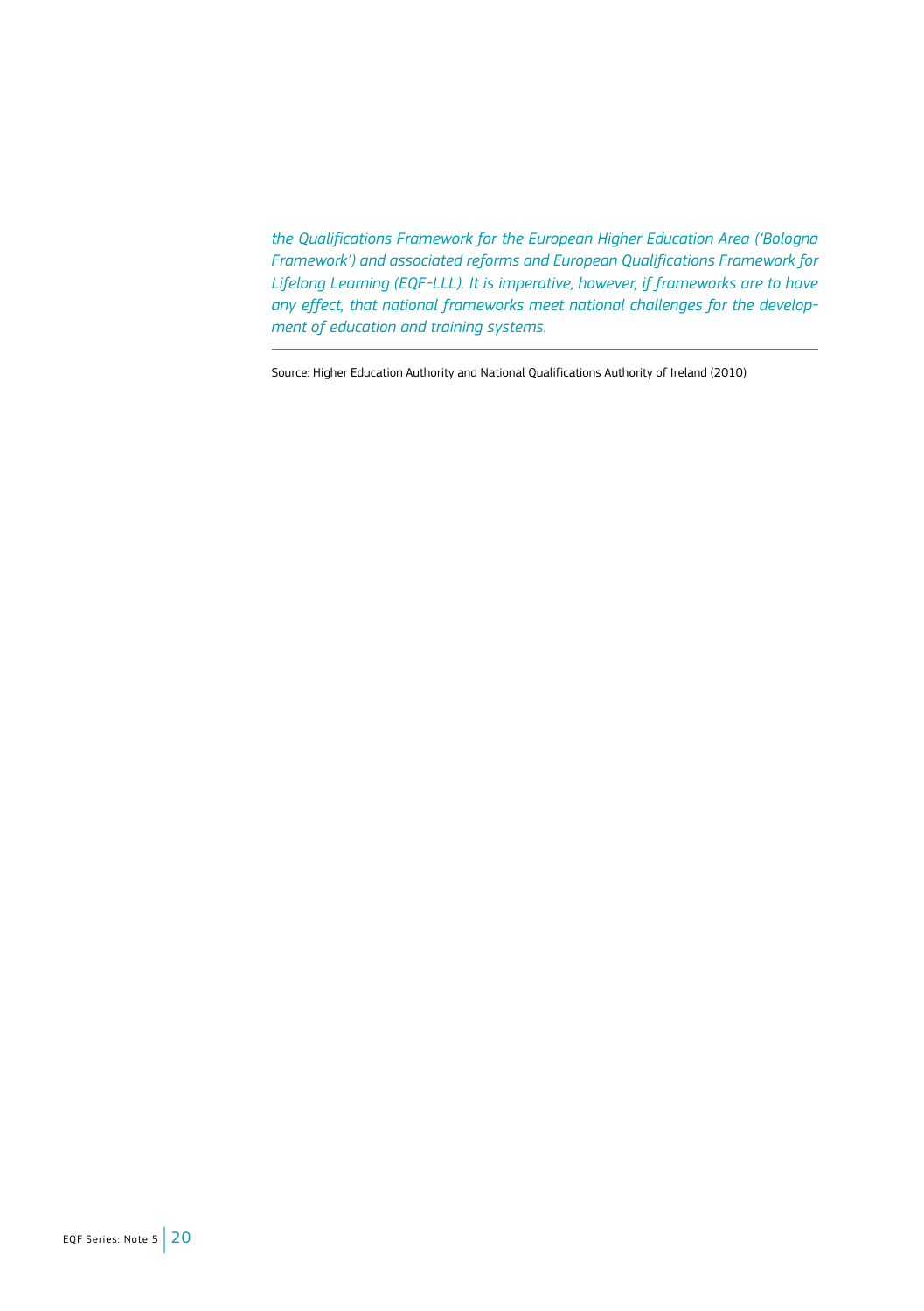# Part two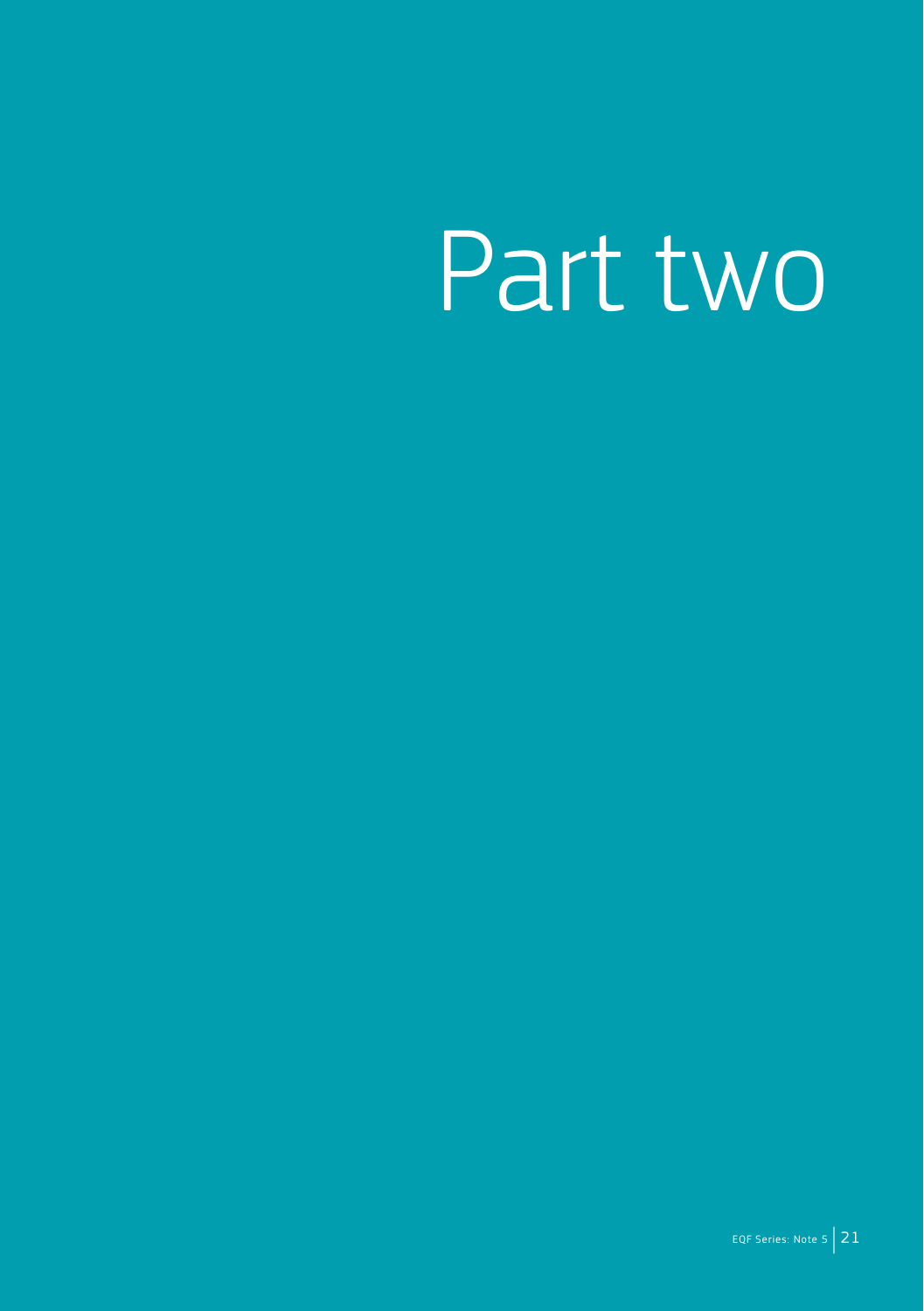## <span id="page-23-0"></span>**4** The ten criteria and procedures for the referencing process

The EQF Advisory Group has endorsed ten criteria( 20) to guide the referencing process so that the best conditions for mutual trust can develop. The criteria have proven to be a useful way to structure the referencing reports and have become a core component of these reports.

The discussions of the EQF Advisory Group and referencing reports continue to clarify the understanding of the ten criteria. In the text that follows each criterion is examined from the viewpoint of the application in the countries that have already referenced to the EQF.

#### *Criterion 1*

*The responsibilities and/or legal competence of all relevant national bodies involved in the referencing process, including the National Coordination Point, are clearly determined and published by the competent public authorities.* 

When it comes to national qualifications systems, different countries have different institutional structures. In the referencing process, it is necessary to take into account all of the bodies that have a legitimate role in the referencing process and to clarify (for international readers) their roles. Bodies with these types of functions are generally considered as having such legitimate role:

- those responsible for governing the processes through which nationally recognised qualifications are designed and awarded;
- those responsible for national education standarts, curricula development or curricula design;
- those in charge of quality assurance in relation to design and award of nationally recognised qualifications;
- those managing and maintaining a qualifications framework (if in existence);
- those responsible for the recognition of foreign qualifications and providing information on national qualifications;
- representatives of institutions awarding qualifications;
- representatives of those using qualifications (employers, learners); and
- EQF National Coordination Point (NCP).

(20)

The *'Criteria and procedures for the referencing of national qualifications levels to the EQF* [\(http://ec.europa.eu/education/](http://ec.europa.eu/education/lifelong-learning-policy/doc/eqf/criteria_en.pdf) [lifelong-learning-policy/doc/eqf/](http://ec.europa.eu/education/lifelong-learning-policy/doc/eqf/criteria_en.pdf) [criteria\\_en.pdf\)](http://ec.europa.eu/education/lifelong-learning-policy/doc/eqf/criteria_en.pdf) were adopted by the EQF Advisory Group in March 2009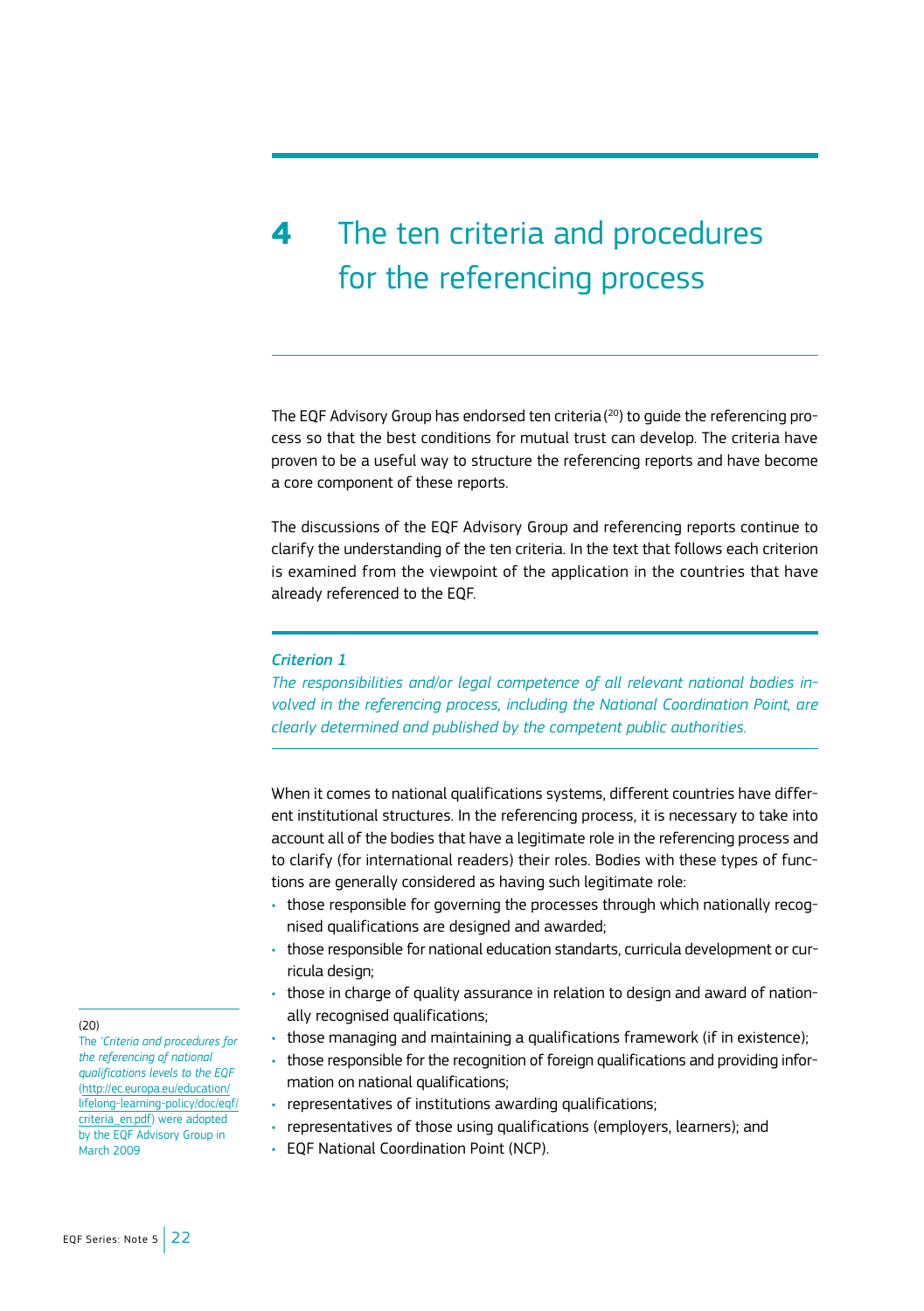

With regard to the referencing process, some bodies such as ministries of education or ministries of labour offer political leadership, designated agencies may be responsible for managing the process. Other bodies may have an advisory and consultative role and will bring in a range of stakeholder perspectives to the discussions.

In the EQF Recommendation countries implementing the EQF are invited to designate NCPs that will coordinate the referencing process. The NCPs take many forms some take a leading role and others are coordinators of the referencing process.

NCPs based in ministries and qualifications agencies are not the only relevant bodies for the referencing process. If this position were adopted it would miss the opportunity of widening the involvement of other stakeholder groups in referencing such as social partners, bodies representing business sectors with high levels of mobility of employees, learning providers and learners themselves. For this reason the word *relevant* in the criterion should be seen as an opportunity to broaden the ownership of the referencing process even if the responsibility for national qualifications remains firmly with a single ministry. The information on stakeholders in [chapter 5](#page-42-0) may be helpful here.

#### *Criterion 2*

*There is a clear and demonstrable link between the qualifications levels in the national qualifications framework or system and the level descriptors of the European Qualifications Framework.*

For a *clear and demonstrable link* to be established there needs to be an understanding of EQF levels and NQF levels and how they relate. When this understanding is established the procedure for matching levels needs to be described: this procedure should be robust and transparent, probably including a careful application of a 'best-fit' process (see [chapter 5\)](#page-42-0).

The EQF levels need to be appreciated as a generalised model of learning that may in some circumstances appear to be limited – for example, the EQF level descriptors do not make reference to personal qualities or key competences. NQF level descriptors might include additional or other categories than the three descriptors of the EQF: knowledge, skills, and competence.

For example, the referencing report from the Netherlands opens up the category of 'skills' in the NLQF to include separate descriptors for five areas of skills.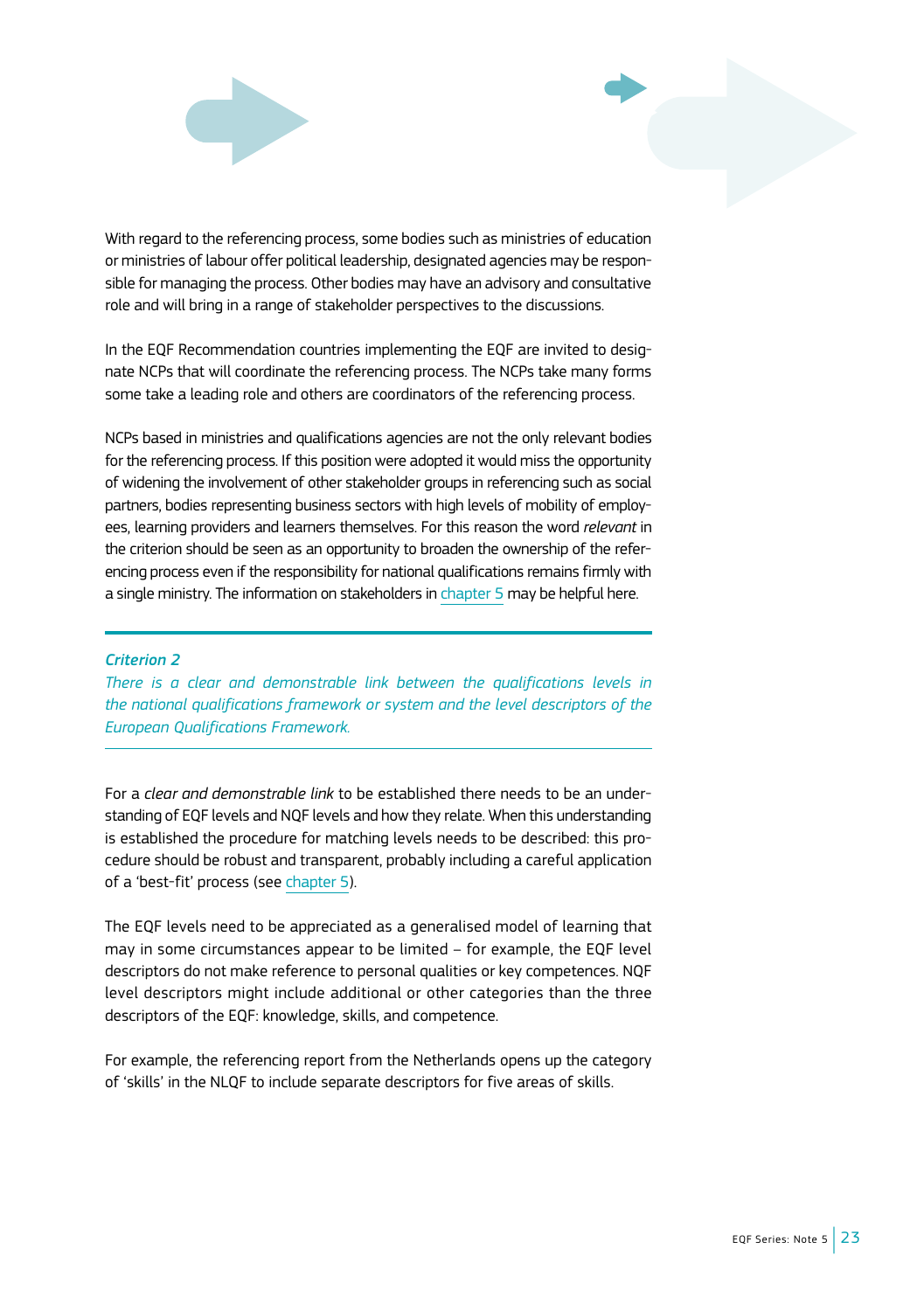

- *• Applied knowledge:* reproduce, analyse, integrate, evaluate, combine and apply knowledge in a profession or knowledge domain.
- *• Problem solving skills:* recognise or distinguish and solve problems.
- *• Learning and development skills:* personal development, autonomously or under supervision.
- *• Information skills:* obtain, collect, process, combine, analyse and assess information.
- *• Communication skills:* communicate based on in the context relevant conventions.

To gain a good understanding of each EQF level it is necessary to appreciate that a level is probably more than the sum of the three parts that make it up (knowledge, skills and competence). An appreciation of level comes from reading across the descriptors. This creates a narrative meaning – for example – *this is the knowledge (facts, principles and concepts) that can be used with these skills (cognitive and practical) in this kind of context (indicating levels of autonomy and responsibility)* ( 21). The Qualifications and Credit Framework for England, Wales and Northern Ireland presents such a summary in its first column.

| Level   | <b>Summary</b>                                                                                                                                                                                                                                   | <b>Knowledge and</b><br>understanding                                                                                                                                | Application<br>and action                                                                                                                                                    | Autonomy and<br>accoutability                                                                                  |
|---------|--------------------------------------------------------------------------------------------------------------------------------------------------------------------------------------------------------------------------------------------------|----------------------------------------------------------------------------------------------------------------------------------------------------------------------|------------------------------------------------------------------------------------------------------------------------------------------------------------------------------|----------------------------------------------------------------------------------------------------------------|
| Level 1 | Achievement at level 1<br>reflects the ability to<br>use relevant knowledge.<br>skills and procedures to<br>complete routine tasks.<br>It includes responsibil-<br>ity for competing tasks<br>and procedures subject<br>to direction or quidance | Use knowledge of facts.<br>procedures and ideas to<br>complete well-defined.<br>routine tasks<br>Be aware of information<br>relevant to the area of<br>study or work | Complete well-defined<br>routine tasks<br>Use relevant skills and<br>procedures<br>Select and use relevant<br>information<br>Identify whether actions<br>have been effective | Take responsibility for<br>completing tasks and<br>procedures subject to<br>direction or quidance<br>as needed |

EQF levels are also in a hierarchy where the content of one level is assumed to include the content of lower levels. Each level descriptor therefore describes the new demands for that particular level of learning. This is also shown in NQFs, for example, in the clear distinction between levels in the NQF for Denmark.

 $(21)$ See also EQF note 1 particularly question 3 on p5. [http://ec.europa.eu/education/](http://ec.europa.eu/education/lifelong-learning-policy/doc/eqf/brochexp_en.pdf) [lifelong-learning-policy/doc/eqf/](http://ec.europa.eu/education/lifelong-learning-policy/doc/eqf/brochexp_en.pdf) [brochexp\\_en.pdf](http://ec.europa.eu/education/lifelong-learning-policy/doc/eqf/brochexp_en.pdf)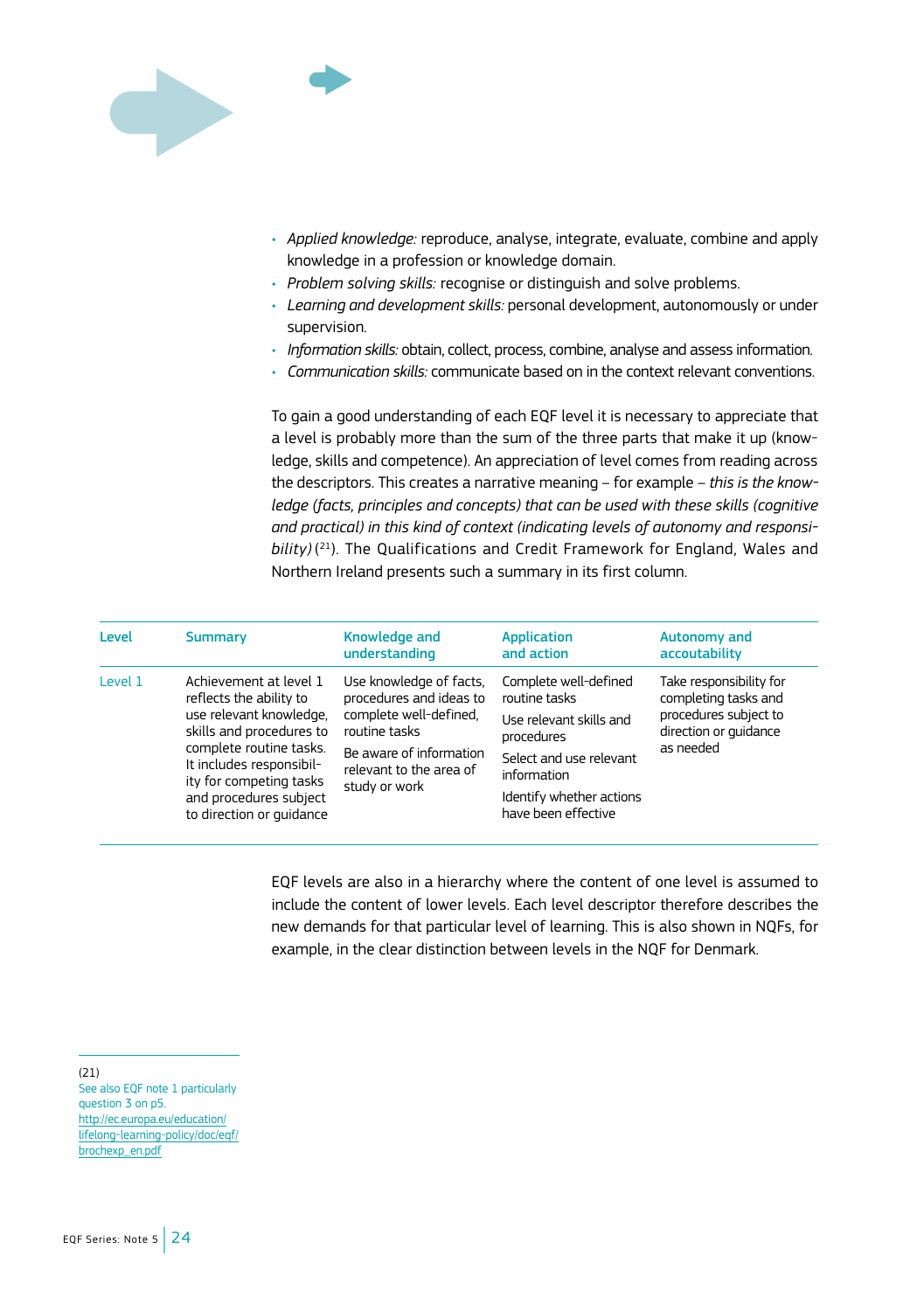|         | <b>Knowledge</b>                                                                                     | <b>Skills</b>                                                                                        | <b>Competence</b>                                                                                                                   |  |
|---------|------------------------------------------------------------------------------------------------------|------------------------------------------------------------------------------------------------------|-------------------------------------------------------------------------------------------------------------------------------------|--|
| Level 1 | Must have basic knowledge within<br>general subjects.                                                | Must possess basic linguistic,<br>numerical practical and creative                                   | Must be able to take personal<br>decisions and act in simple, clear                                                                 |  |
|         | Must have basic knowledge about<br>natural, cultural, social and poitical<br>matters.                | skills.                                                                                              | situations.                                                                                                                         |  |
|         |                                                                                                      | Must be able to utilise different<br>basic methods of work.                                          | Must be able to work independently<br>with pre-defined problems.                                                                    |  |
|         |                                                                                                      | Must be able to evaluate own work.                                                                   | Must have a desire to learn and<br>be able to enter into partly open<br>learning situations under<br>supervision.                   |  |
|         |                                                                                                      | Must be able to present the results<br>of own work.                                                  |                                                                                                                                     |  |
| Level 2 | Must have basic knowledge in<br>general subjects or specific areas<br>within an occupational area of | Must be able to apply fundamen-<br>tal methods and tools for solving<br>simple tasks while observing | Must be able to take personal<br>decisions and act in simple, clear<br>situations.                                                  |  |
|         | field of study.                                                                                      | relevant regulations.                                                                                | Must be able to undertake                                                                                                           |  |
|         | Must have understanding of the<br>basic onditions and mechanisms<br>of the labour market.            | Must be able to correct for<br>faults or devations from a plan<br>or standard.                       | a certain amount of responsibility<br>for the development of forms of<br>work and to enter into uncompli-<br>cated group processes. |  |
|         |                                                                                                      | Must be able to present and<br>discuss the results of own work.                                      |                                                                                                                                     |  |
|         |                                                                                                      |                                                                                                      | Must be able to enter into partly<br>open learning situations and seek<br>quidance and supervision.                                 |  |

Criterion 2 also allows the referencing of national qualifications systems to the EQF. The Czech Republic has chosen this approach:

*The Czech Republic has not developed a comprehensive NQF so far and decided to refer*ence its education and qualifications systems to the EQF. It is stated in the referencing *report that the existing classification system for qualifications awarded in initial education, the KKOV (Classification of Educational Qualification Types) and the levels in the NSK (National Register of Vocational Qualifications) permit a referencing to the EQF. The referencing procedure chosen simplified the initial phase of the process and permitted a rapid and transparent description and referencing of Czech qualifications. The results of the referencing process are considered as a starting point for further discussion on the need for a comprehensive national qualifications framework which would use common descriptors to describe the levels of all qualifications awarded.*

Having established a clear and demonstrable link from each national level to an EQF level, it is important that this link is explained to a wide audience – all assumptions and approximations should be made clear. In demonstrating the link between the levels, referencing reports might usefully contain examples of qualifications that make the link clearer to national and international readers of the report.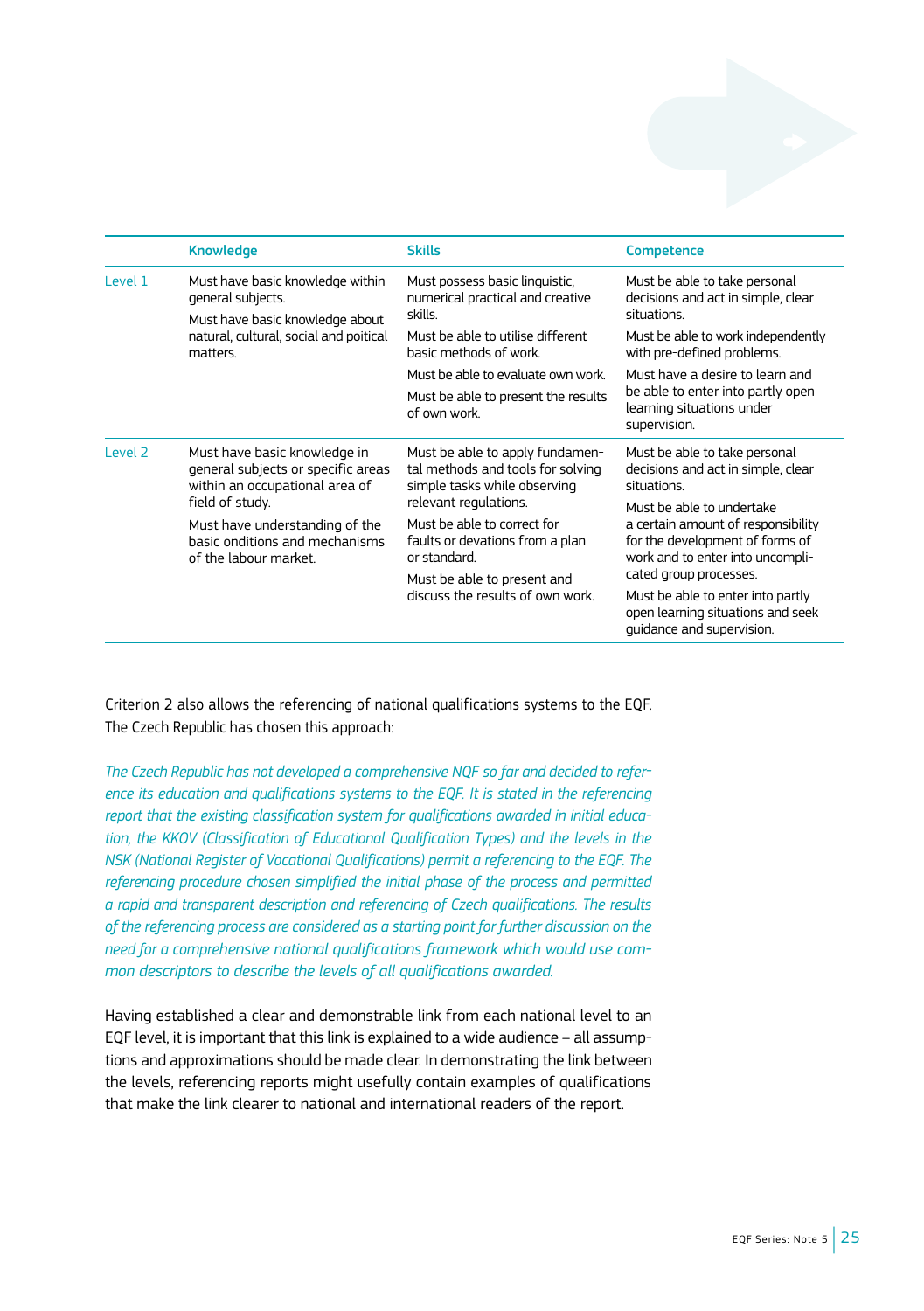Sometimes the linkage between the NQF levels and the EQF levels are derived from technical and political considerations (see [chapter 5,](#page-42-0) sub-chapter on bestfit). The referencing report should make clear the reasoning used to establish the links between levels.

The following questions could be considered when linking national qualifications levels to the EQF level descriptors ( 22):

- What is the starting point:
	- linking implicit levels of the national qualifications system to the EQF levels or an NQF; if implicit national levels are linked to the EQF: how are they identified?
	- linking an NQF with more or less than eight levels to the EQF; in case an eight level NQF is linked to the EQF levels: what is the basis for this approach (pragmatic reason, fits reality, reform plans)?
- Which approach is used: social or technical approach or both, and what is the reason for this decision; if both approaches are used (and in particular when they are showing different results): how are they balanced?
- Which concrete methodology is used for demonstrating the link?
- What kind of evidence can be provided to support the decisions?

Some more specific guidance on developing this 'demonstrable link' follows in [chapter 5](#page-42-0) of this Note.

#### *Criterion 3*

*The national framework or qualifications system and its qualifications are based on the principle and objective of learning outcomes and linked to arrangements for validation of non-formal and informal learning and, where these exist, to credit systems.*

Describing qualifications in terms of learning outcomes is part of many current reforms in European countries. All the European level tools for supporting mobility and transparency of qualifications and learning achievements encourage the use of learning outcomes. However, the road to widespread use of learning outcomes is long and varies considerably between different parts of education and training. This means the countries, sectors and institutions that are in transition from learning inputs to using learning outcomes will be referencing to the EQF using national benchmarks or standards that are not yet explicit in terms of learning outcomes. In some cases they will be using benchmarks (level descriptors) based on learning outcomes but without these being fully implemented at the level of qualifications. These countries will therefore need to develop trust by

(22)

Cf. EQF-Ref project. 2011. EQF Referencing Process and Report (EQF-Ref, May 2011), p45. [wwwEQF-Ref.eu](http://wwwEQF-Ref.eu)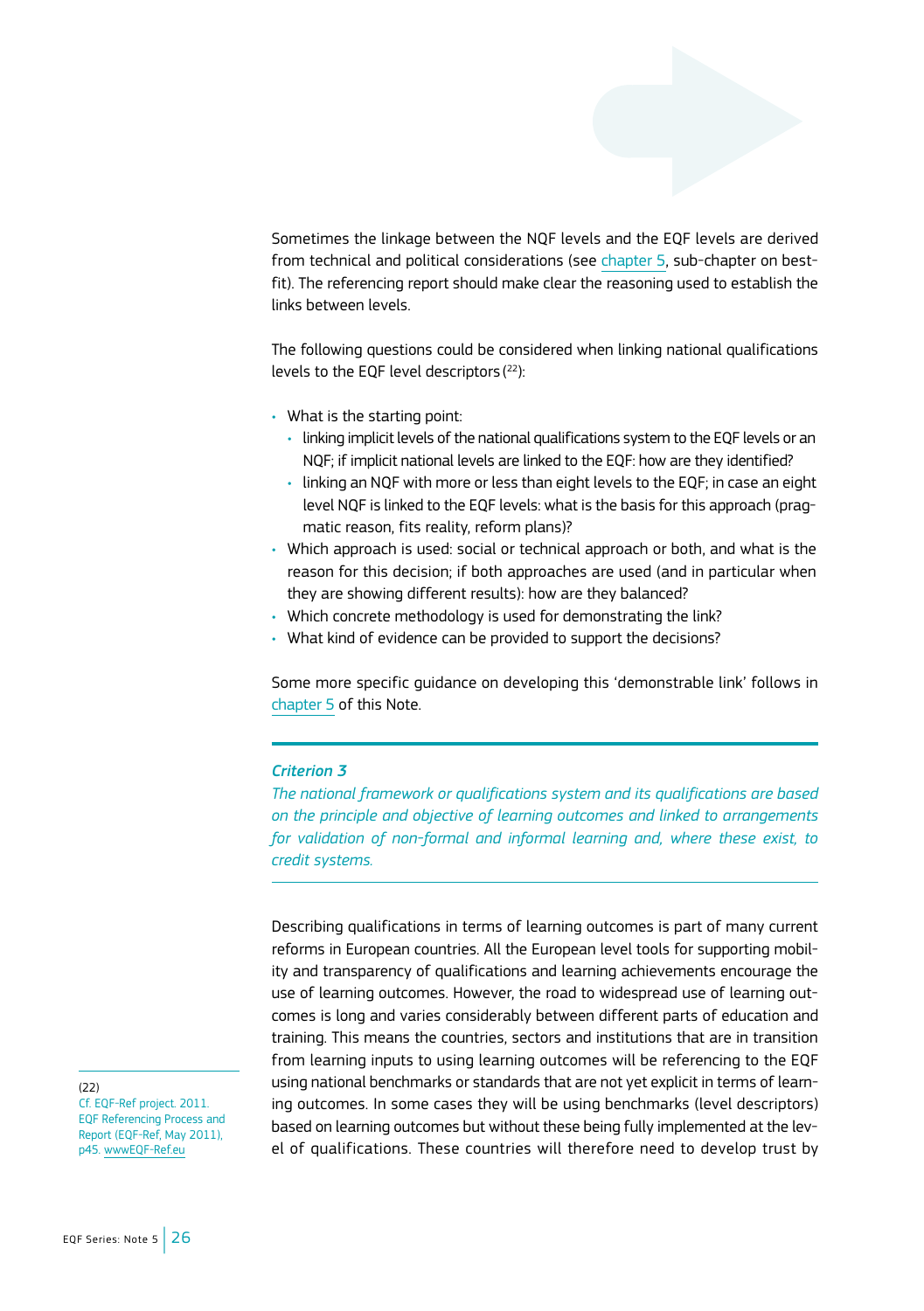

explaining these implicit standards carefully to users outside the country. The conditions that need to be met in terms of standards and quality assurance will need to be included in referencing reports so that they reassure others that the country is moving towards a generalised use of learning outcomes.

In the Dutch report it is stated that the classification of qualifications in the NLQF will be based on a comparison of the learning outcomes of a qualification with the level descriptions in the NLQF.

*Secondary education is working with core objectives and final terms in which per subject is described what a pupil at the end of the whole educational process needs to know and how to apply this knowledge. Secondary vocational education and training still works with two systems: work based and theoretical based. It is final term-oriented education and competence-based education. Both systems are based on a method in which each qualification has been described on what a student at the end of the journey should know and can do and at what level it must be examined (final terms or qualification dossiers). Accreditation of HE programmes takes place on the basis of learning outcomes descriptions appropriate to the Dublin Descriptors. For classifying qualifications not regulated by ministries learning outcomes descriptions are required as well.*

Whilst we are lacking a generalised method for identifying and defining learning outcomes, several interesting approaches have been developed and tested, showing how stepwise identification and definition of learning outcomes is possible. This is explained more fully in EQF Note 4 Using learning outcomes in implementing the EQF( 23).

Some countries have national systems for the validation of non-formal and informal learning and some have national credit systems. The functions of systems for the validation of non formal and informal learning and the ways credit systems work need to be made explicit in the referencing report as they are important for opening up qualifications systems to national and international users. Of particular importance is to explain the ways validation processes and credit systems are related to the NQF.

*In Portugal, both the Adult Education and Training Courses (AET) and the recognition, validation and certification of competences processes (RVCC) are organised on the basis of the basic education and secondary education level key competences standard/referential which are organised in terms of learning outcomes. The competence standards are available in the National Qualifications Catalogue. RVCC processes are run in the New Opportunities Centres and are based on a set of methodological assumptions (i.e. bilan de competence, (auto) biographical approach) that allow adults to show the competences that they have already acquired along their lifelong experience in formal, informal and* 

 $(23)$ European Commission (2011) *EQF Note 4: Using Learning Outcomes*. [http://ec.europa.eu/](http://ec.europa.eu/education/lifelong-learning-policy/doc/eqf/note4_en.pdf) [education/lifelong-learning](http://ec.europa.eu/education/lifelong-learning-policy/doc/eqf/note4_en.pdf)[policy/doc/eqf/note4\\_en.pdf](http://ec.europa.eu/education/lifelong-learning-policy/doc/eqf/note4_en.pdf)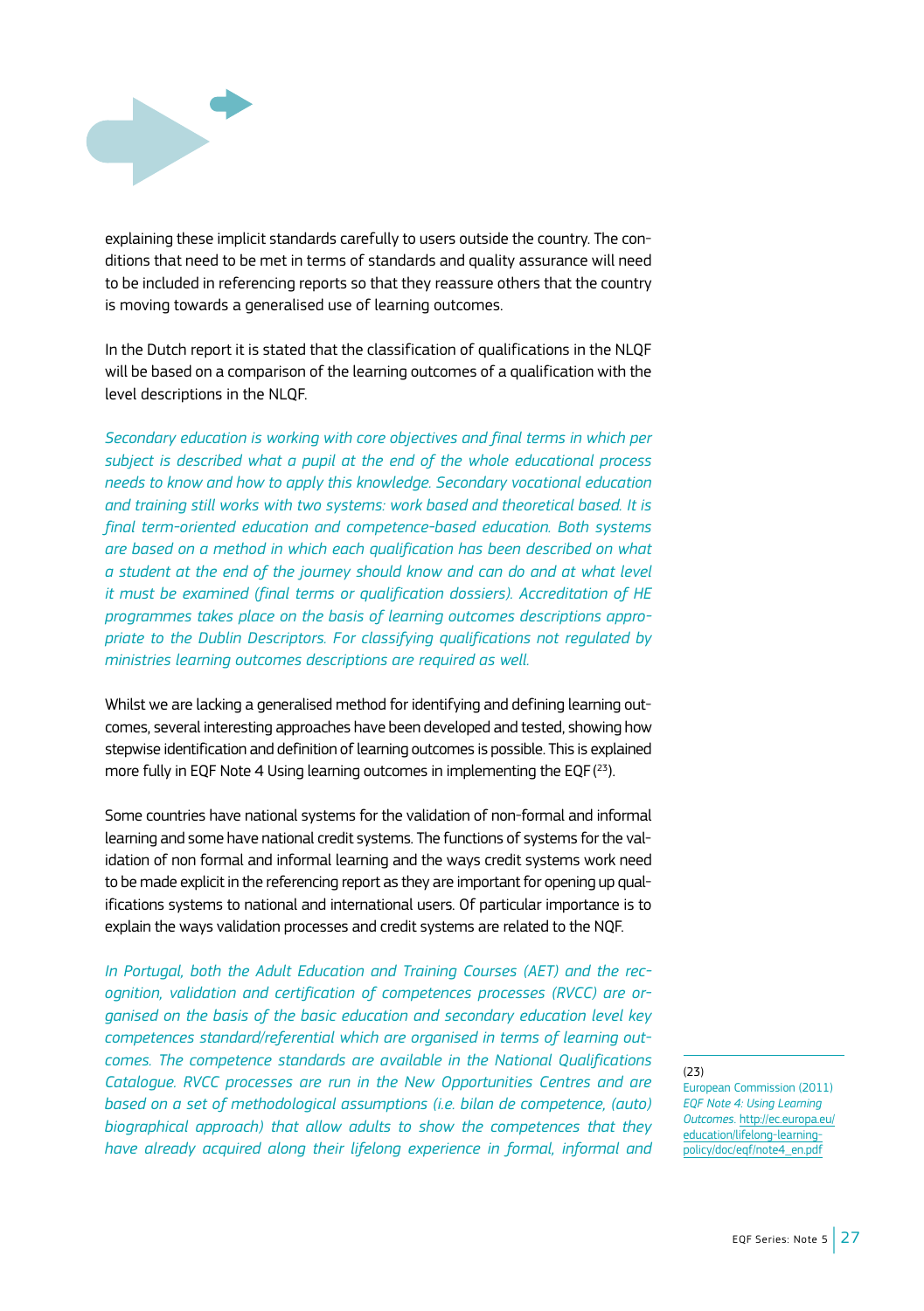*non-formal contexts. On this basis, a Learning Reflective Portfolio (LRP) is constructed. This portfolio is guided by a key competences standard (school and/or professional). After the recognition and validation processes, certification takes place in a session with the certification jury, attended by the team that supervised the candidate and an external evaluator accredited by the National Qualifications Agency. If the candidate has shown evidence of the learning outcomes, he/she will be certified and a basic or secondary education diploma will be issued. In the case of a professional RVCC this would be a qualifications certificate (the document that proves and explains the professional competences held).*

*In the Netherlands, the term Recognition of Prior Learning (APL) is used for validation of non-formal and informal learning. The hallmark of APL in the Netherlands is that the competencies of individuals are compared against a preselected ruler: called a recognized APL standard. All qualifications in vocational education and training and higher education regulated by the ministries can function as an APL recognized standard. In addition to this, sector qualifications can also be recognized.*

In terms of demonstrating the role of credit within an NQF, Ireland included an explanation of the aims of the credit arrangements for VET qualifications, the derivation of credit points and a summary table of how these relate to the different sized qualifications in the qualifications framework. An extract from the explanatory text follows:

*…[the] credit system is designed to complement the NFQ and, in particular, the use of award types. The assignment of credit values to major, minor, special purpose and supplemental awards provides greater transparency to the size and shape of the various awards and helps learners, employers and other users to relate awards to each other in a meaningful way. It meets the needs of learners in a lifelong learning context as it puts in place ways of measuring and comparing packages of learning outcomes. In addition, it is also designed with features that are compatible with ECVET…*

#### *Criterion 4*

*The procedures for inclusion of qualifications in the national qualifications framework or for describing the place of qualifications in the national qualification system are transparent.*

Allocating specific qualifications to an NQF level brings meaning to the NQF level for citizens and, through the referencing process, to the EQF level. It is, therefore, critically important for the referencing process that the way a qualification is located at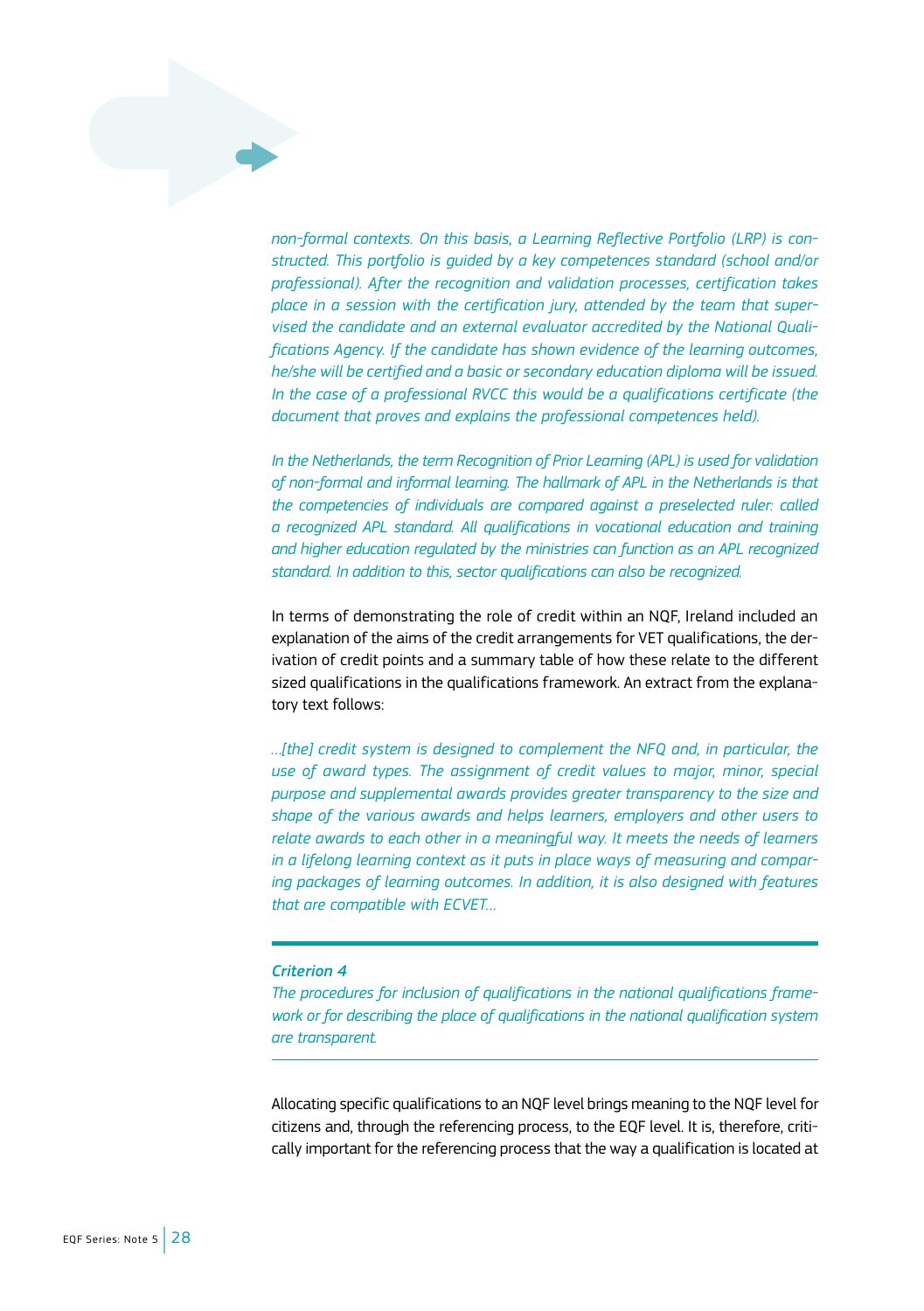

an NQF level is described in full and examples are provided that illustrate how the rules governing the process are applied. The NQF level of all the major qualifications (or types) needs to be evident in the report.

The referencing report also needs to provide information on the arguments that allows levelling decisions to be made. The following questions have been asked:

- What criteria and procedures are used to make decisions on the inclusion and the level of individual qualifications (whether from the formal education and training sector or outside this) in the NQF?
- What political consideration and technical evidence support such decisions?
- Have specific policies been developed for this purpose?
- What kind of methodology is used for the analysis of the relationship of a qualification with an NQF level?
- Which concrete methodology is used for demonstrating the link?
- What kind of evidence can be provided to support the decisions?

In most countries criteria have been written and agreed that makes the allocation of qualifications to NQF levels systematic (for example, Estonia, France and Ireland). The Estonian referencing report states:

*The (NQF) sub-frameworks for general education qualifications, vocational education and training (hereinafter VET) qualifications, higher education qualifications, and professional qualifications contain more detailed and specific descriptors and rules for designing and awarding qualifications.*

The principles and the methodologies of the technical analysis of the relationship between the descriptors of individual qualifications and the NQF levels may not only differ from country to country but also may be different in the different education and training subsystems in a country as they follow the logic of the subsystem concerned. Thus, the principle of best-fit may also be interpreted differently. Therefore, the referencing report should also reflect on the following questions:

• How is the principle of best-fit applied when the qualification level of a certain qualification is determined? Is this methodology consistently used across sectors that may use different learning outcomes concepts?

Such information related to criterion 4 has proved to be essential in supporting discussions on the comparability of individual qualifications, including peer learning on increasing synergies between qualifications frameworks and the recognition of qualifications for further learning.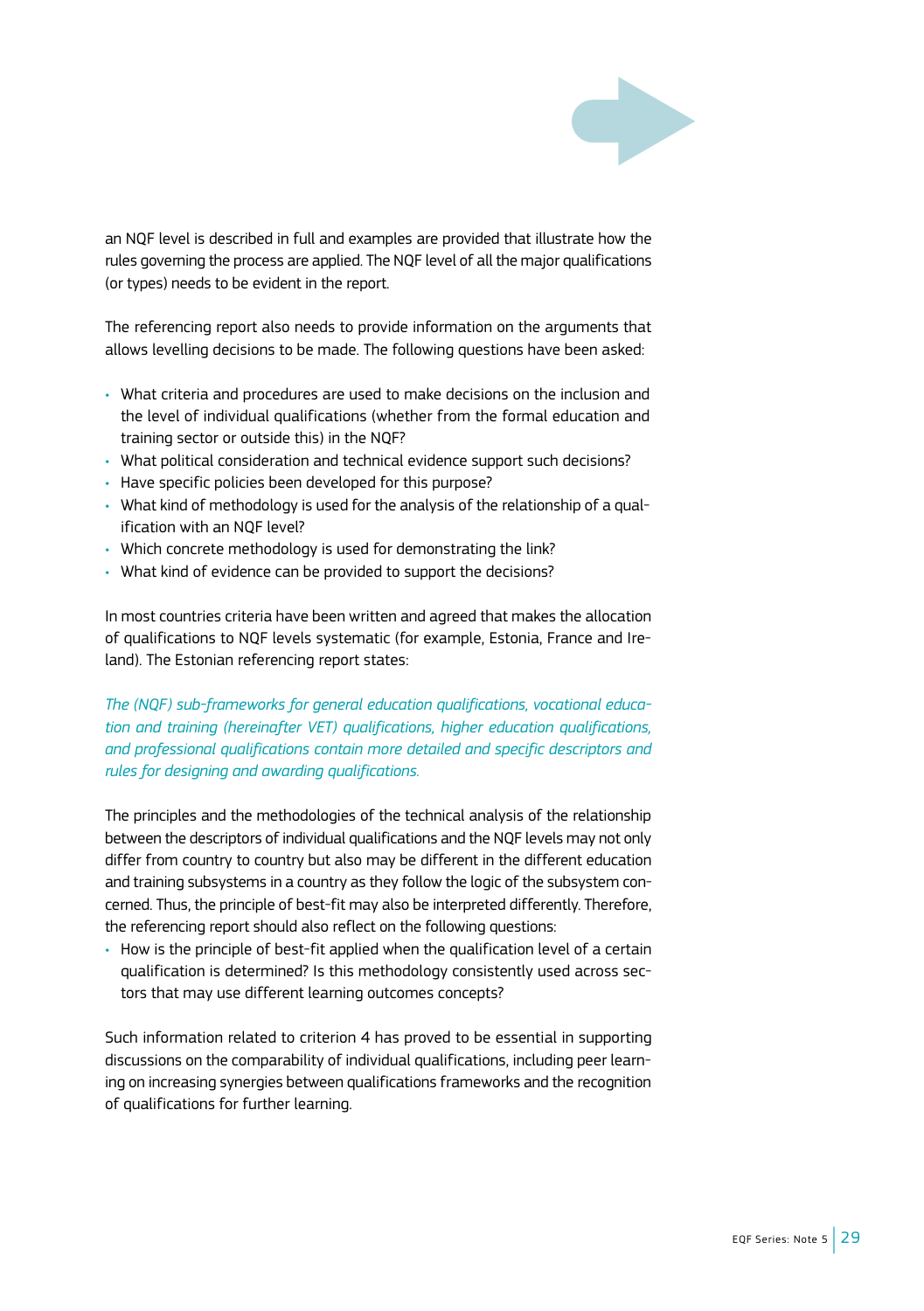In some circumstances, for example when NQF levels include qualifications from different educational sectors, it may be helpful to refer to the criteria defining these different qualifications in the process of linking levels to the EQF. This will make the understanding of the EQF-NQF links more meaningful to a wider range of stakeholders who might appreciate qualifications descriptors more readily than new and possibly general NQF level descriptors.

Some NQFs have been referenced to the EQF at an early stage of development and have made it clear that the levels in the NQF have not been fully populated with qualifications. In these cases, the referencing report defines the timeline when it is expected that these 'empty levels' will be filled.

Information on the (legal) status of implementation, scope, guiding principles of the framework and its qualifications is key for a better understanding of the NQF that is referenced to the EQF. All countries include qualifications awarded in the formal education and training system in their NQF. However, NQFs do not always cover all subsystem of the education and training systems, and similarly not all qualifications from a specific subsystem may be included in the framework. Therefore, referencing reports need to present clear information on whether general, vocational education and training, higher education and other subsystems that are part of the formal education and training are all covered by the NQF.

Comprehensive qualifications frameworks can aim to cover qualifications in the formal education and training systems as well as qualifications awarded outside the formal system, by private awarding bodies, companies and qualifications based on the validation of informal and non-formal learning. Some NQFs are already open towards qualifications awarded outside the formal system, while others are planning or considering including such qualifications in their NQFs at a later stage of the development. In order that a wider audience could appreciate this dimension of the framework and thus the variety of qualifications included, the referencing report needs to present information on what kind of qualifications outside the formal system are in the NQF and any future steps that are planned.

Qualifications from the formal system and those gained outside the formal system should meet the same criteria to be included in the NQF. Traditionally, qualifications from the formal system are better known and more trusted among stakeholders and thus such explicit criteria may not have been developed or made explicit in the formal system. However, for qualifications gained outside the formal system such criteria needed to be made explicit in order to ensure that they are treated in the same way as those from the formal system. For example, in Ireland there are criteria for qualifications in the formal system and also for including qualifications awarded by private providers, which are rather similar.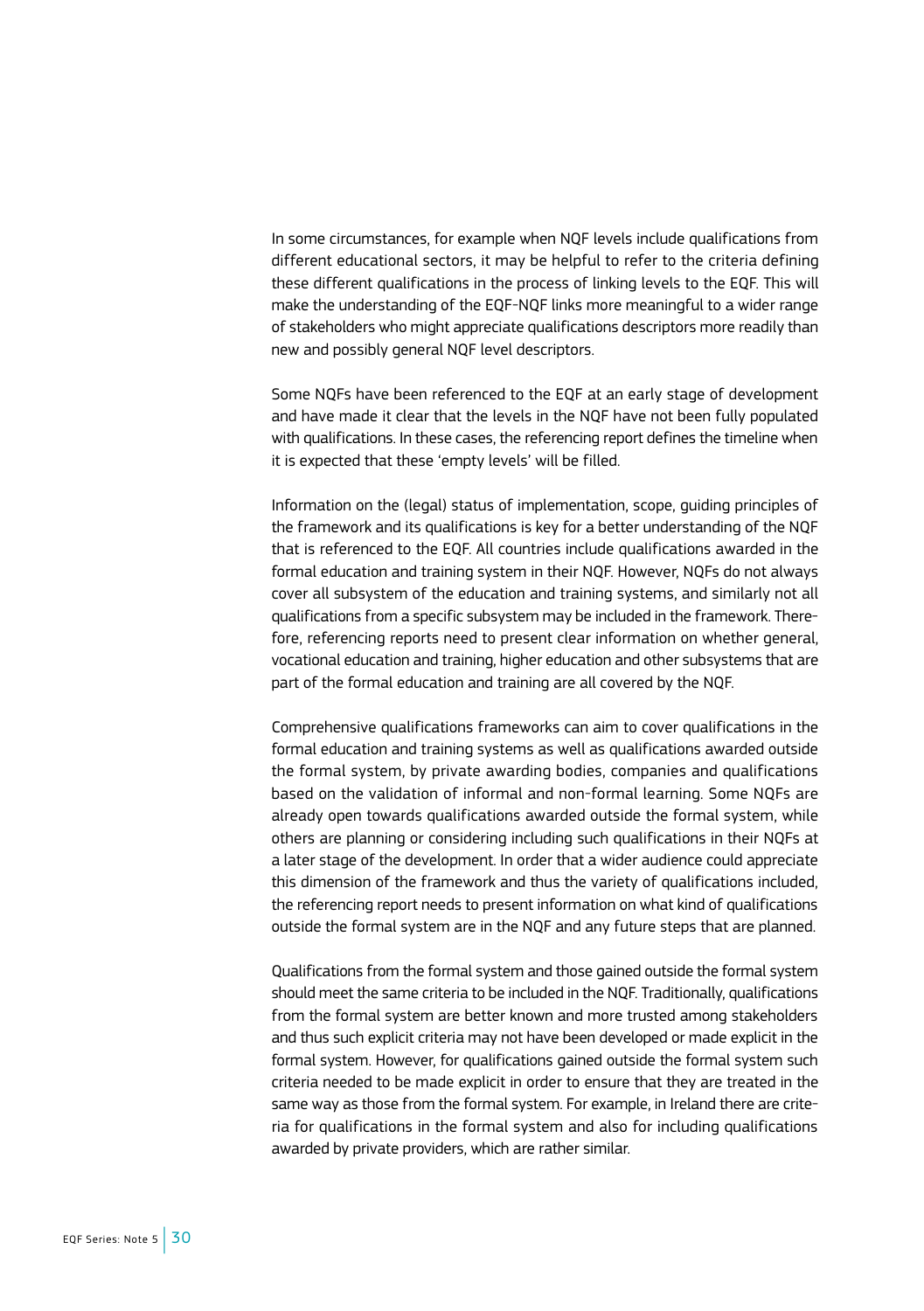

NQFs are also covered by quality assurance and are considered to be a tool to guarantee quality (see criterion 5 below). For example, the NQF can be used as a 'gateway' for approved (quality assured qualifications). Phrases such as 'this qualification is *in* the framework' arise from this quality assurance function. Entry to such frameworks is governed by criteria and transparency of the referencing process is enhanced if such criteria are included in referencing reports.

In many countries national registers, catalogues or databases are in use, which store information on qualifications, qualifications standards, certificates, degrees, diplomas, titles and/or awards available in a country or a region. International enquiries about qualifications are likely to refer to these databases, especially if they are available through a website. The databases usually include definitions of all officially recognised qualifications and it is common for each one to be ascribed an NQF level( 24). Post-referencing these databases can include an EQF level, as it is the case, for example, in Scotland( 25):

#### *Concurrent development of an NQF and referencing of this NQF to the EQF*

In implementing the EQF many countries have developed an NQF and then referencing the new NQF levels to the EQF( 26). The following sequence has been observed.

#### Qualification ➔ NQF level

followed by

#### NQF level ➔ EQF level

This two-part sequence is important since a robust NQF is built upon a clear logic of levels that reflects the national position and all stakeholder groups are agreed on the structure and its implementation. Only after the NQF has been developed can qualifications be assigned to levels. Then the second step is possible – these robust NQF levels are referenced to EQF levels.

In practice the two distinct processes can appear to be replaced by a single process of:

#### Qualification ➔ NQF ➔ EQF

At first glance, there appears to be little difference between the two-step approach and this concurrent process. It is clear that where it is accepted that the EQF has influenced the NQF, the process is logical. However, there are some possible challenges for a concurrent process, for example:

• The most serious task, the foundation for referencing, is the development of the NQF and attention needs to be focussed here at first without the possible distraction of referencing.

#### $(24)$

Although these registers may exist without an NQF and vice versa.

#### $(25)$

[http://www.scqf.org.uk/](http://www.scqf.org.uk/Search %20The %20Database) [Search%20The%20Database](http://www.scqf.org.uk/Search %20The %20Database)

#### (26)

In the EQF conference in Budapest (2011) it was concluded that 'Member States are in the midst of complicated multi-dimensional processes with many factors involved (NQF development, shift to learning outcomes, EQF referencing'.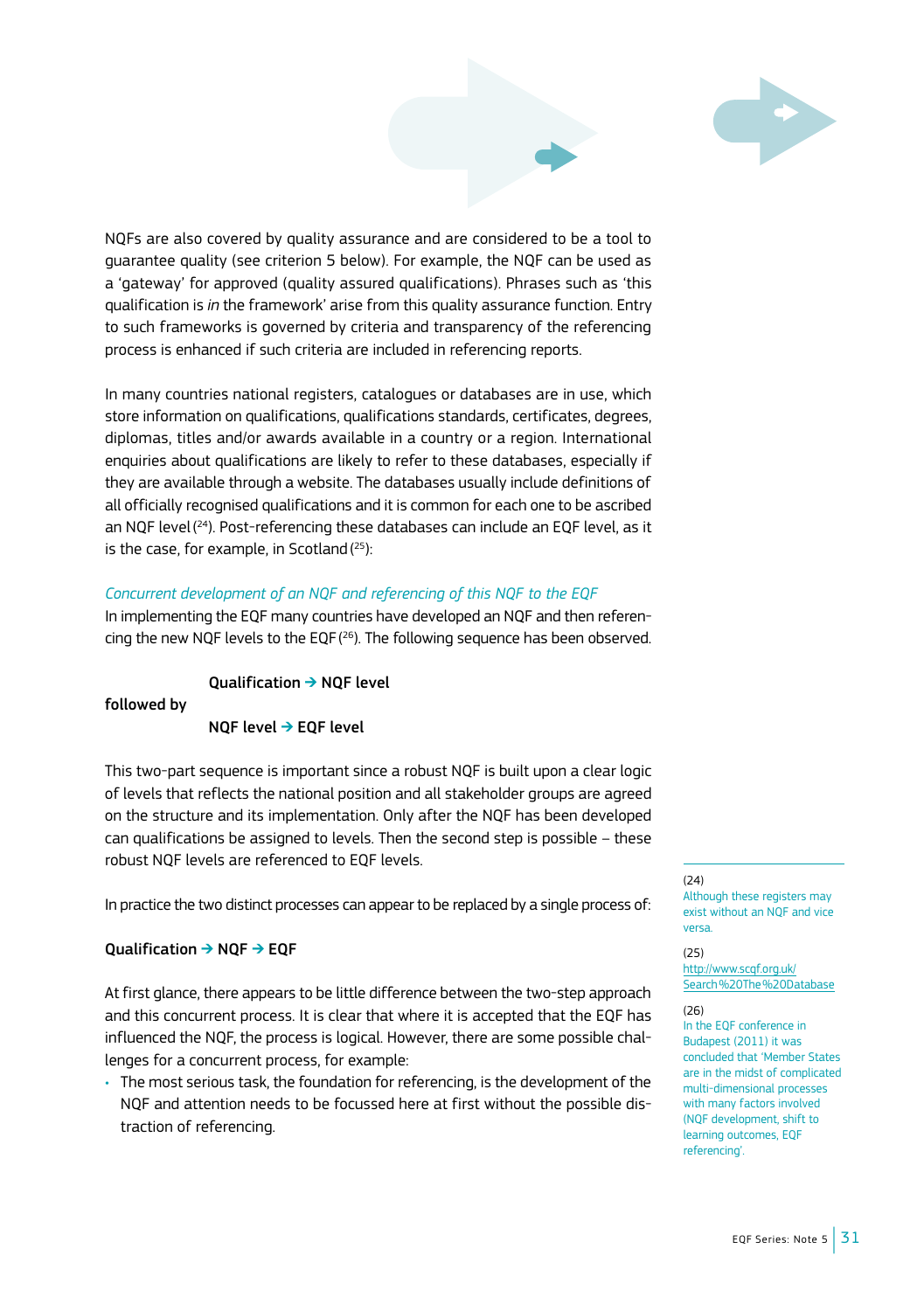

- The attention of the international experts involved in referencing may be directed towards the NQF design and issues arising, this can be partly justified since the levels that are established are important for the EQF referencing process.
- The stakeholders' attention is deflected towards the NQF and its implications, the link with the EQF and the referencing process is a second stage of engagement where the interest of stakeholder groups may not be as strong. The opportunity to make a special event of the referencing process is weakened.
- There may be a less critical approach to the decisions about numbers of levels and the forms of descriptors in the NQF since it is expected there will be an unquestionable match with the EQF.
- Where there is a problem with the qualification-NQF process there may be a tendency for it to be considered as an issue with the NQF-EQF process instead of being resolved at the NQF stage. For example, where a qualification is comfortably located in an NQF but the consequential EQF level is seriously problematic.

There is a third case for meeting the requirements of criterion 4.

#### Reference Qualification ➔ EQF

This can apply where there is in effect no explicit NQF with descriptors that are detailed and tailored to national qualifications( 27). In these cases it is demonstrated how the learning outcomes for main qualifications, sometimes called reference qualifications, correspond to EQF level descriptors. Latvia has referenced the Latvian education system to the EQF with regard for level descriptors and outcomes for stages in the education and training system or 'reference' qualifications. In this way implicit qualification levels have been identified and the establishment of the Latvian NQF is supported by the EQF referencing process.

*To prepare the descriptors of national education levels in Latvia, experts on the basis of the state education standards, occupational standards and study subjects standards, elaborated the descriptors of education levels for:*

- General secondary education;
- General basic education;
- Vocational basic education;
- Vocational secondary education;
- Vocational education.

*A consultation process on the referencing of the Latvian formal qualifications to the EQF was arranged and as a result of the referencing process, the 8-level LQF was established. Subsequently, all formal qualifications from general, vocational, and higher education sectors were linked to the LQF/EQF. The results of this 1st phase (2009-2011) of the referencing process are presented in the EQF referencing report from September 2011. The 2nd referencing phase (2013-2015) will include a larger* 

#### (27)

It may also be the case where NQF descriptors are the same as the EQF descriptors such as in the case of Portugal where there is an explicit NQF with descriptors and levels that are identical to those of the EQF.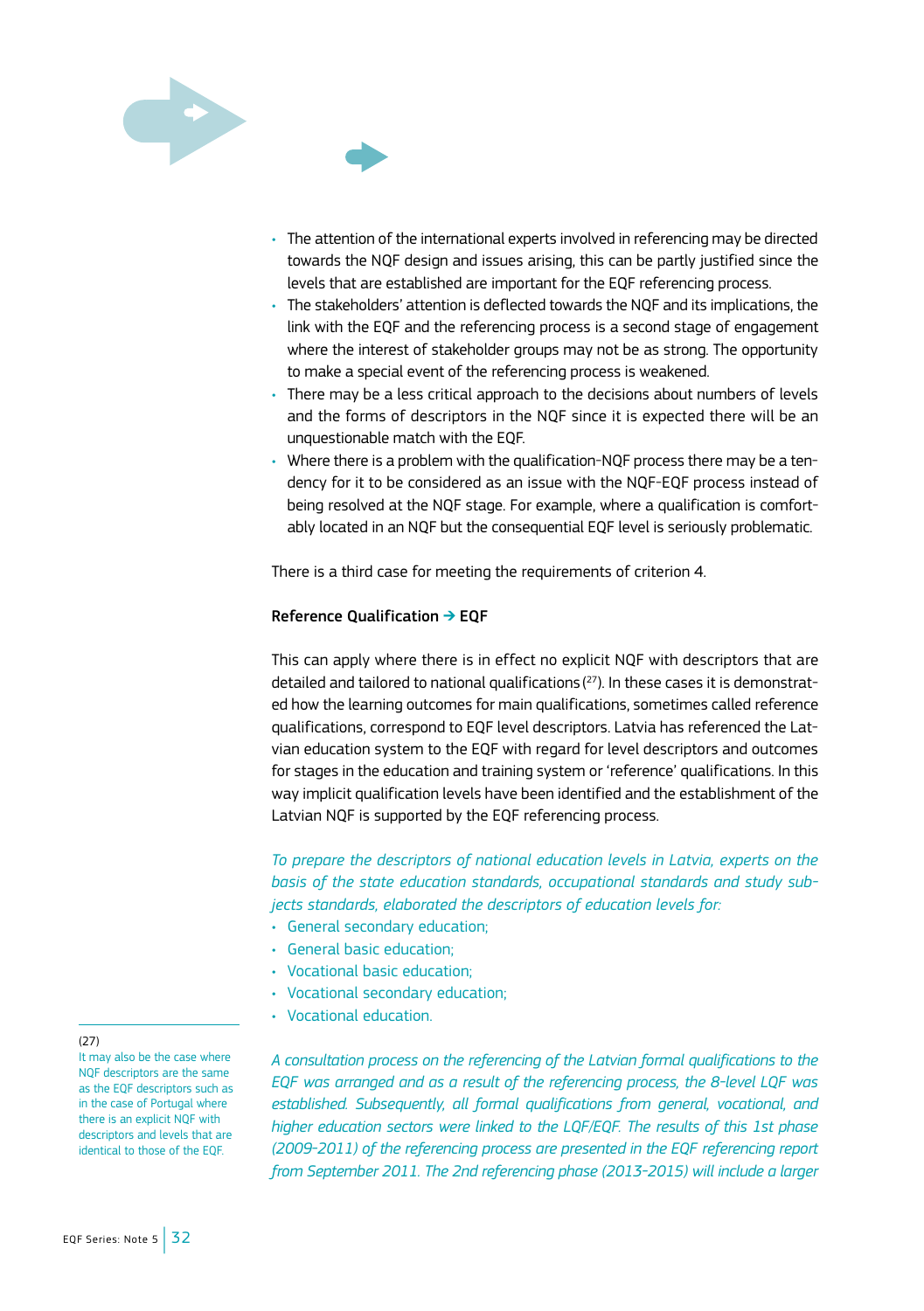range of qualifications, and the current report will be revised taking into account *possible amendments in legislations and project results (for example, on sectoral qualifications frameworks). The LQF is also expected to experience revision and introduction of new qualifications.*

For those countries that have adopted the EQF descriptors for the NQF, criterion 4 is most relevant. In the Estonian report it is even stated that all criteria for referencing the EstQF to the EQF are defined in terms of classifying qualifications in the EstQF. Although this approach was accepted in Estonia, the referencing report also informs that it appeared during the referencing of Estonian qualifications that the level descriptions of the EstQF should be amended in order to better meet the requirements of the formal education and professional qualifications in the country.

#### *Criterion 5*

*The national quality assurance system(s) for education and training refer(s) to the national qualifications framework or system and are consistent with the relevant European principles and guidelines (as indicated in annex 3 of the Recommendation).*

The success of the referencing process, and the mutual trust it generates, is closely linked to criterion 5 that addresses quality assurance (and to criterion 6 which is discussed below). Referencing reports need to explain national quality assurance systems and demonstrate the links between them. Particularly important here is the ways quality assurance procedures influence the design and award of qualifications. These procedures are powerful influences on trust and confidence in qualifications in the country and will have the same strong effect outside the country if they are explained clearly. For example, procedures that define the content of qualifications, the nature of curricula, assessment practices, awarding procedures, certification requirements.

If quality assurance agencies have been involved in preparing the NQF and the proposal for referencing, or if they have given official (and positive) statements during the process, the statement could convey this information and guarantee that this criterion has been fulfilled. If such an agreement were to be missing from a referencing report, it would seriously undermine the credibility of the referencing.

Annex III of the EQF Recommendation provides some guidance as regards how to present a country's quality assurance arrangements – with a particular attention to certification processes. However, it is clear from the thirteen referencing reports produced so far that presenting quality assurance processes for international readers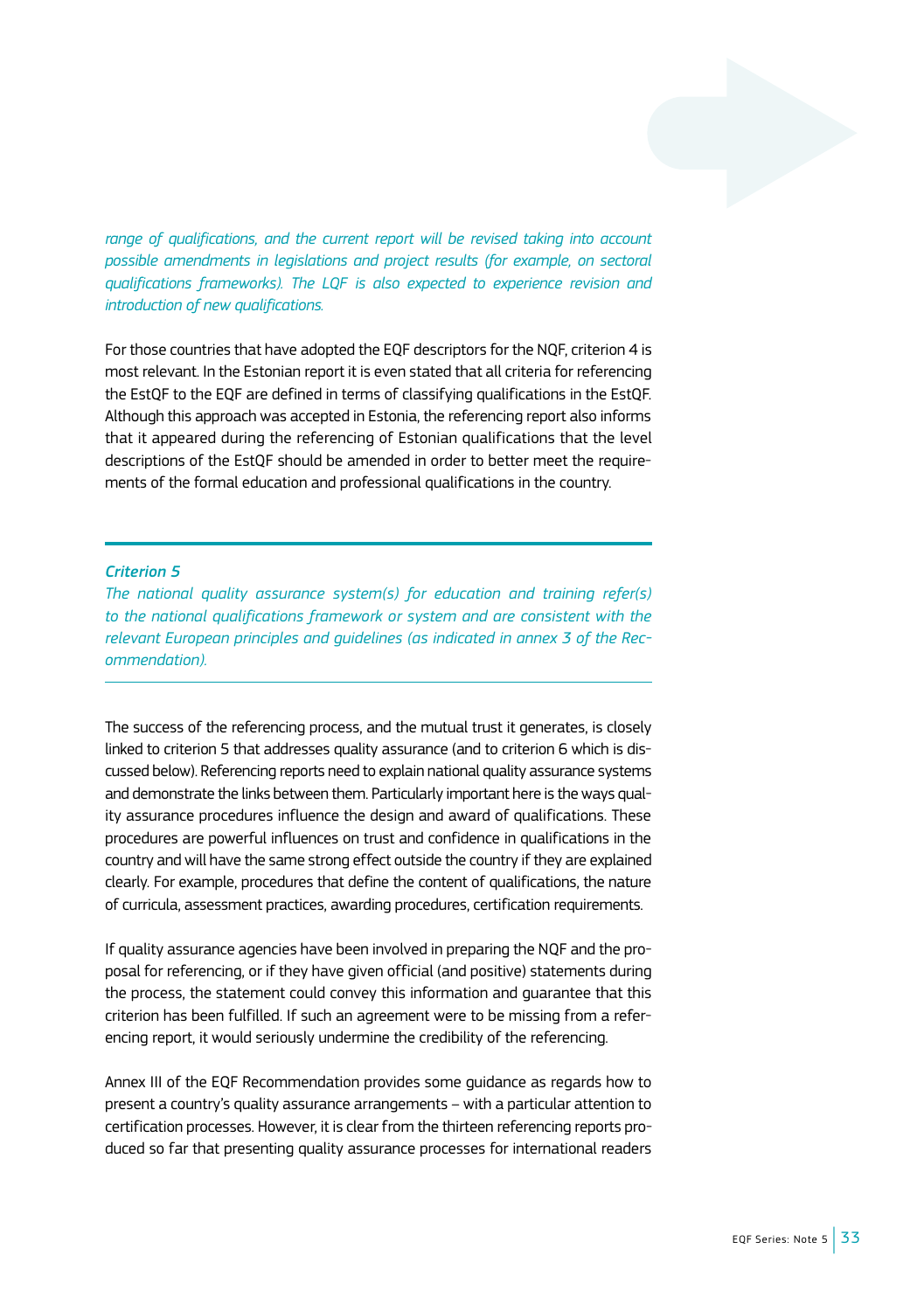is a challenging task. There are several reasons for this, such as the fact that much quality assurance is based on implicit agreements and processes, and are, therefore, difficult to describe formally. A second reason is that there is sometimes no single body with responsibility for all quality assurance – several bodies that manage the process over a specific sector or a subsystem often carry out this function. A third reason is that documentation is usually a diverse corpus of texts with little obvious linkage between them. The countries that have already referenced their qualifications systems confirm that the referencing process is an opportunity to bring coherence to quality assurance arrangements – this is possible because all of the main quality assurance bodies have been involved in referencing.

As qualifications systems are evolving towards more focus on learning outcomes, quality assurance systems are also moving towards making sure that expected learning outcomes are met when a qualification is awarded. Many quality assurance systems were traditionally based on ensuring the quality of inputs (teachers' qualification, teaching methods, etc.) but the EQF referencing reports show that processes directed at outcomes are progressively being introduced.

Annex III of the EQF Recommendation covers quality assurance arrangements for higher education and VET in the context of the EQF. The criteria presented in Annex III are consistent with the European Quality Assurance for VET( 28) (EQAVET) and the European Standards and Guidelines (ESG) for higher education( 29). These criteria assert *inter alia* that quality assurance should be an integral part of the internal management of education and training institutions and that they should be regularly evaluated, as should the agencies that carry out quality assurance. These quality assurance procedures should include reference to context, input, process and output dimensions, while giving particular emphasis to outputs and learning outcomes.

In addition to explaining the scope or breadth of the quality assurance system(s) in the country, some attention should be paid to how they work, and some examples can be provided. For example, in relation to learning outcomes they might refer to:

- planning: defining learning outcomes and making sure they are relevant,
- implementing: using learning outcomes in teaching, learning and testing and grading individuals;
- reviewing the extent to which learning outcomes have been achieved
- feedback: evaluating if the planned learning outcomes are relevant for users including the labour market, teaching, assessment and updating learning outcomes based on this data.

Other quality assurance measures that could be addressed include, for example, qualification requirements for teachers and trainers, accreditation and external

#### (28)

European Quality Assurance Reference Framework for VET. Summary: [http://europa.eu/](http://europa.eu/legislation_summaries/education_training_youth/lifelong_learning/c11108_en.htm) [legislation\\_summaries/](http://europa.eu/legislation_summaries/education_training_youth/lifelong_learning/c11108_en.htm) [education\\_training\\_youth/](http://europa.eu/legislation_summaries/education_training_youth/lifelong_learning/c11108_en.htm) [lifelong\\_learning/](http://europa.eu/legislation_summaries/education_training_youth/lifelong_learning/c11108_en.htm)  $c11108$  en.htm

#### (29)

Standards and Guidelines for Quality Assurance in the European Higher Education Area: [http://www.enqa.eu/files/](http://www.enqa.eu/pubs_esg.lasso) [ESG\\_3edition%20\(2\).pdf](http://www.enqa.eu/pubs_esg.lasso)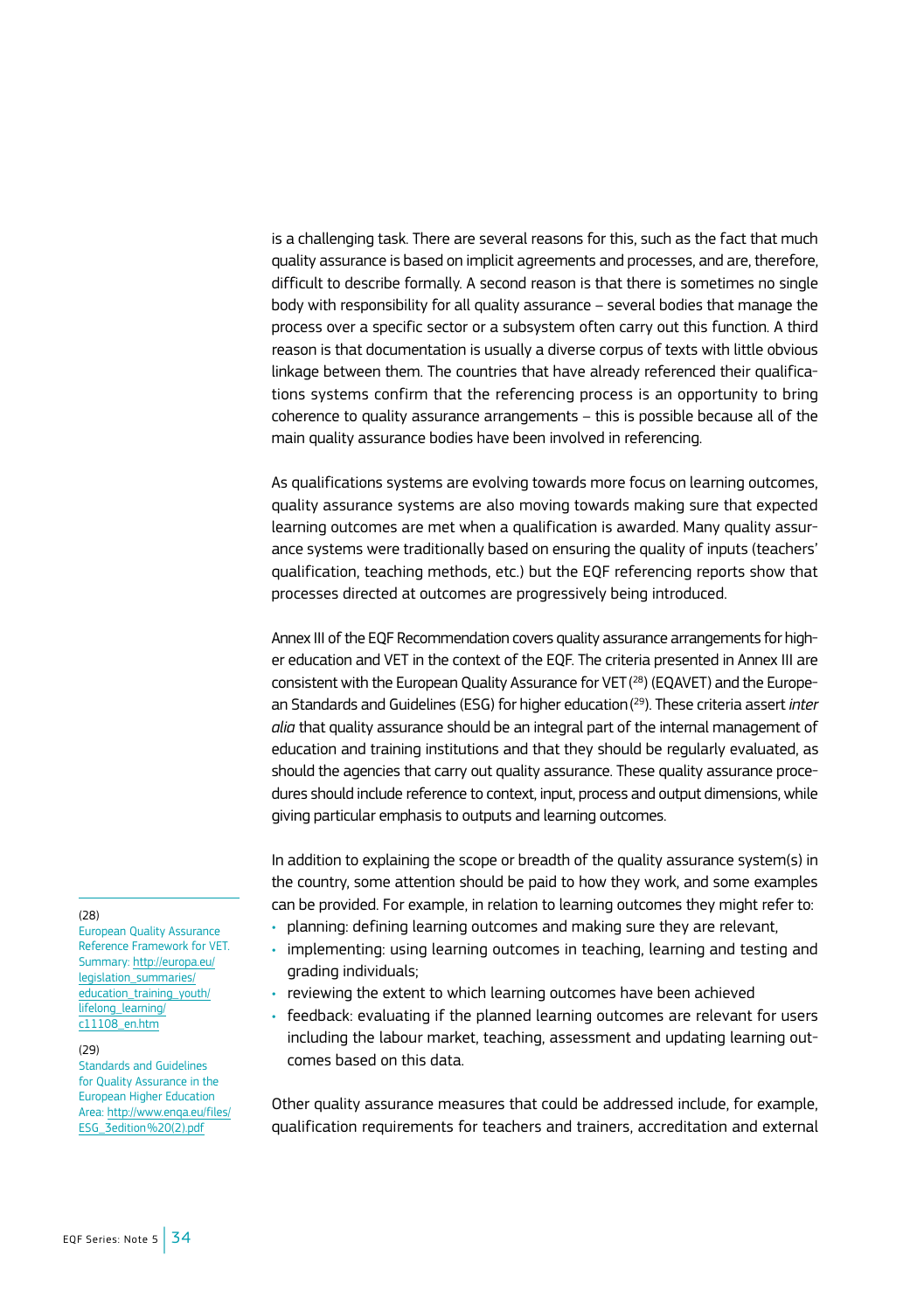



evaluation of providers or programmes, relationship between bodies responsible for quality assurance from different levels and with different functions.

# *Criterion 6*

*The referencing process shall include the stated agreement of the relevant quality assurance bodies.*

The referencing process has proven to be particularly effective in bringing together all of the bodies that have a role in quality assurance of qualifications. These bodies often operate independently and confine their influence to one particular educational and training subsystem. In the first set of referencing reports, it is possible to identify the following range of quality assurance bodies as being important to the referencing process:

- the government ministries, particularly the education and labour ministries;
- qualifications bodies, particularly those with national oversight of the system or of the major subsystems (general, vocational, higher education) but also those bodies that assess learning, issue awards and certificates;
- independent quality assurance bodies such as those that set standards for learning in general, vocational and higher education and those that evaluate institutions;
- bodies that set occupational, vocational and educational standards in a country or employment/education sector;
- bodies that manage the development and implementation of NQFs, especially the NQFs that regulate standards in sectors and nationally; and
- bodies that disburse public funds to learning institutions and require compliance with quality criteria.

In some countries, the responsibility for quality assurance process is mainly located at provider level and this means that many institutions can be considered responsible for quality assurance. The coordination here often lies with the ministry of education or a body established by government for this purpose.

Quality assurance bodies are key stakeholders in the referencing process and are required to agree the level to level referencing and the way the quality assurance system in the country is described. This includes the laws, regulations, procedures and any points of discussion for improvements. This is what is intended by the phrase stated agreement used in the criterion 6.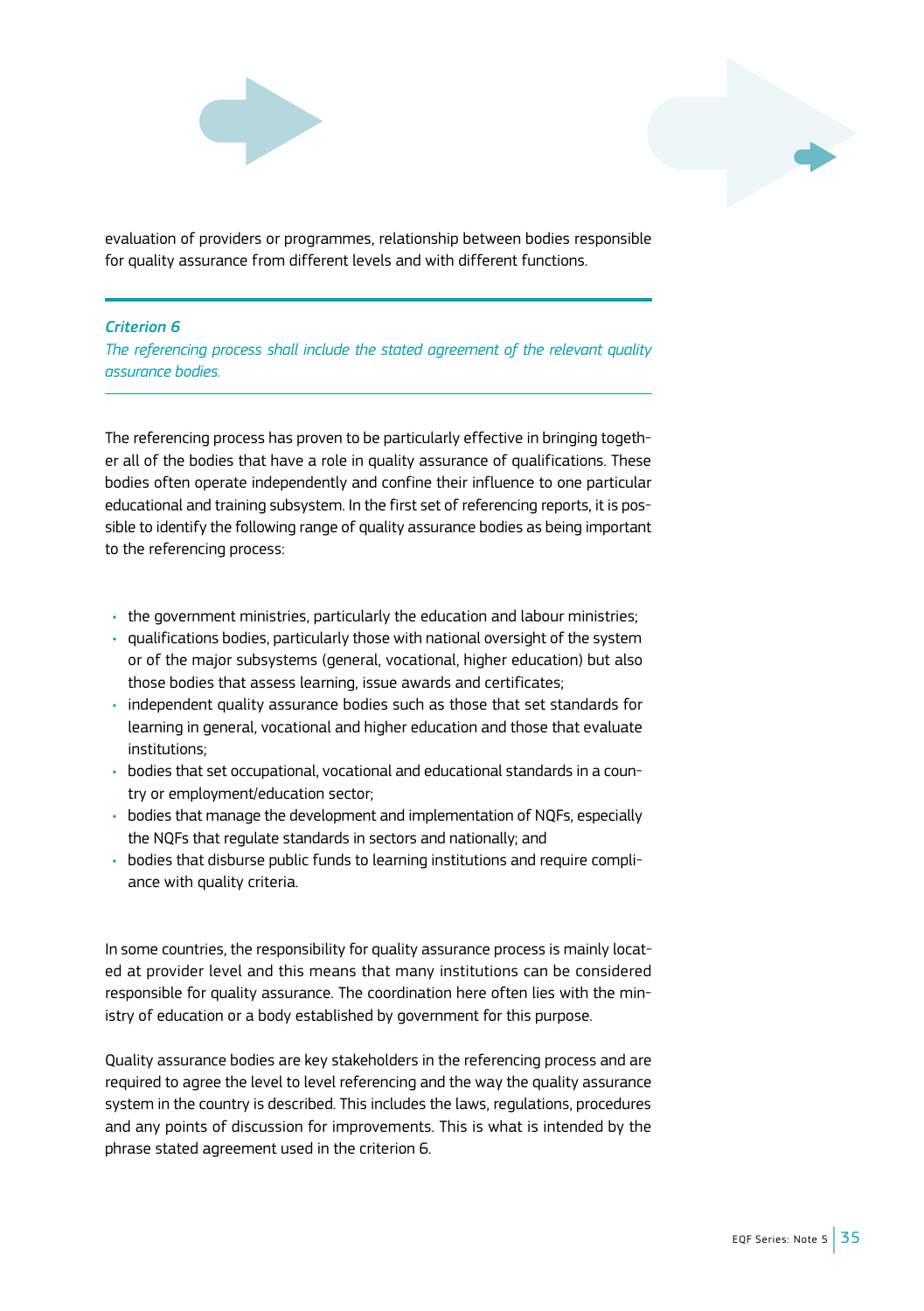# *Criterion 7 The referencing process shall involve international experts.*

The EQF aims to improve international understanding of qualifications. Consequently the referencing process should clarify the relationship between the EQF and the national qualifications systems for a person without particular understanding of the qualifications system concerned. International experts have a role in making sure that this expectation is met.

Experience shows that these experts do not need to be involved in all stages of the referencing process. However, they can be involved productively when concrete levelling issues begin to arise and as a draft version of the report becomes available.

Different possibilities exist for involving international experts in finalising the report. For example, they are invited to meetings with a working group responsible for conducting the referencing process and they are asked to provide written feedback and recommendations.

The referencing report should state who was involved and explain why these experts were invited and how they were involved in the process (roles, activities) and at what stage and how their feedback was taken into account.

Recent experience of use of international experts in referencing suggests the following:

- The blending of experience of international experts should be considered more seriously. The combination of international experts is particularly important when concurrent self-certification is intended.
- The *critical friend* approach with the person in charge of coordinating the referencing process/drafting the referencing report is a good starting point but there also needs to be official contact with steering groups where the views of the experts can be expressed and questions asked.
- Attention needs to be sharply focussed on the referencing process and not specifically on the process of development of an NQF.
- Reflections on the report and the referencing process from the international experts could be included in the referencing report as this would give an extra layer of transparency to the report.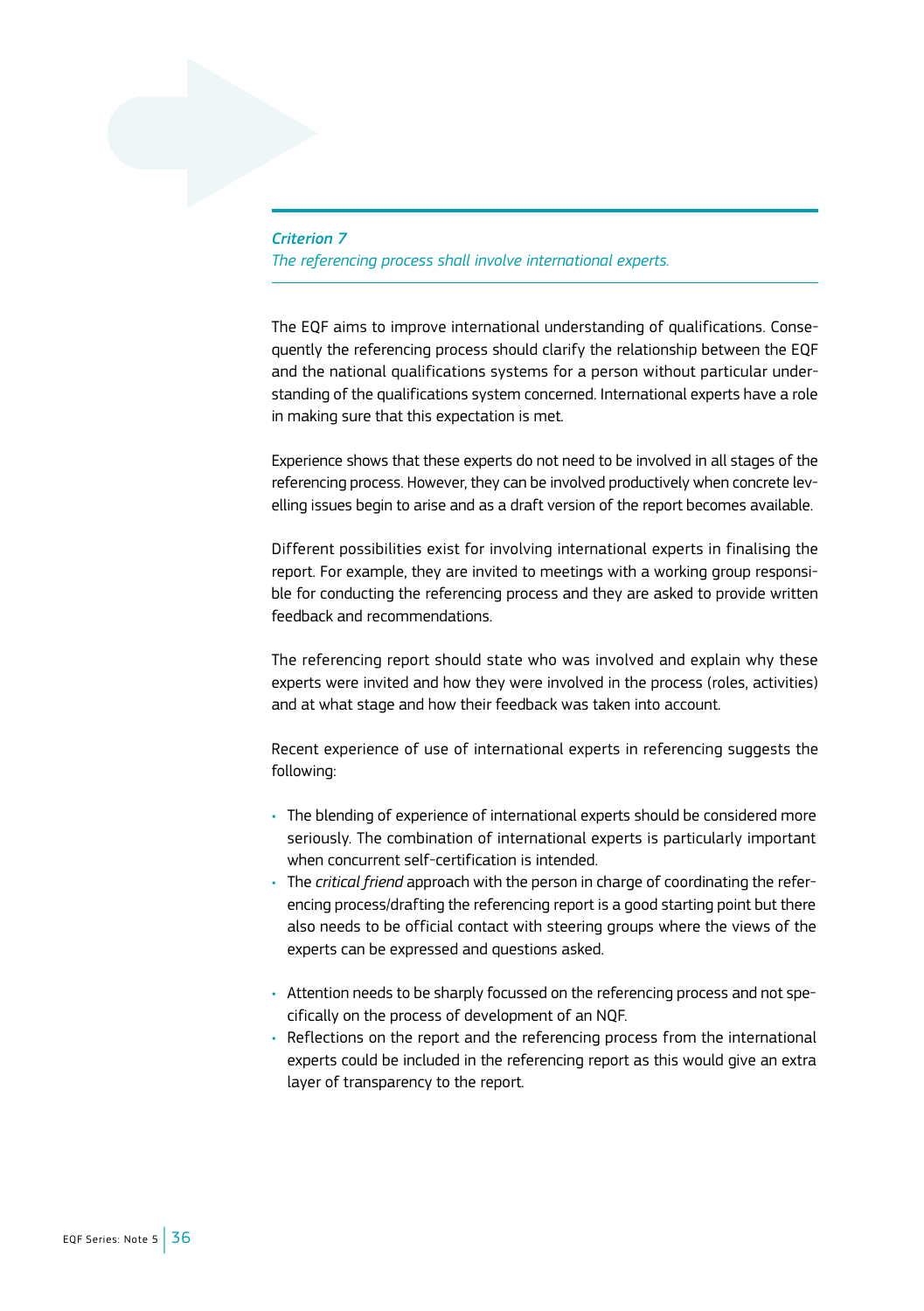

• The international experts could be involved in the presentation of the referencing report in the EQF Advisory Group; perhaps providing some short comments on important points for international trust, such as the engagement of stakeholder groups.

Further discussion of the roles of international experts is included in [chapter 5.](#page-42-0)

#### *Criterion 8*

*The competent national body or bodies shall certify the referencing of the national framework or system with the EQF. One comprehensive report, setting out the referencing and the evidence supporting it shall be published by the competent national bodies, including the National Coordination Point, and shall address separately each of the criteria.*

The aim of this criterion is to ensure that countries cover the entire range of qualifications levels (and types) in their framework or system, thus reflecting the overarching, lifelong learning character of the EQF. The expectation of a single report means that whatever the scope of the referencing process ( 30), this report should be written in consultation with stakeholders and agreed by them.

A single report should contain all relevant information on the results of the referencing of national qualifications levels to the EQF and refer to further resources for evidence if necessary. A single report agreed by all national authorities and supported by stakeholders concerned also contributes to the legitimacy of the report and communicates a straightforward message to the citizens. Reporting on referencing in two or more documents has raised concerns within the EQF Advisory Group in relation to the coordination of the referencing process.

Experience shows that countries that are conducting the EQF referencing and the QF EHEA self-certification processes simultaneously more and more often present the results of the two processes in one document. This is encouraged by others as it increases transparency and suggests good coordination between the two processes at national level. However, it is recommended that in such a document the EQF referencing and the self-certification criteria need to be addresses separately.

The referencing report is a statement of its time, a snapshot, and will inevitably become out-of-date and require updating. A country may foresee that in view of developments in the qualifications system, there will be a need to present another report in a couple years presenting the situation at that moment in time. It is

 $(30)$ 

By scope of the referencing process is understood the range of qualifications covered by the national system or NQF that is referenced to the EQF.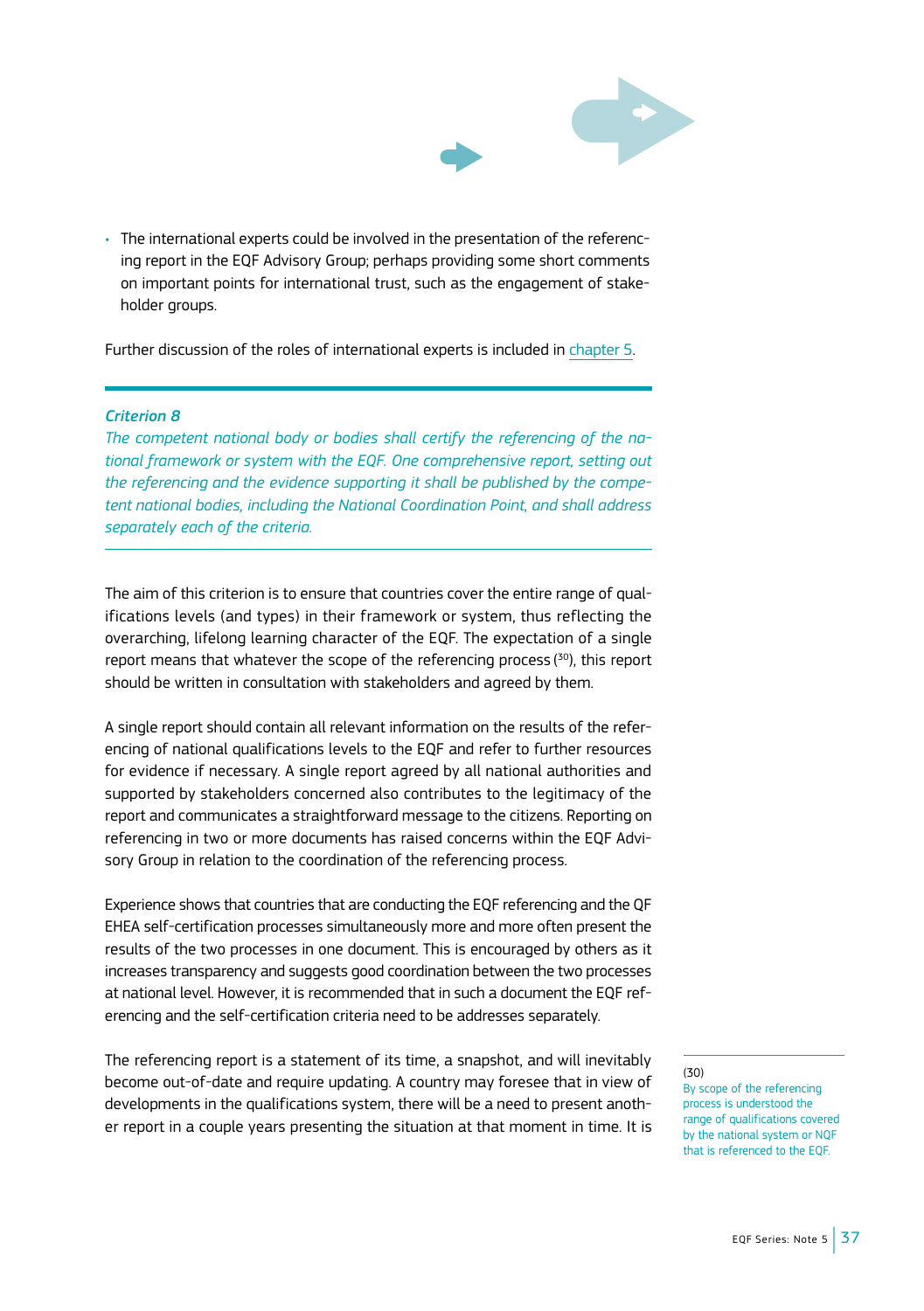

useful if the referencing report gives an indication of future developments and how these could impact on the need for a new or updated referencing report.

The centrality of the set of ten criteria in the referencing report is underlined in this criterion. A response to each criterion needs to be included in the report. For further information please refer to [chapter 9](#page-67-0).

#### *Criterion 9*

*The official EQF platform shall maintain a public listing of member states that have confirmed that they have completed the referencing process, including links to completed referencing reports.*

A part of EQF implementation is the building up of the EQF portal( 31).This tool presents information on the referencing process and the results of the referencing process to a wider public in a visual form. It also allows direct comparison of qualifications levels in the ET 2020 countries via EQF levels. For a better understanding of what national qualification levels mean examples of the main qualifications or qualification types are provided for each national qualifications level.

The choice of examples of qualifications to include in the EQF portal is important. The main qualifications used for mobility are regarded as essential, but so are qualifications that lead to higher education entry and to fully qualified skilled worker status (such as those covered in apprenticeship training). In some countries, there are many qualifications at some EQF levels and it is important here to identify the main qualification types, rather than specific qualifications.

In the next phase of the EQF portal development links to the national qualifications databases and registers will be developed. Where national qualifications databases already exist, which include information on qualifications that are linked to the NQF, it is useful for stakeholders if links to national qualifications frameworks (and any associated guidance and databases) are included as this will help people from outside the country to access information.

(31) [http://ec.europa.eu/eqf/](http://ec.europa.eu/eqf/compare_en.htm) [compare\\_en.htm](http://ec.europa.eu/eqf/compare_en.htm)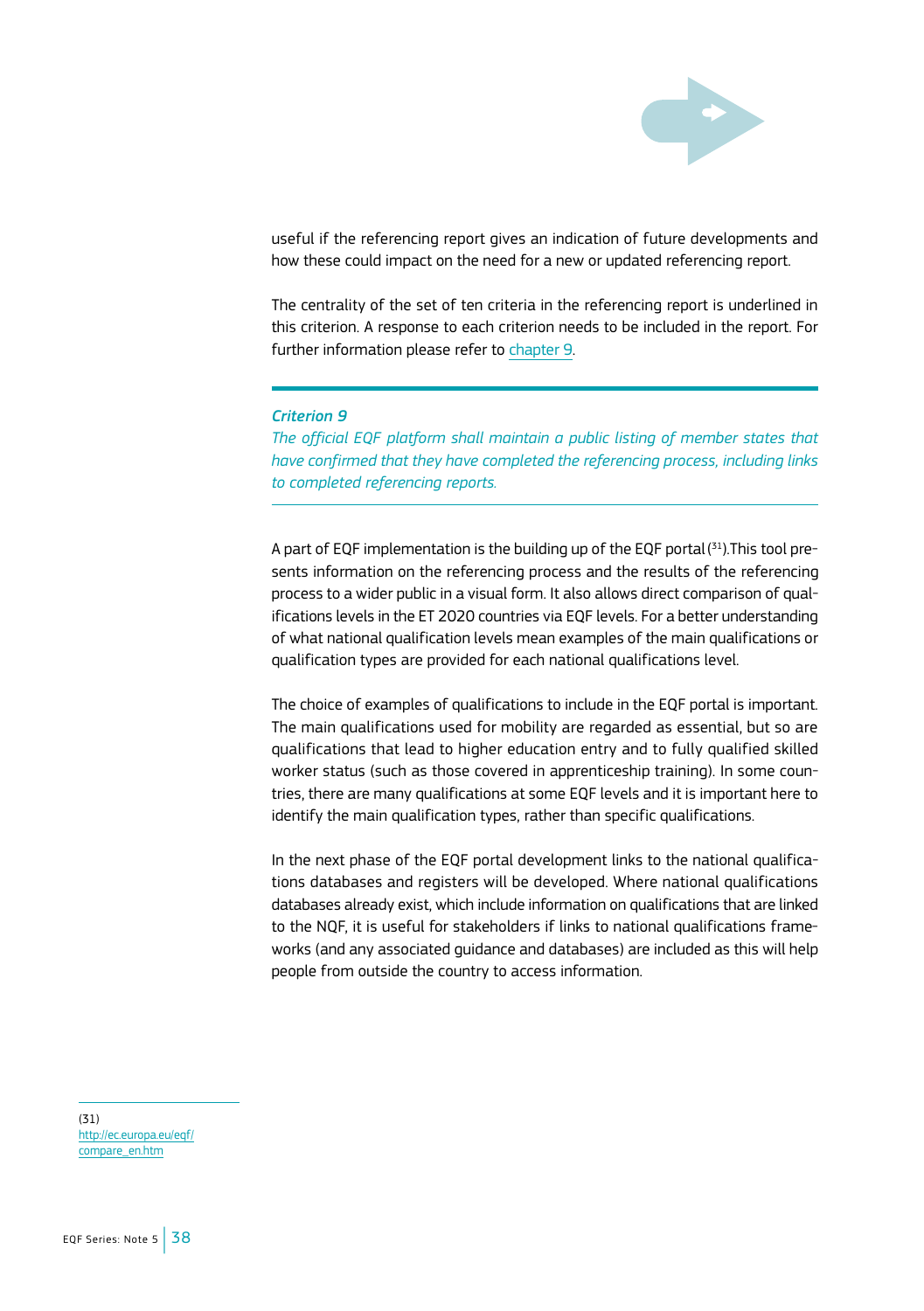#### *Criterion 10*

*Following the referencing process, and in line with the timelines set in the Recommendation, all new qualification certificates, diplomas and Europass documents issued by the competent authorities contain a clear reference, by way of national qualifications systems, to the appropriate European Qualifications Framework level.*

Most countries emphasise that indicating an EQF level on a certificate would help stakeholders to judge the level of national qualifications and facilitate comparison of qualifications from different systems (for example in case of mobile workers). Once the level-to-level agreements are in place and qualifications are linked, through national qualifications systems, to the EQF levels, the EQF can be seen as adding international currency to national qualifications and facilitate the recognition of foreign qualifications. For this added value to be clear to all users, all qualifications in NQFs need to be associated with an EQF level.

Most countries (for example, Denmark, Estonia, Croatia and Latvia) explicitly state that they find important a direct expression of the EQF level on new certificates and diplomas. In the Danish referencing report there is a statement that is typical for recent reports:

*The coordination committee will by the end 2011 secure, in cooperation with the relevant ministries, that all new certificates, degrees and Europass documents contain a clear reference linking the NQF to the appropriate EQF level: a reference to the NQF and EQF levels will be added to certificates/certificate supplements in general upper secondary education, vocational education and training and adult education and training; a reference to the NQF and EQF levels will be added to the diploma supplements for degrees in higher education.*

Various countries chose to make reference to the relevant EQF level and provide further information on a specific qualification in Europass supplements, the Certificate Supplement – complementing VET certificates (for example, in France), and the Diploma Supplement – complementing diplomas in higher education (for example, in Ireland and Denmark).

In some of the countries (for example, the UK and Ireland) it has been agreed that, for internal communication purposes, the EQF level will be indicated in the national databases of qualifications. Each qualification in the database includes a reference to its EQF level (for example, in the Scottish database ( 32)). These countries put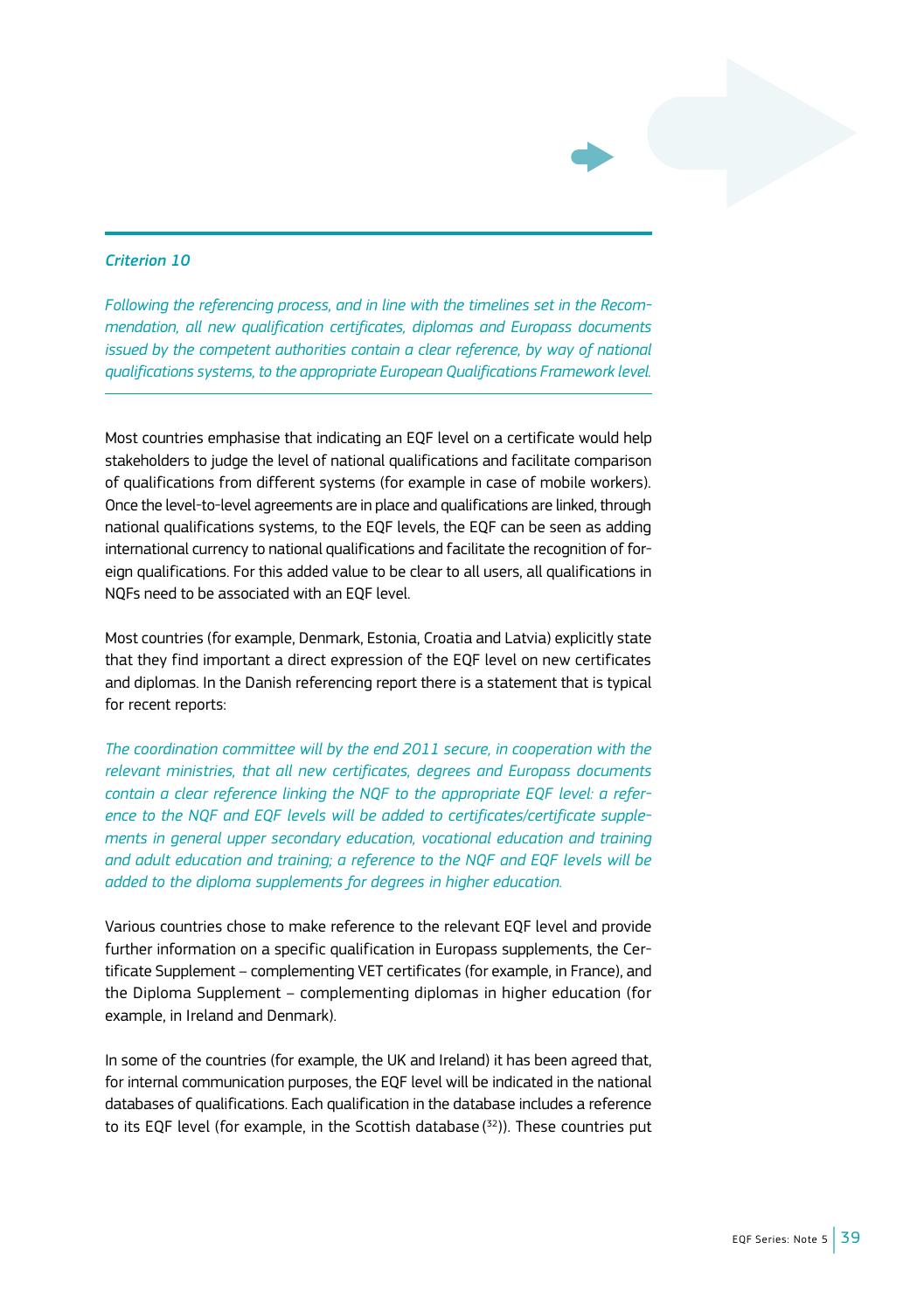significant efforts in promoting their NQF within the country, and are concerned about communicating various levels (NQF, EQF, QF-EHEA) towards citizens.

Other countries (for example, Denmark and Estonia) see value in both indicating EQF level on certificates and supplements as well as in national qualifications databases. This approach is part of a broad communication strategy to provide consistent information on the EQF from various sources.



(32) An example can be found on [http://www.scqf.org.uk/](http://www.scqf.org.uk/Course/&c=941) [Course/&c=941](http://www.scqf.org.uk/Course/&c=941)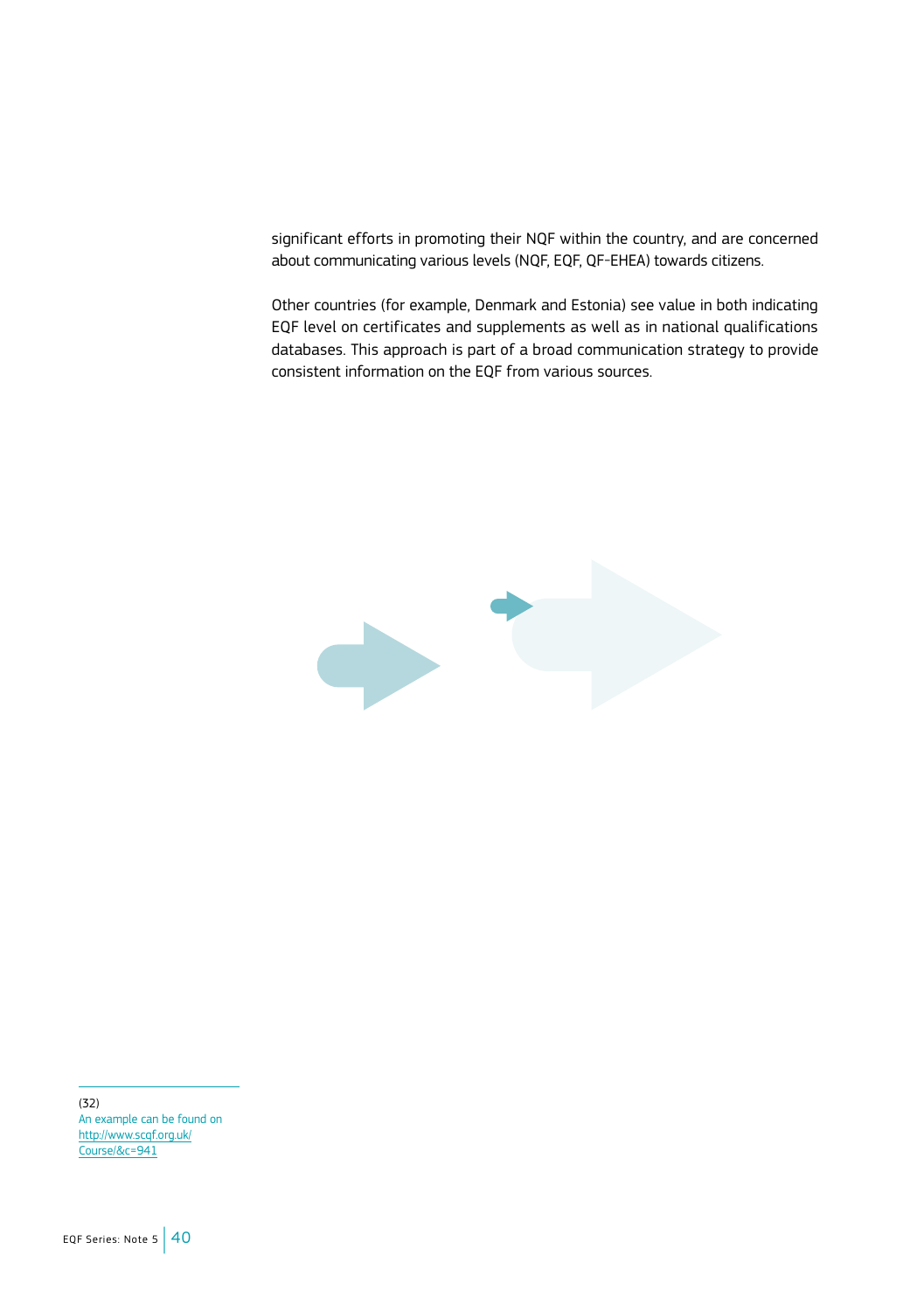

# <span id="page-42-0"></span>**5** The referencing process: some essentials

Countries completing the referencing process have underlined some key indicators of quality ( 33). These countries stress the need for good coordination of the process and ensuring that there are clear agreements on the competence and responsibilities of those involved. The referencing process must involve wide participation and consultation with stakeholders. Taken as a whole, the process must be transparent to all stakeholders with an interest in the qualifications system.

#### Using the ten referencing criteria

The basis of the referencing process is the challenge of meeting the requirements of the ten criteria amplified in [chapter 4](#page-23-0) above. The criteria have provided a structure for the process of referencing and for the report of the process. The existing experience points to the importance of explaining in full, in each referencing report, how each criterion is addressed in the referencing process. Most questions from international audience (and therefore uncertainty) have arisen when the response to a criterion is unclear or not available in the referencing report.

#### The usefulness of an NQF

The regular Cedefop survey (<sup>34</sup>) indicates that all countries that do not yet have an NQF are making progress towards a national qualifications framework and that the stages of development are very different. As stated earlier, the development of the NQF is seen by countries as a precursor to the referencing process and the referencing process is necessarily slow, whilst NQF development proceeds.

NQFs do not necessarily follow the pattern of the EQF in terms of levels, categories of descriptors (knowledge, skills and competence) and the descriptors themselves. The creation of an NQF that meets national expectations well may present a challenge in the referencing process. These differences will require the application of the best-fit principle.

### *Differences in levels*

Several countries have different numbers of levels in their NQF to the eight used in the EQF. For example, in Scotland there are twelve levels. These twelve levels have been related to the EQF levels using best fit as shown in the [chapter](#page-71-0) 10.

(33) Conference on the European Qualifications Framework, Budapest, 25-26 May, 2011

(34)

The Development of National Qualifications Frameworks in Europe. October 2011, Cedefop, Thessaloniki. See [http://www.cedefop.europa.](http://www.cedefop.europa.eu/EN/publications/19313.aspx)

[eu/EN/publications/19313.aspx](http://www.cedefop.europa.eu/EN/publications/19313.aspx)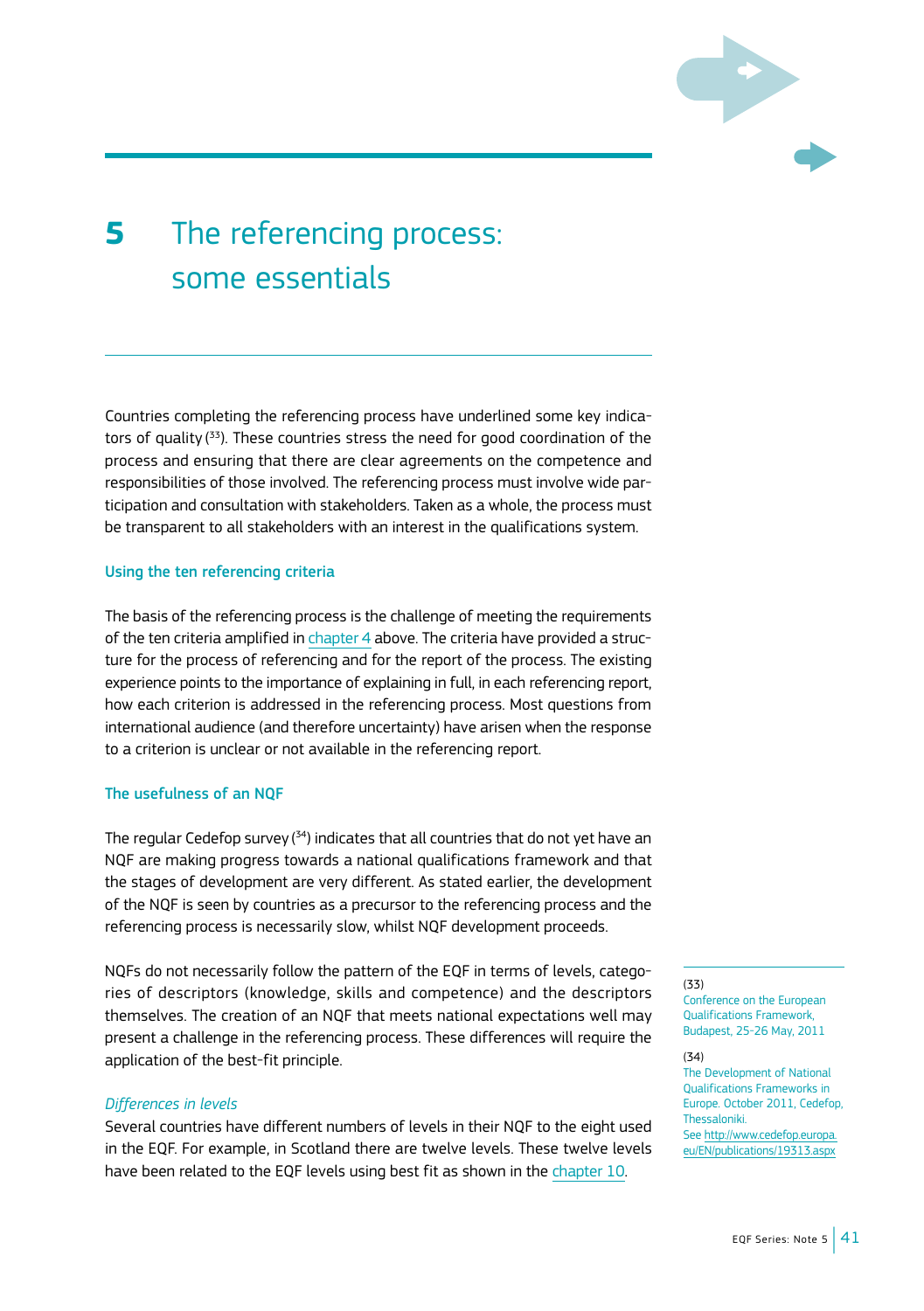# *Differences in categories of descriptors*

Some countries have defined the areas of skills and competence in a different way to that used for the EQF. For example, in the Netherlands, the skills category has been subdivided into a range of sub-categories that reflects its use in Dutch qualifications:

#### *Skills*

- Applied knowledge
- Problem solving skills
- Learning and development skills
- Information skills
- Communication skills

In Portugal, the competence category is better understood as 'attitudes': this category covers the aspects of autonomy and responsibility. See the example in more detail in [chapter](#page-72-0) 10 in the following way:

#### *Differences in descriptors*

Descriptors of qualification levels need to reflect accurately the common understanding of the users of the qualifications. This is likely to require that as an NQF is interpreted by a subsystem the descriptors will become more specific to that subsystem. This has been taken into account at the design stage of the Polish NQF. The chart in annex shows how the generic EQF level descriptors can be linked to more detailed descriptors in the Polish NQF (PQF). However, these PQF universal descriptors remain generic and are interpreted again in a way that is suitable for general education, vocational education and higher education.

Some project examples also show how it is possible for a business sector to interpret the generic level descriptors in the EQF or in an NQF and develop a set of descriptors that have more meaning for the specific sector( 35). The example of the FIRST project in the financial services is in [chapter 10](#page-77-0).

#### *Different kinds of qualifications*

Comprehensive NQFs usually also reflect the different kinds of qualifications that aroused in countries. Experience shows that countries may understand EQF levels differently and use them for different purposes. Qualifications of one kind can be valued in one country and be absent from the provision in another.

(35) This table is drawn from the FIRST project, Financial Services EQF Translators in the EU, [www.firstebtn.eu](http://www.firstebtn.eu)

For example, it can be observed that level 5 is used differently in national contexts and that it accommodates a variety of different qualifications since it operates at the crossroads of general, vocational and higher education and training. In some countries, EQF level 5 might include a wide range of different qualifications (such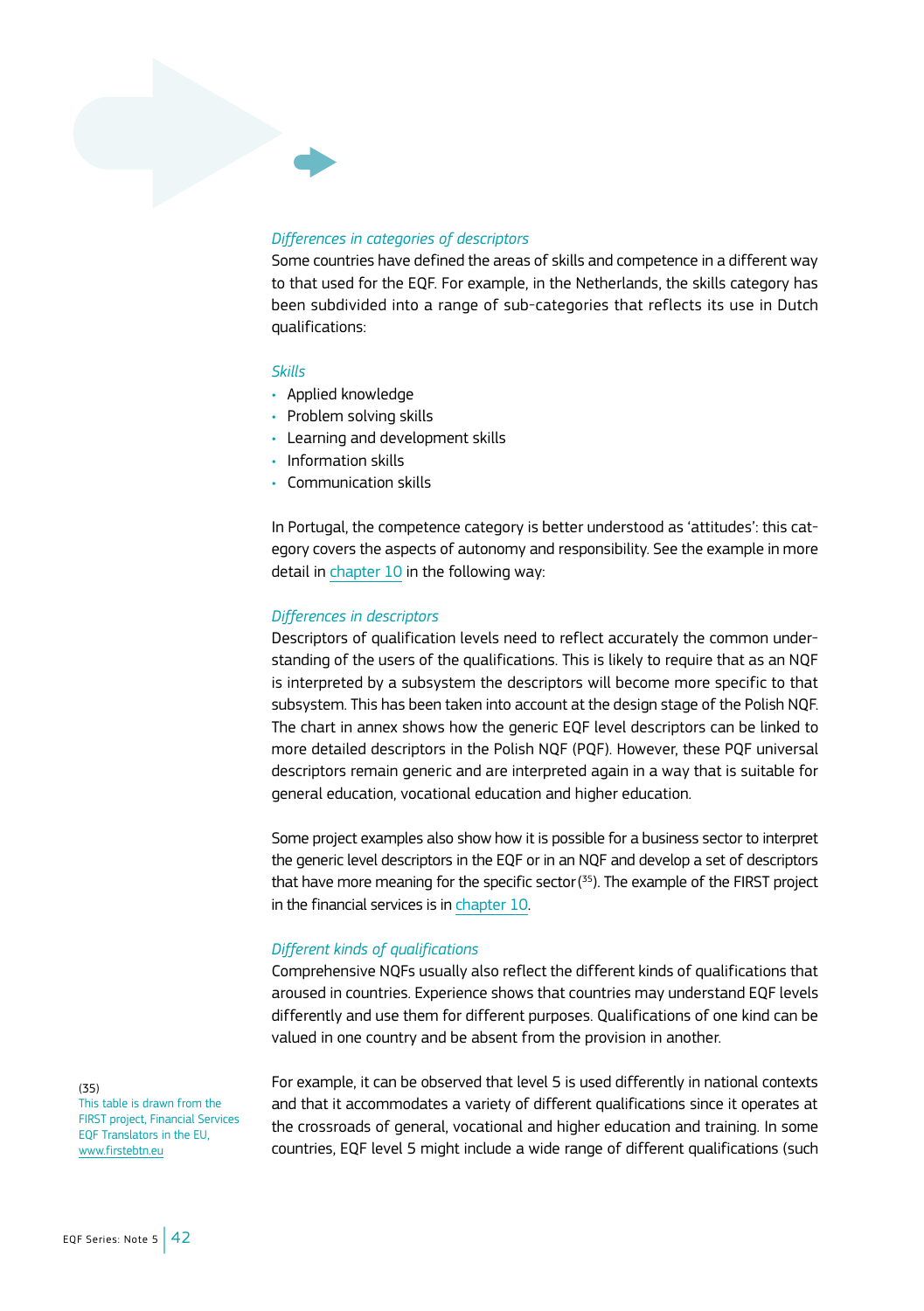

as short-cycle HE programmes, different types of higher professional qualifications, master craftsperson qualifications) while other countries might decide to link only certain types of qualifications or even only certain individual qualifications to EQF level 5 via referencing their national system or framework to the EQF. In some countries, EQF level 5 does currently not include any qualifications, i.e. it is 'empty'. In these cases, countries usually plan to reform their qualifications system and develop (new types of) qualifications to be linked to level 5 at a later stage.

There are also differences in the ways qualifications at the lowest levels are valued. In some countries, there is a view that qualification at these levels must have some labour market value but some see that general educational objectives are equally if not more important. These educational objectives include motivating people to learn or facilitating progression. In countries where no qualifications are allocated to an NQF level that is referenced to EQF level 1 there are often learning and assessment activities that can help the learner to a qualification that links to EQF level 2, the latter being the lowest level available in the NQF. Rather than introduce a level 1 qualification, or entry levels below level 1, the aim is to recognise level 2 as the minimum achievement that is recognised in the framework and in the labour market and provide learning opportunities and support for people to reach this minimum level of qualification.

#### National governance arrangements for referencing to the EQF

Criterion 1 of the 'EQF Referencing Criteria and Procedures' asks for transparent information on the responsibilities of those involved in the referencing report. The experiences made by the EQF-Ref project partners clearly suggests that thorough coordination on a national level is needed when different national bodies are involved in the referencing processes ( 36).

To determine the responsibilities of the various stakeholders in the EQF referencing process and producing the report, it needs to be clear who is in charge of the process and who makes the final decisions. The various roles and responsibilities should also be described in the referencing reports. In some countries, one body (often the relevant ministry) has the final authority in the decision making process. This is different from countries with highly decentralised structure, where the process is based on the principle of decision making by consensus.

The EQF recommendation foresees a specific role for EQF NCPs in the referencing process. There are no European level guidelines for the structure and operation of NCPs. The role and tasks of the NCP and its institutional profile therefore differs across countries.

#### (36)

Cf. EQF-Ref project. 2011. EQF Referencing Process and Report (EQF-Ref, May 2011), p16. [www.EQF-Ref.eu](http://www.firstebtn.eu/)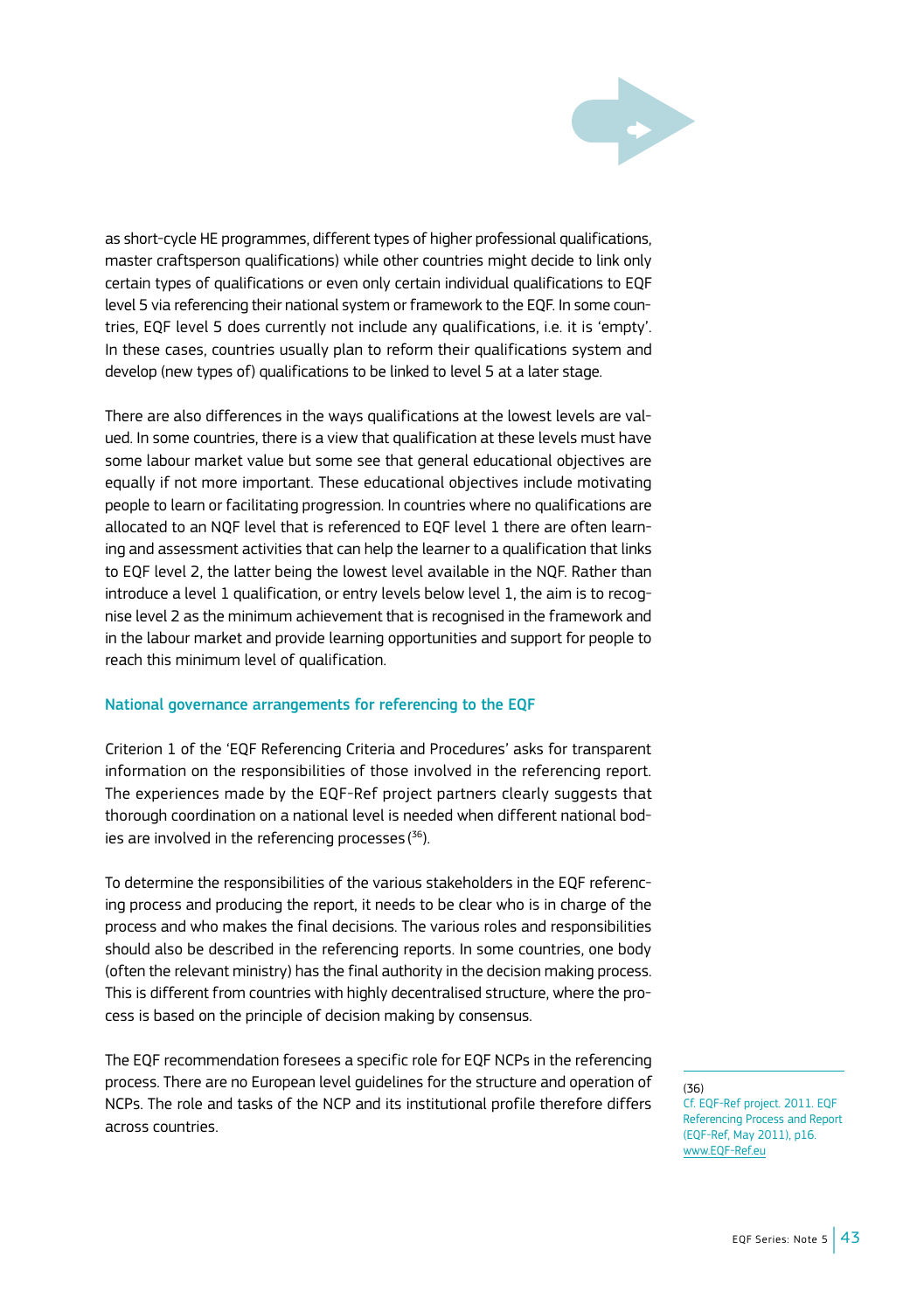#### Shifting towards use of learning outcomes

There is evidence<sup>(37)</sup> that all Education and Training 2020 countries are making progress towards a more substantial use of learning outcomes than exists at present. The referencing process depends on being able to compare the descriptors of the levels of the national qualifications framework or system with those of the EQF (written as learning outcomes). No national qualifications system could relate to the EQF without such explicit link between levels. However, it is often the case that the learning outcomes approach is implemented in the different education subsystems in different countries to various degrees at the level of individual qualifications, standards, assessment criteria, curricula, etc. This means that the process of describing the referencing may well differ from subsystem to subsystem.

For a full discussion of the use of learning outcomes with information on the different settings in which they are used see the EQF Note 4 Using learning outcomes<sup>(38)</sup>.

#### Stakeholder involvement/management

Countries that have completed the referencing have made it clear that substantial engagement with stakeholders is a prerequisite for a robust, trusted and longstanding referencing outcome.

In relation to the overall legitimacy of the referencing process and the report, the importance of the involvement of national stakeholders and their support towards the referencing have repeatedly been confirmed by the EQF Advisory Group and stakeholders in other countries. The presentation of the results of the referencing process in the referencing report is strengthened, if national stakeholders involved in the referencing process are explicitly mentioned in the report and their opinion is summarised or quoted in the report. An important stakeholder and relevant authorities are those responsible for the recognition of qualifications, including the National Academic Recognition Information Centres in the European Union (NARICs) and European Network of Information Centres in the European Region (ENICs).

#### (37)

Cedefop (2009). The shift to learning outcomes: policies and practices in Europe. Luxembourg: Publications Office. Available from Internet: [http://www.cedefop.europa.eu/](http://www.cedefop.europa.eu/EN/publications/12900.aspx) [EN/publications/12900.aspx](http://www.cedefop.europa.eu/EN/publications/12900.aspx)

#### (38)

Using Learning Outcomes, European Qualifications Framework Series: Note 4, European Commission, Brussels.

*It is important to reflect on the following questions:* 

*Who should be involved and contribute to the results to ensure the success of the referencing?*

*How should stakeholders be involved (for example, in working groups, advisory boards or in a consultation process)?*

*What is the position and role of stakeholders (for example, social partners) in the referencing process?*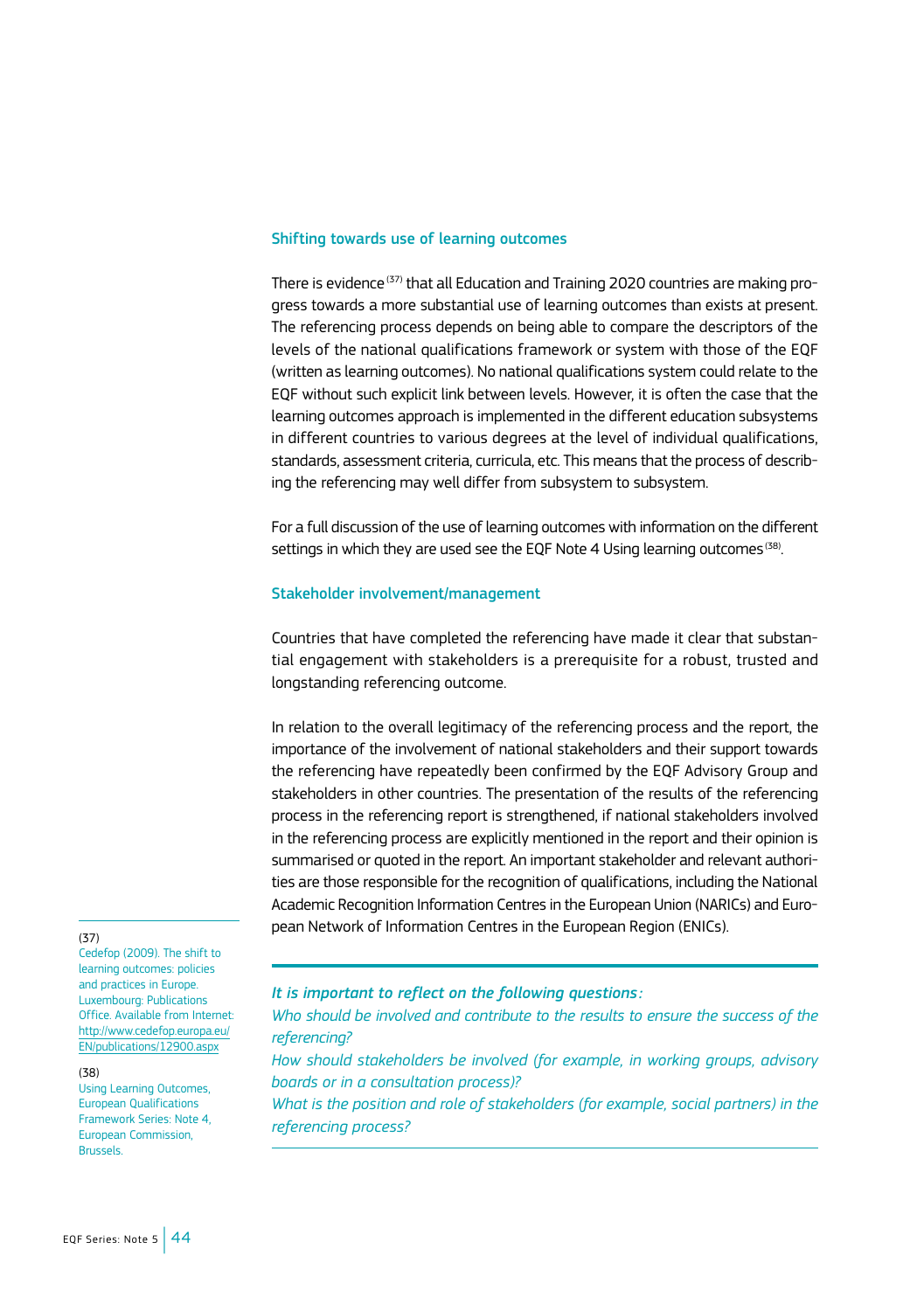

*There have been different ways of involving stakeholders in the process but the experience so far suggests that the following stakeholder groups have been involved in high-level groups (i.e. groups steering the referencing process or those directly in charge of carrying it out):*

- A government ministry (or designated agency) in the capacity of leading/managing.
- Education experts (in various education and training sectors and levels general education, vocational education and training, higher education, further education and training, etc.) including:
- Curriculum and Assessment
- Learning providers/institutions
- Teachers and trainers
- Learners
- Social partners including
- Employers
- Trade unions
- Professional bodies
- Organisations awarding qualifications (if different from the above types)
- A wider range of government bodies responsible for qualifications in their area (for example, ministries of youth, agriculture and social security)
- Non-governmental organisations including volunteering organisations and charities (in some systems these may be in charge of specific qualifications)
- Education and training funding agencies
- Qualifications agencies (if existing)
- Quality assurance agencies (or bodies with this role)
- Research community (especially international experts and technical consultants)

There has also been widespread and open consultation that has enabled other people with an interest in this field to participate. Some of the countries held seminars and conferences that were designed to engage stakeholders in the referencing process and allow an interaction between the various stakeholder groups.

### International cooperation and international experts

The development and implementation of the EQF has led to opportunities for international exchange. The EQF Advisory Group meetings, EQF NCP meetings (including joint meetings with the national correspondents for the QF-EHEA) and the Learning Outcomes Group meetings are examples of fora for exchange of views. Additionally, there have been a series of international conferences (including global ones) and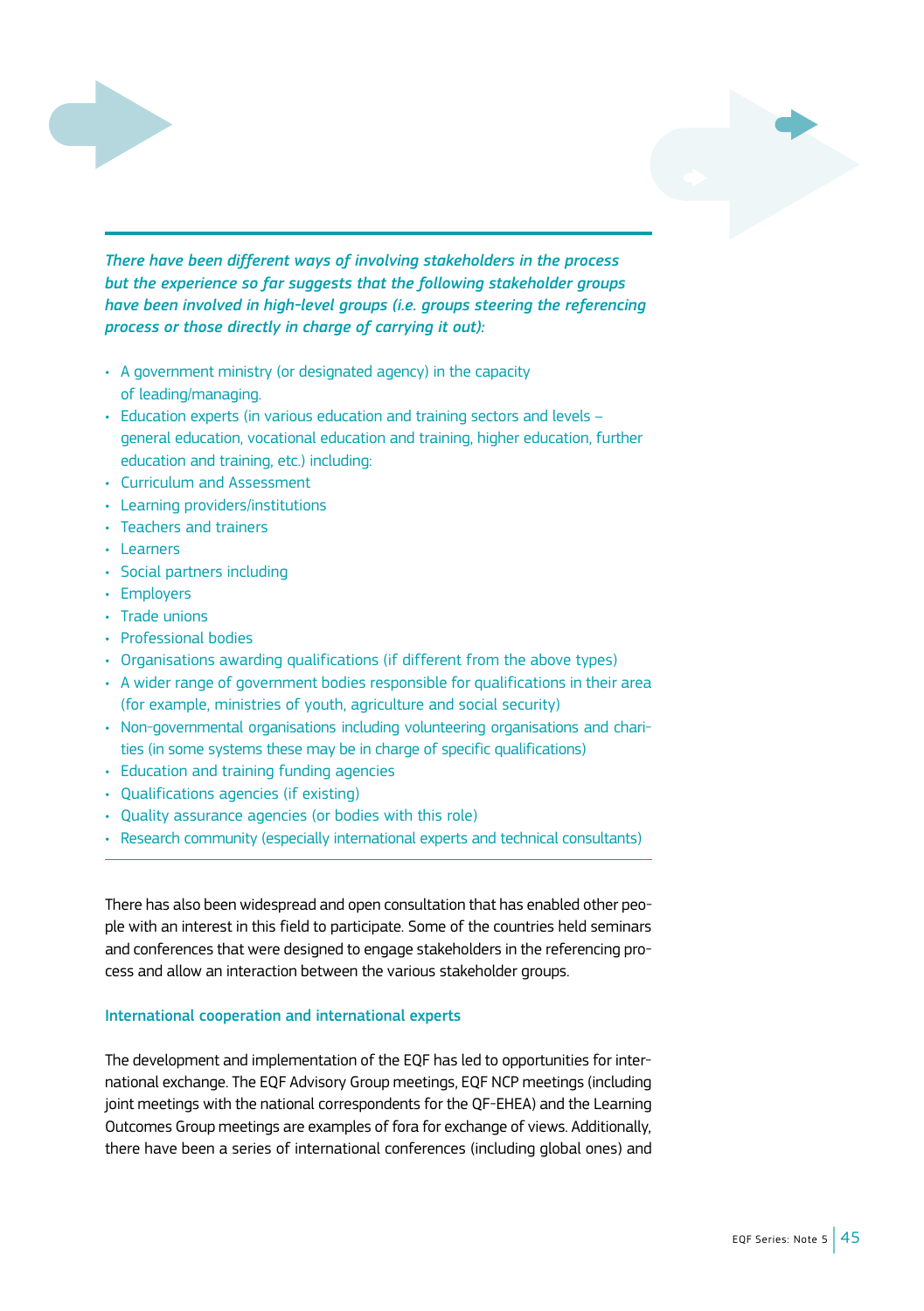national conferences on the subject of the EQF and referencing national systems to it (including those organised by EQF projects). Several countries have arranged smaller scale seminars with international expert participants to examine specific issues in depth. Cedefop and ETF have been catalytic in facilitating exchanges between countries on the subject of the EQF. The Flemish report states:

*…Flanders had the opportunity to exchange ideas with experts working on the National Qualifications Framework of England, Wales and Northern-Ireland and the Scottish Credit and Qualifications Framework, the New Zealand and Australian Credit and Qualifications Framework, the Irish and South-African frameworks and the French 'Répertoire Nationale de Certification'. In collaboration with the European Commission and Cedefop a seminar regarding the level descriptors with English, Norwegian and Czech colleagues was organised…*

Leonardo da Vinci and LLP projects have also been an effective means of international exchange( 39). For example, Estonia reports that a project with partners from Finland, Latvia, Romania, and the Czech Republic was influential in the development of the EstQF and the consequential referencing process. The report from the Czech Republic also includes some information on how the cooperation in some transnational projects has contributed to and supported the preparation of the referencing report.

All of this activity is an important way for countries to learn about the referencing processes used elsewhere and to test out solutions to particular local problems.

International experts can add value to the referencing process by, for example, offering advice on the transparency of the process, external benchmarks for levels and communicating the outcomes of referencing to an international audience. One country referred to these experts as 'eye openers and view broadeners'.

The decision about how to best use international experts is for the host country to decide. Experience so far suggests that two or three international experts can be used effectively. It is useful for countries undertaking the referencing process to indicate their reasons and motivation for inviting experts from certain countries.

#### *The selection of experts*

Experience shows that involving experts with a variety of different backgrounds might be beneficial. For example, the EQF Ref project( 40) concluded that countries could choose experts:

- from countries that share similar structures ('like-minded countries') experts will not need much time to appreciate the qualifications system;
- from countries with very different structures experts are able to give feedback on whether the referencing report's information is understandable for someone not acquainted with the system;

#### (39)

Information on EQF projects is accessible here: [http://eacea.](http://eacea.ec.europa.eu/llp/eqf/documents/eqf_projects_overview.pdf) [ec.europa.eu/llp/eqf/documents/](http://eacea.ec.europa.eu/llp/eqf/documents/eqf_projects_overview.pdf) [eqf\\_projects\\_overview.pdf](http://eacea.ec.europa.eu/llp/eqf/documents/eqf_projects_overview.pdf)

[http://eacea.ec.europa.eu/llp/](http://eacea.ec.europa.eu/llp/project_reports/project_reports_
ka1_en.php) [project\\_reports/project\\_reports\\_](http://eacea.ec.europa.eu/llp/project_reports/project_reports_
ka1_en.php) [ka1\\_en.php](http://eacea.ec.europa.eu/llp/project_reports/project_reports_
ka1_en.php)

#### (40)

Cf. EQF-Ref project. 2011. EQF Referencing Process and Report (EQF-Ref, May 2011), 31pp. www.EOF-Refer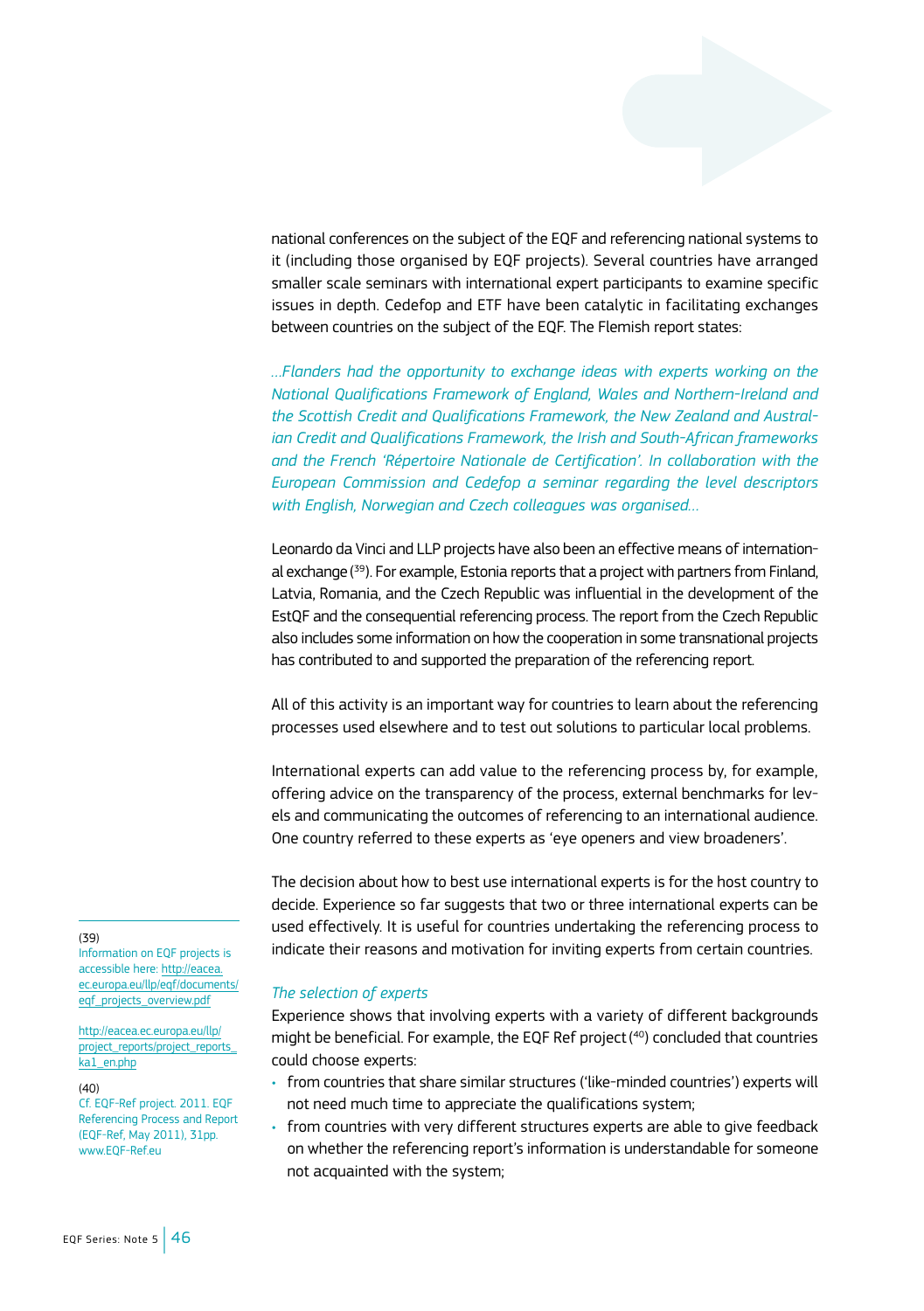



- from countries where there is existing cooperation (for example, such cooperation usually exists with neighbouring countries or between countries with a lot of learners and/or workers mobility);
- from countries where cooperation should be established or intensified.
- with specific competence in one or more of these areas general education, vocational education and training, higher education;
- who are familiar with other transparency instruments and related initiatives (such as QF-EHEA, ECVET, ECTS, Europass, EQARF);
- from different institutional background, some countries invite experts from national bodies that are themselves in charge of the referencing process in their country or are at least involved in the decision making process;
- who are not representing national bodies, but have expertise in qualifications systems and frameworks in the European context and are familiar with referencing or self-certification processes;
- who have experience in working on the European level, in particular membership of the EQF Advisory Group or because they cooperate in the network of NCPs or of the Bologna Correspondents;
- who have good language skills.

In Latvia, for example, the following criteria were considered for selecting the international experts:

- Expert's experience in developing and introducing NQF;
- Expert's knowledge in education field;
- Expert's knowledge concerning the Latvian education system.

The experts represented one of the succeeding education fields:

- Vocational education
- Higher education
- Overarching framework.

The geographical location of countries the experts represented was also taken into account:

- One expert from a neighbouring country;
- One expert from a country with similar education system features;
- One expert from a country, which is not a neighbouring country.

It is generally agreed that the experts should be open-minded and should provide feedback to national referencing bodies as 'critical friends'. The experts also need to exercise professional judgement in balancing transparency and openness with the need to keeping some information confidential – for example, they should take care with the issues or problems arising during the referencing process.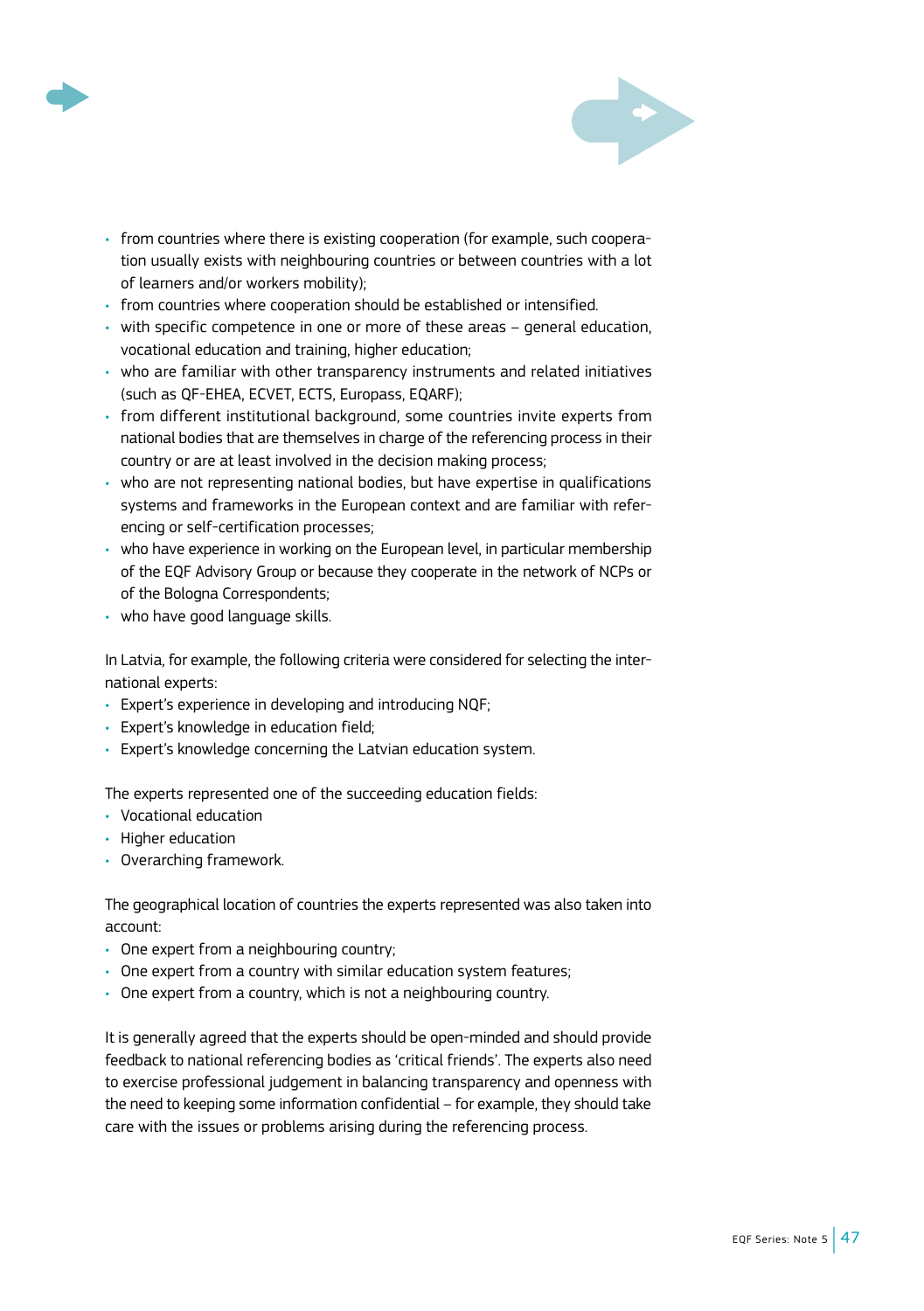

The decision on whether or not to include a formal statement from each international expert depends on the message the national authority in charge of the referencing report wants to communicate. For example, positive statements of international experts could be used for underlining the credibility of the report. Nevertheless, a statement of an international expert pointing out critical issues could also be used for enhancing credibility of the report because it enhances transparency. It is in each country's decision whether and what kind of statements to include in the report. However, it is recommended to discuss the decision and also the respective statement with the international experts ( 41).

Feedback from the international experts that have already supported the referencing process suggests that it is a demanding role. They underlined the usefulness of a specific briefing document that helps them understand the qualifications system and the intentions for the referencing process. Meeting the main national stakeholders in a referencing meeting was also considered important. The experts also found that the fact that the countries concerned in referencing were already using learning outcomes made it easier for them to contribute to the referencing process.

#### Possible methods/techniques for referencing

The road to a complete EQF referencing is a new one for all countries. However there are some useful indicators of methods that might be used. For example, there is a growing literature on frameworks and levels that is made up of policy documents and research analysis. This literature does not only help in the design of NQFs but it also provides insights into the general understanding of what qualifications levels can mean in different contexts. The EQF testing projects provide a multilingual bibliography of this literature.

In addition to this literature, there is a growing base of empirical evidence built on actual practice of referencing (the referencing reports and this Note ( 42) and the testing of NQFs that are designed to link to the EQF ( 43).

The recently developed referencing reports are the obvious source of information about technical methods for referencing. Sometimes these are explicit in the reports and sometimes the technical detail is included in background documents. The technical methods include linguistic analysis of descriptor text – looking at whole descriptors and component parts. They also involve analysis of the hierarchies and progression paths implied by descriptors. The latter leads to consideration of links with other meta-frameworks (the QF-EHEA) and how this is reflected in level-to-level referencing. The descriptors for major national qualifications are also a source of evidence that can be used in a technical matching process.

#### (41)

Cf. EQF-Ref project. 2011. EQF Referencing Process and Report (EQF-Ref, May 2011), p32.

 $(47)$ This Note will be updated regularly.

#### (43)

See the Cedefop survey of NQF developments that is updated regularly Cedefop (2010b) *The development of national qualifications frameworks in Europe (August 2010)*  [http://www.cedefop.europa.eu/](http://www.cedefop.europa.eu/EN/publications/16666.aspx) [EN/publications/16666.aspx](http://www.cedefop.europa.eu/EN/publications/16666.aspx) Cedefop (2009b) *The development of national qualifications frameworks in Europe (September 2009)*  [http://www.cedefop.europa.eu/](http://www.cedefop.europa.eu/EN/publications/5030.aspx) [EN/publications/5030.aspx](http://www.cedefop.europa.eu/EN/publications/5030.aspx)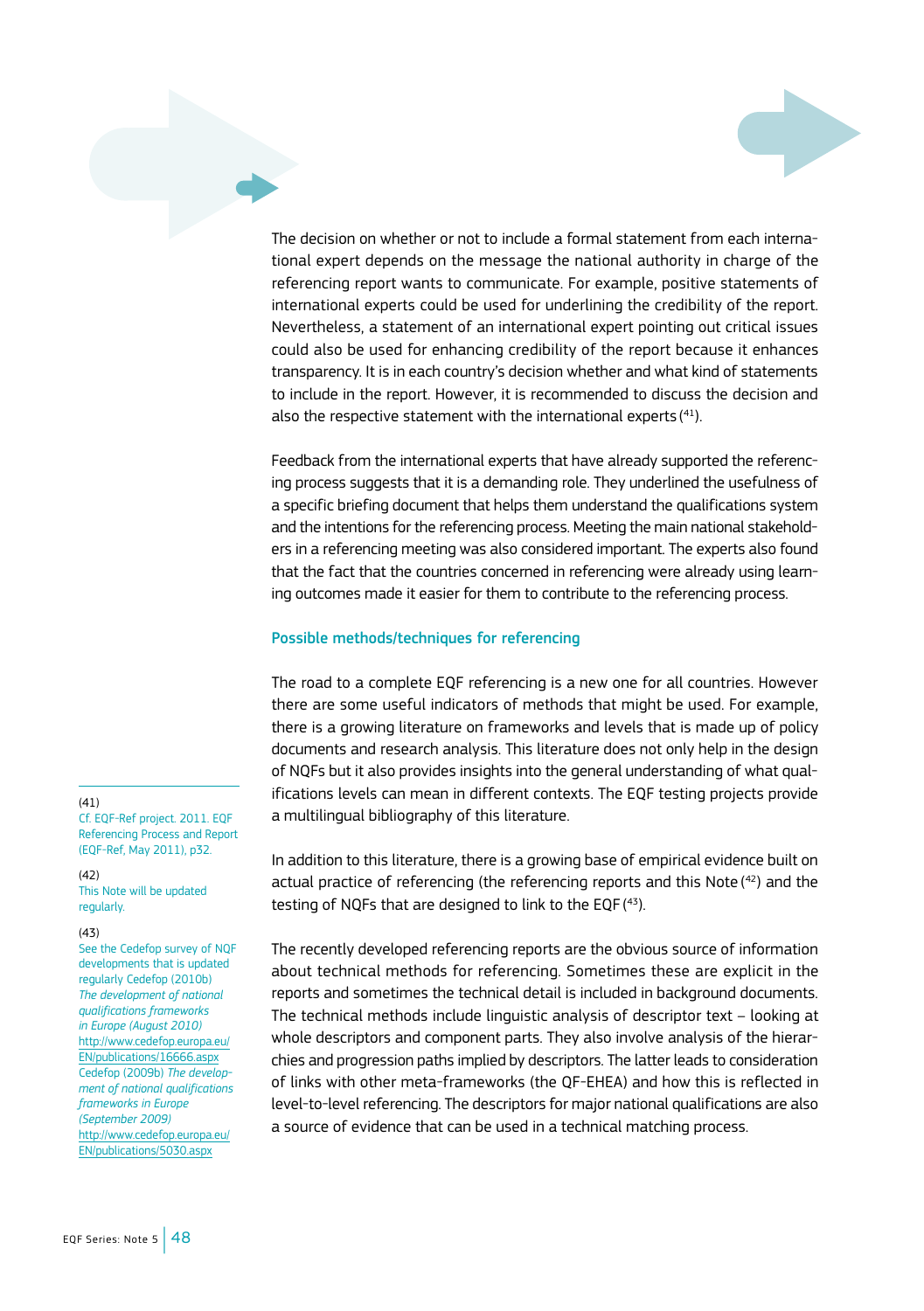In those cases where the NQF is closely based on the EQF, such as Portugal, the technical approach will probably differ from the approaches taken in countries with already existing NQFs. However, the matching of the descriptors need to be demonstrated, for example, by explicitly describing the comparability of the terms and categories used. Furthermore, an explanation should be provided on how to understand the categories and the key words used for describing the levels and used in the national qualifications system as well as regarding the reason and logic for using them in the NQF descriptors ( 44).

In order to demonstrate the link between the NQF and EQF, it is recommended to use different kinds of methods when carrying out the technical analysis.

*For example, the referencing committee in Denmark conducted a three-step analysis using the following methodology:*

- structural comparison of the two frameworks,
- conceptual comparison of the two frameworks,
- linguistic analysis of level descriptors in the two frameworks.

In addition to the technical method a social analysis can be used so that current practice in relation to implicit levels is taken into account: for example, seeking out common understandings of what a specific level of learning represents in terms of a hierarchy of learning, jobs and future opportunities for the learner. In the social analysis approach it is especially important to consider evidence gathered from stakeholders and published literature on the value and status of key qualifications and present this evidence in support of the proposed referencing. Whilst the results of this social analysis might appear more ephemeral than those of a technical process, the value added by the social analysis is critically important to trust amongst stakeholders, especially citizens.

The process of best-fit also includes deciding on the weighting given to the technical and social dimensions in the final referencing decision. In the case of the English and Northern Ireland report the social dimension was given a strong weighting in matching level 4 of the national framework to the EQF.

#### The essential concept of best-fit

The procedure for referencing a set of levels in a national qualifications system to those in the EQF is likely to be imperfect and require the use of best-fit. The concept of best-fit is not a new one – it is a long-standing mathematical and engineering idea for finding harmony between two sets of data or two or more devices. Its distinguishing feature is the acceptance that perfect-fit is probably not possible and some judgement or approximation is necessary to make a link and solve a problem. In the case of matching NQF and EQF level descriptors, the concept of best-fit

(44)

Cf. EQF-Ref project. 2011. EQF Referencing Process and Report (EQF-Ref, May 2011), p45. <www.EQF-Ref.eu>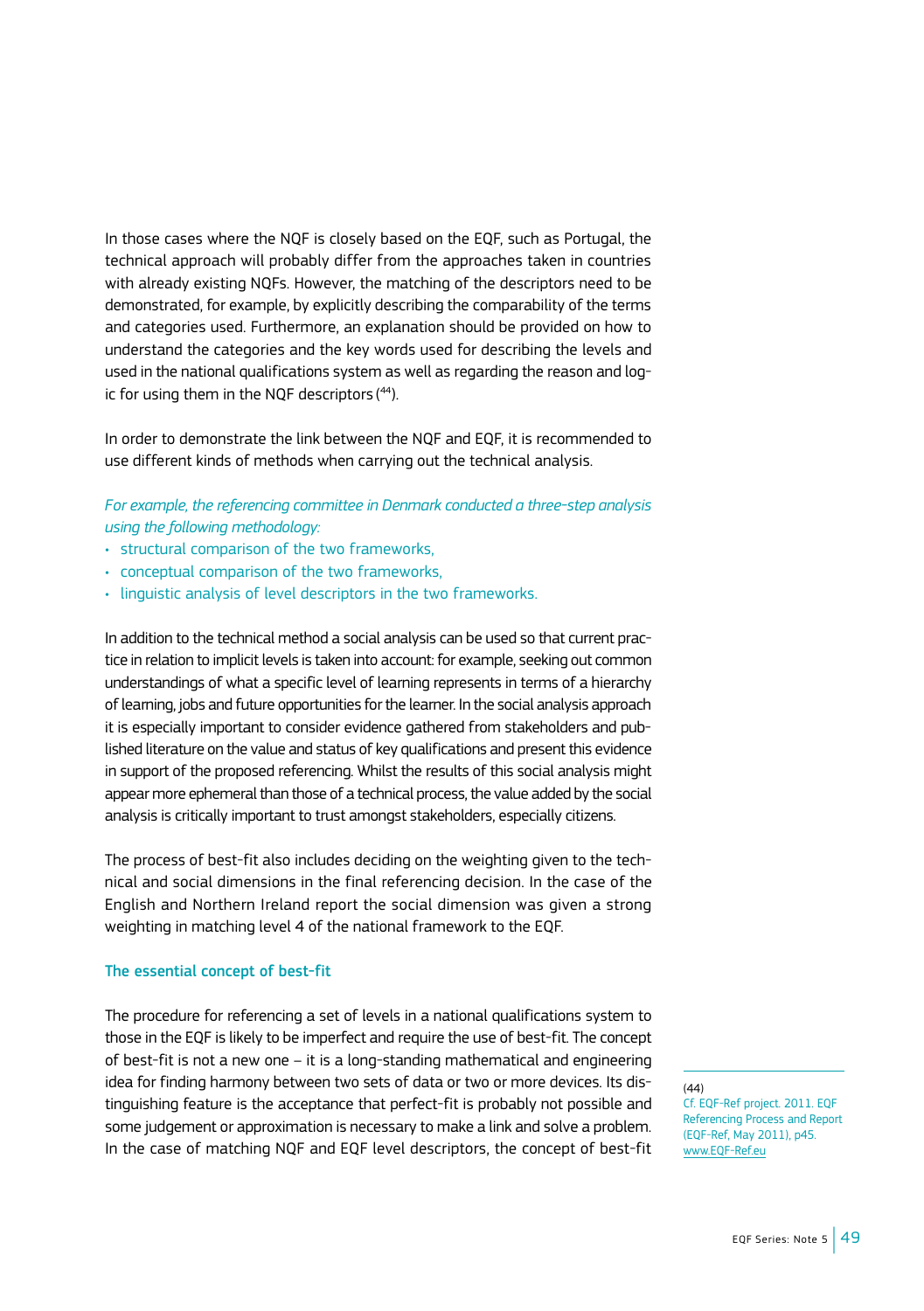

requires a common judgement from a range of stakeholders so that there can be confidence in the outcome of the approximation. It is therefore useful to consider best- fit as *a decision that is based on collective professional judgements of stakeholders*. This is exemplified in the French referencing report that states( 45):

*As with all older systems, based on a strong tradition, some qualifications found themselves on the margin, between two levels, but the consensus reached by the stakeholders in the referencing exercise enables the cross-reference to be confirmed.*

NQF descriptors are usually more detailed than those of the EQF and they are normally closely linked to the specific national context, therefore it is unlikely that there will ever be a perfect correlation to the EQF descriptors that are necessarily broader and more general. The Maltese referencing report describes the Maltese Qualifications Framework (MQF) as closely aligned to the EQF levels. However, best-fit was still required in the referencing of MQF levels to the EQF levels. This is exemplified through a direct comparison of the descriptor text within the national framework to the text in the EQF descriptors.

#### *Terminology*

It may be useful to consider some other terms that use the concept of best-fit. In some national systems there is a specific alignment of levels in one framework with another – the alignment of the QF-EHEA with those of the EQF is an example. It is important to note that when using best-fit to link a level in one framework to one in another framework that the qualifications in these levels are not necessarily rendered equal or equivalent or carry the same value. Qualifications at the same level can vary in the balance of knowledge, skills and competence, the volume of learning, the route to the learning and the opportunities for permeability and progression that are offered.

#### (45)

The report will be made available on the web-site of the European Commission DG EAC in 2011: [http://ec.europa.eu/](http://ec.europa.eu/education/lifelong-learning-policy/eqf_en.htm) [education/lifelong-learning](http://ec.europa.eu/education/lifelong-learning-policy/eqf_en.htm)[policy/doc44\\_en.htm](http://ec.europa.eu/education/lifelong-learning-policy/eqf_en.htm)

#### (46)

Council of Europe (1997) *Convention on the Recognition of Qualifications concerning Higher Education in the European Region*, Council of Europe available at: [http://conventions.coe.int/Treaty/](http://conventions.coe.int/Treaty/en/Treaties/Html/165.htm) [en/Treaties/Html/165.htm](http://conventions.coe.int/Treaty/en/Treaties/Html/165.htm)

In the Bologna self-certification process where countries link the levels in national higher education qualifications frameworks to the QF-EHEA, the term *substantial difference* is used in place of best-fit. The term arises in the Lisbon Recognition Convention( 46). Whereas best-fit requires 'proof of fit', the use of substantial difference requires a test to find if the link from level to level is beyond what can be justified or proved, otherwise the link is accepted.

#### *The need for consulting informed stakeholders*

All of the referencing reports to date have been written after a consultation process involving, inter alia, surveys and workshops. It can be argued that respondents to these consultations apply best-fit as a natural process of considering the implications of a proposed level-to-level matching – they consider the broad implications of the matching to the qualifications they know well. The evidence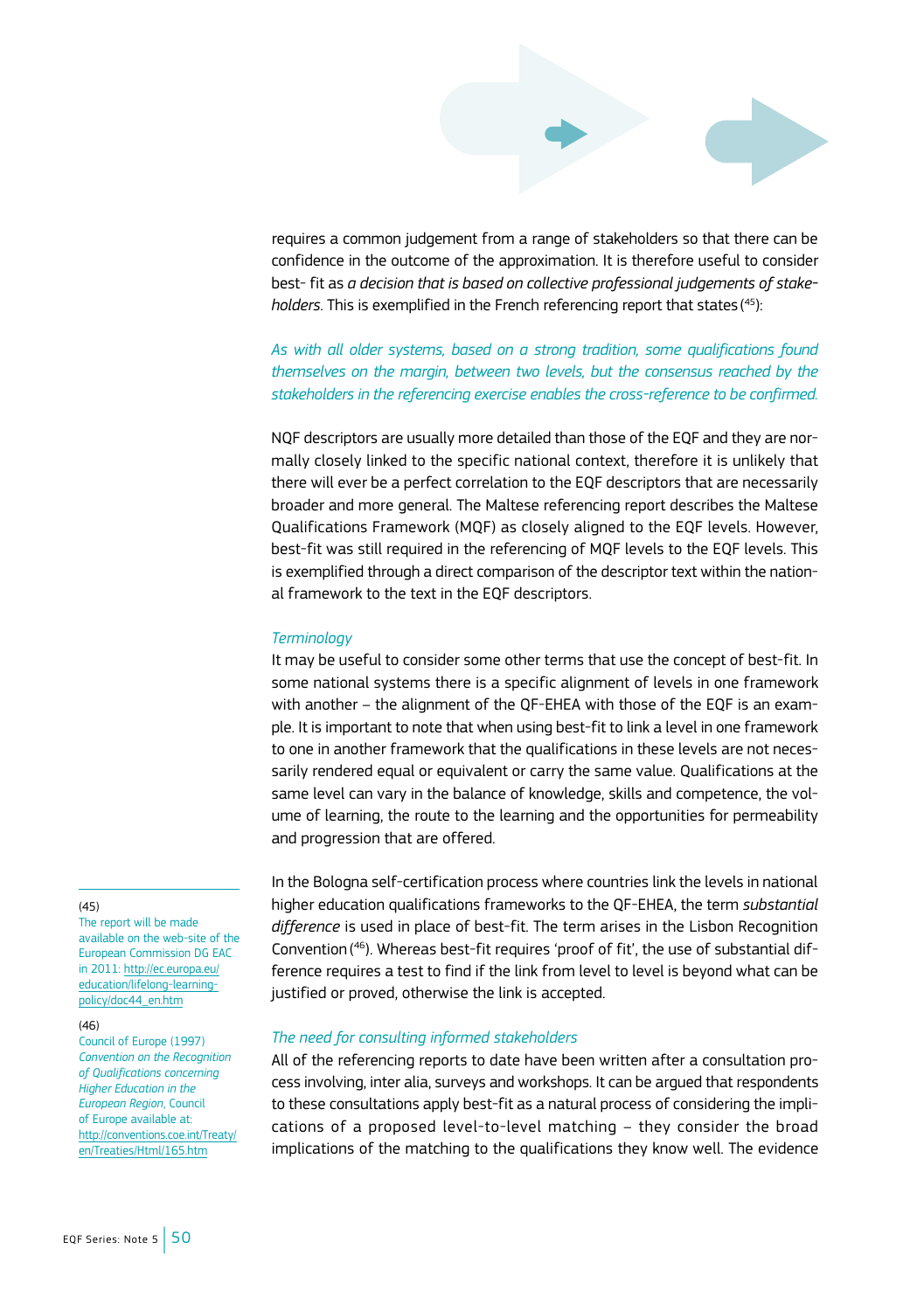from consultations is particularly important. If confidence levels of international users of referencing agreements are to be high, then the evidence from consultations should be included in the published referencing report. The statistics from consultations about the numbers and types of respondents selecting each of these categories is important from an international point of view.

However, a fruitful consultation process requires that those consulted have a good understanding of issues at stake. This is evident in countries that have qualifications frameworks in place for some time, but in many countries NQFs are new instruments and it is not guaranteed that stakeholders fully perceive their implications and operational principles. While the expectations from the EQF are generally high (as shown, for example, by the national consultations that took place prior to EQF adoption) some pilot projects also show that stakeholders such as employers' representatives and trade unions do not have sufficient and accessible information about EQF and how it is designed to operate. Explaining the EQF and the referencing process to these parties prior to the consultation exercise is in many countries one of the roles of the NCPs.

#### *Differences in categories of level descriptors and numbers of levels in the NQFs*

The need to apply the best-fit principle may be most obvious when there are differences in relation to the categories and dimensions used for structuring descriptors (for example, in case of the Dutch or Flemish NQF) and in particular in the number of levels in the national framework and the EQF. In case of a different number of levels, it is impossible to achieve a single level to single level match. This is the case in Scotland. In some countries a single qualification title (for example, the Leaving Certificate in Ireland and the General Certificate in Secondary Education in the UK) has learning outcomes specified that relate to more than one level in an NQF. One set of learning outcomes is linked to one NQF level and another more demanding set of learning outcomes is linked to a higher NQF level (note that the individual learner will achieve either the lower or the higher level depending on the learning outcomes s/he masters).

A crucial issue in the EQF referencing process is the number of levels that will be referenced to the EQF. Many countries have decided to develop an NQF with eight levels and these eight NQF levels will be directly linked to the eight EQF levels (NQF Level 1 to EQF Level 1, NQF Level 2 to EQF Level 2, etc.). But also in countries with an eight-level NQF, a direct level-to-level referencing is not always possible:

*For example, in Denmark the referencing of the levels in the NQF to the EQF concluded that where levels 2-5 in the NQF can confidently be referenced to the equivalent levels 2-5 in the EQF, NQF level 1 is considered to be more demanding than the EQF Level 1. Therefore based on the linguistic analysis – based on*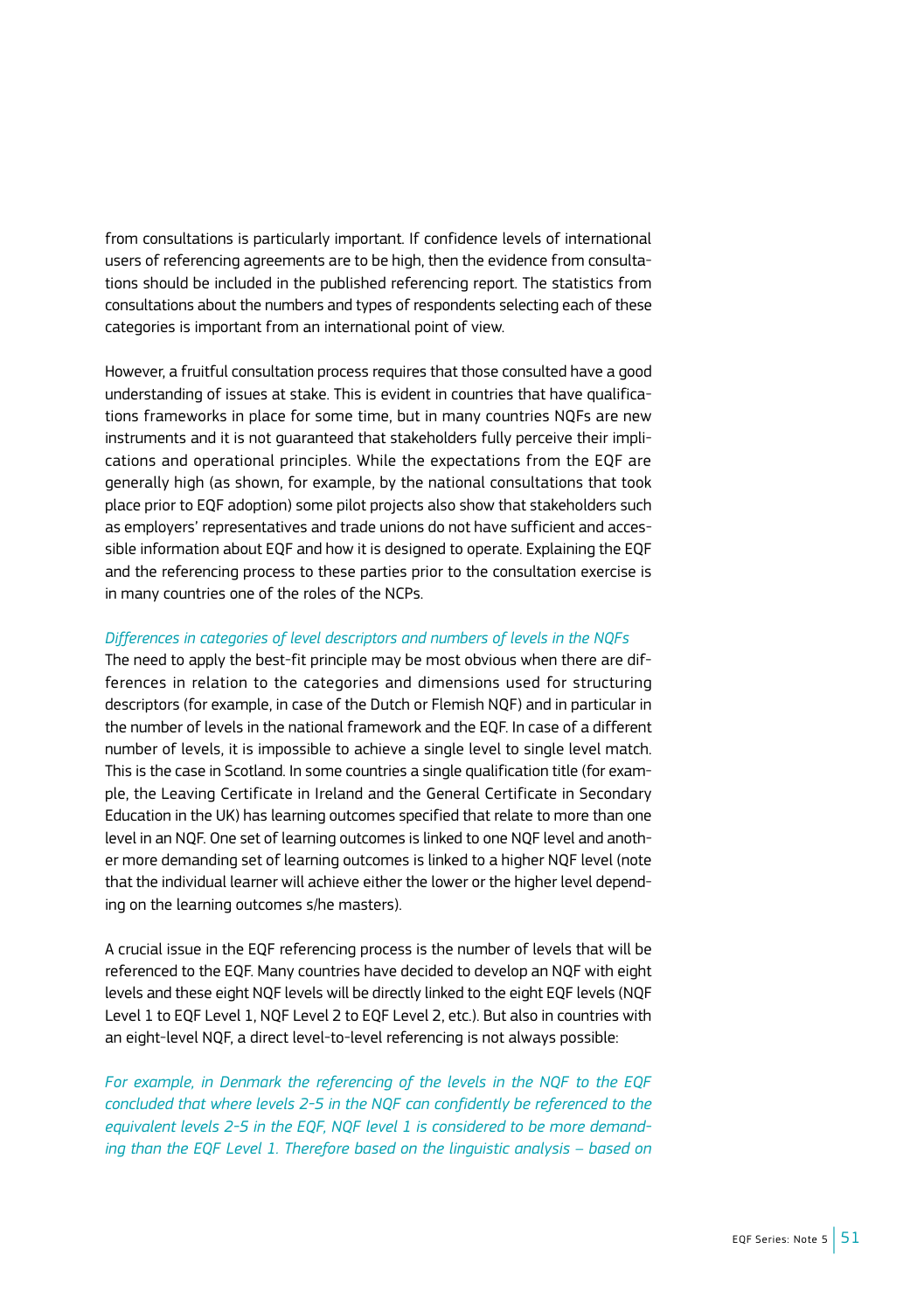# *the best-fit principle – level 1 in the NQF is rather confidently referenced to level 2 in the EQF.*

| <b>EOF</b>         | <b>NOF</b>         |
|--------------------|--------------------|
| LEVEL 1            | LEVEL 1            |
| LEVEL <sub>2</sub> | LEVEL <sub>2</sub> |
| LEVEL <sub>3</sub> | LEVEL 3            |
| LEVEL 4            | LEVEL 4            |
| LEVEL 5            | LEVEL 5            |
| LEVEL 6            | LEVEL 6            |
| LEVEL <sub>7</sub> | LEVEL 7            |
| LEVEL 8            | <b>IFVFI 8</b>     |

# *Description of best-fit in referencing reports*

The concept of best-fit is evident in the existing referencing reports in the process of comparing different qualifications descriptors to EQF levels. The Irish report provides examples of how the descriptions of types of awards are helpful in determining level-to-level referencing.

The detail of the methodology for the actual level-to-level referencing (and therefore best-fit) varies between existing referencing reports. Sometimes the process is described in detail; this enables international readers to appreciate the best-fit decisions made. The texts need to make these decisions explicit – this includes description of where the best-fit decision differs from what some stakeholders would believe to be perfect-fit.

*Some questions may be useful to guide the description of best-fit in referencing reports:*

*Is the expression of level descriptors in the NQF suitable for the use of best-fit (for example, regarding the coverage of knowledge, skills and competence or the level of detail in writing learning outcomes).*

*Following on from this, what are the main differences in the scope of the NQF level descriptors when compared to those in the EQF? For example, are there additional elements such as the description of key competences or aspects of self-management? Where does a broad consideration of text in the two sets of descriptors suggest a linkage between the NQF and the European meta-framework?*

*Is there a potential difference between the referencing suggested by technical methodologies (text analysis, weighting of learning outcomes) and the expected referencing based on the opinion of stakeholder groups (such as the social partners)?*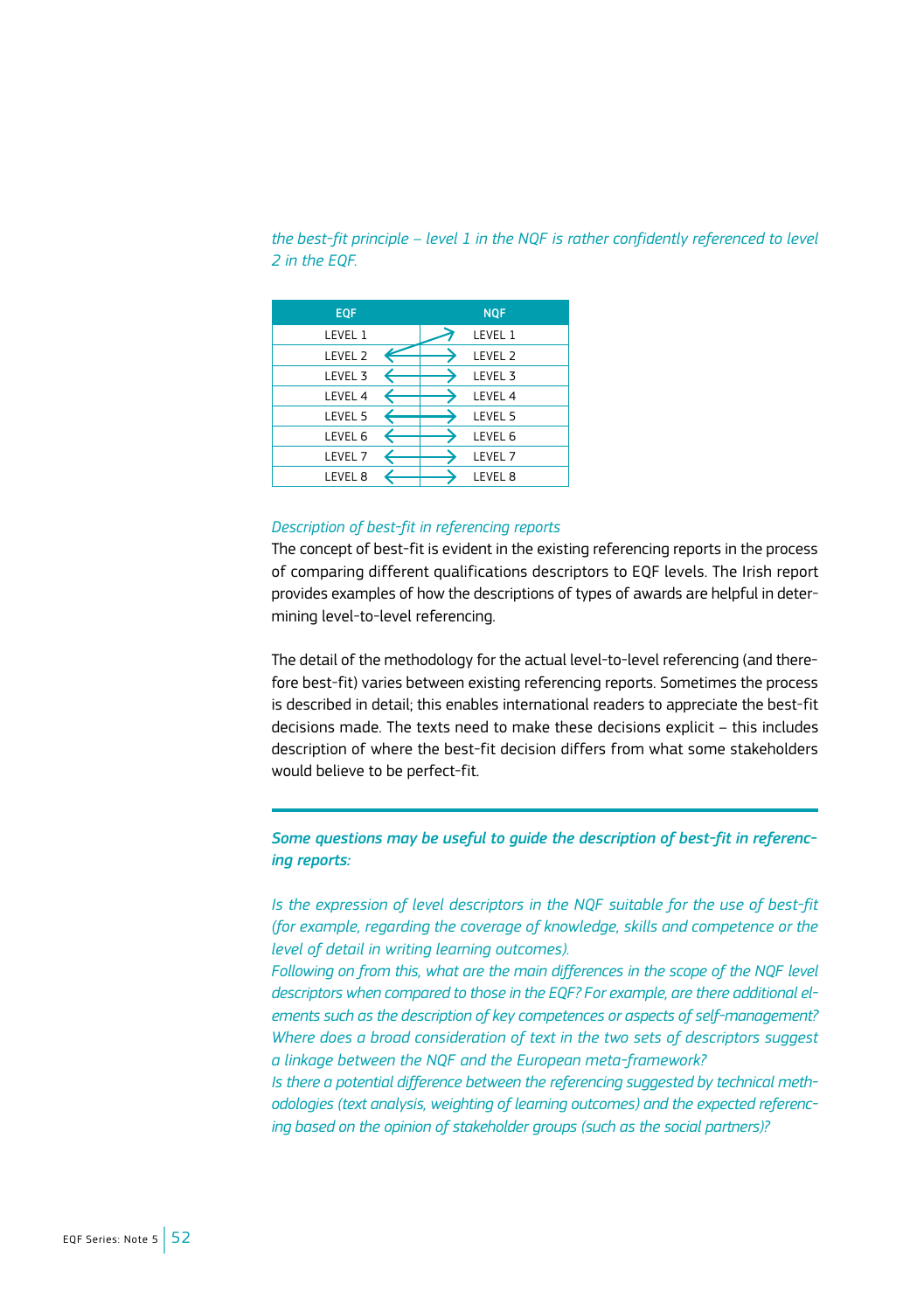

*What evidence sources were available to support the decision making about levelto-level referencing?*

*Have stakeholder groups endorsed the best-fit outcomes? Is the evidence of consultation with stakeholders available?*

*Finally, is it possible to trust that the final referencing decisions are based on collective professional judgements of stakeholders?*

#### Placing qualifications in an NQF based on the best-fit principle( 47)

For classifying qualifications based on the best-fit principle on a national level, it is also possible to use technical analyses or a social approach or both. Using a more technical approach means to compare qualifications descriptors with NQF level descriptors and to allocate the qualifications based on this linguistic matching. However, this is, in many cases, possible only to a certain extent, because not all qualifications are described in terms of learning outcomes. Furthermore, the question might emerge of how the descriptions actually reflect the reality.

Since many countries do not yet have sufficient learning outcomes descriptions, they may need to be indirectly identified by applying the social approach. For example, the questions could be addressed: how qualifications are currently regarded at a national level and what is the current practice in relation to implicit levels? This could be done based on empirical research, on analyses of available data or by directly consulting stakeholders. This approach could also support a better link between the learning outcomes described and the reality. In case stakeholders will be consulted, the issues need to be considered of who should be involved and in what role and how their feedback will be considered when developing consensus.

When applying the best-fit principle, levels should be understood as corridors and not as exact lines. Qualifications might include learning outcomes related to different levels. In this case, the 'centre of gravity' has to be identified. Different dimensions or categories of learning outcomes may be emphasised in qualifications placed at the same level. Therefore, qualifications allocated to the same level do not necessarily have to be similar but they can be considered as comparable in terms of level of learning outcomes achieved (principle of 'comparability but not similarity').

The following information on the meaning of the best-fit principle for classifying qualifications in the NQF is presented in the referencing report from the Netherlands:

*The descriptor elements together determine the level of the qualification. The NLQF-level descriptions constitute a reference point to determine the level that a qualification has. These levels are not meant to be a precise and comprehensive*  (47)

Cf. EQF-Ref project. 2011. EQF Referencing Process and Report (EQF-Ref, May 2011), 50pp. [www.EQF-ref.eu](http://www.EQF-ref.eu)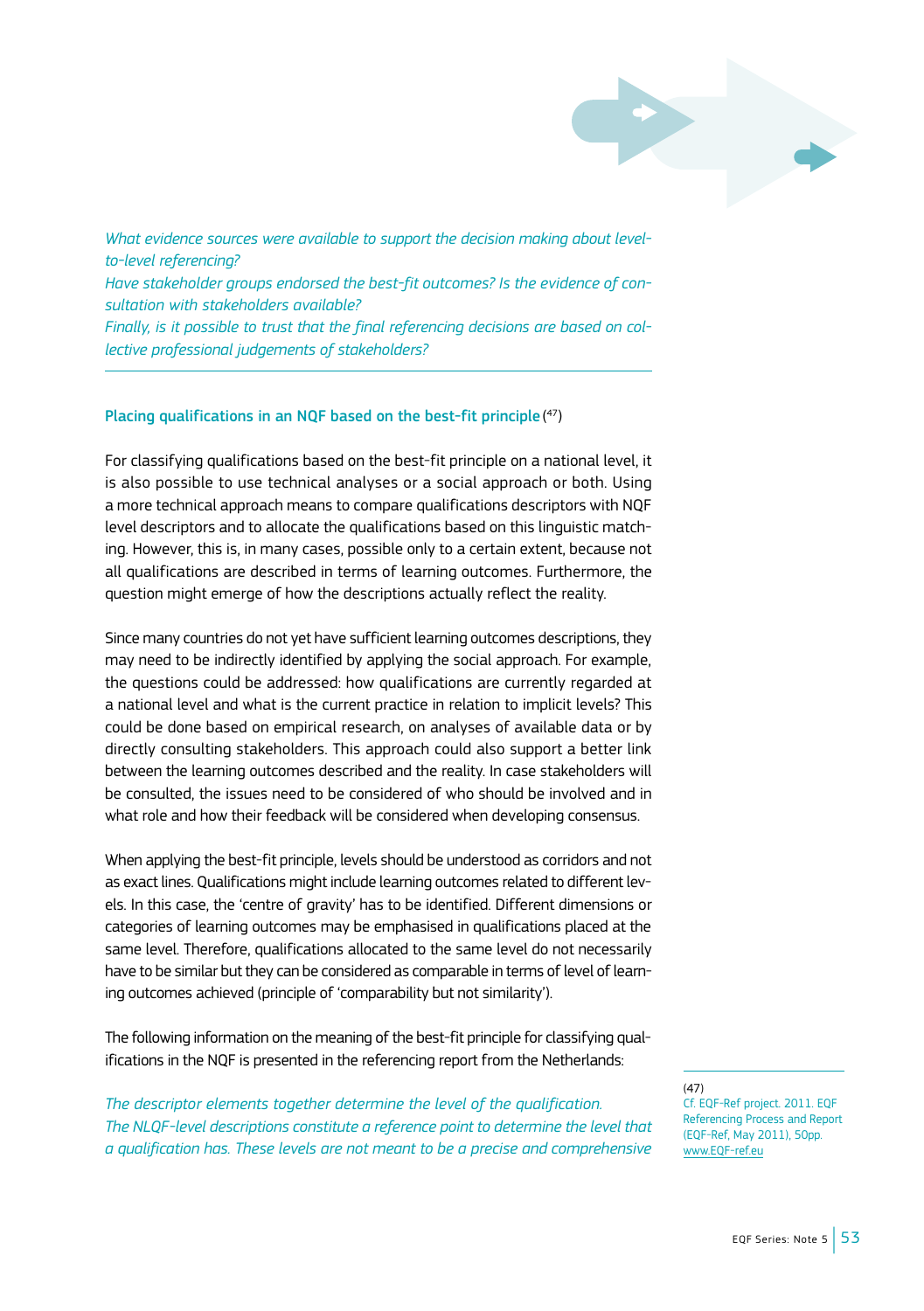*description of specific qualifications. The level descriptions open up the possibility globally to compare qualifications achieved in different contexts, describing the learning outcomes and including the required quality.*

*The classification of a qualification in an NLQF-level is based on a comparison of the required learning outcomes of a qualification with the NLQF-level descriptions. The classification is not based on the length of a study or the amount of time a person has invested to achieve the learning outcomes. The level of a qualification is not tied to a particular study load.*

*For the classification the 'best-fit' principle is used. This means that a qualification is not required to comply with all the descriptions of one level, but that it is positioned where the qualification best fits. This means qualifications of a more general character, such as havo, can be positioned at the same level as qualifications with a more vocationally- oriented character such as VET Level 4.*

*The fact that two or more qualifications are to be found at the same level in the NLQF indicates the grade of complexity of learning posed by these qualifications is more or less comparable. It does not necessarily mean that such qualifications have the same objectives, content and learning outcomes. Nor does it mean that the qualifications are equivalent or interchangeable.*

To generate trust in this context, the procedures for classifying qualifications should be described in a transparent way, in order to justify the decisions and to provide evidence. For example, descriptions of selected qualifications (or qualifications types) could be added and the reason for allocating them to certain levels could be explained. The evidence can be based on the technical or social approach.

#### Steps towards a better referencing position

As stated earlier referencing reports give a snapshot of the relationship between the national qualifications system and the EQF. Qualifications systems change incrementally and NQFs evolve to reflect these changes and in order to respond to new challenges and expectations. Policy on education and training is developing in many countries and this has implications for the referencing outcome. NQFs are new in many countries and only as they become more established will all stakeholders fully understand the mechanisms and issues as stake. This may lead to an evolution in how the NQF is perceived and used in the country that can also impact on the referencing to the EQF. It is therefore useful to acknowledge this dynamic and to make it clear to stakeholders that the referencing is a significant first approximation towards relating a national system to the EQF but that further adjustments may be necessary.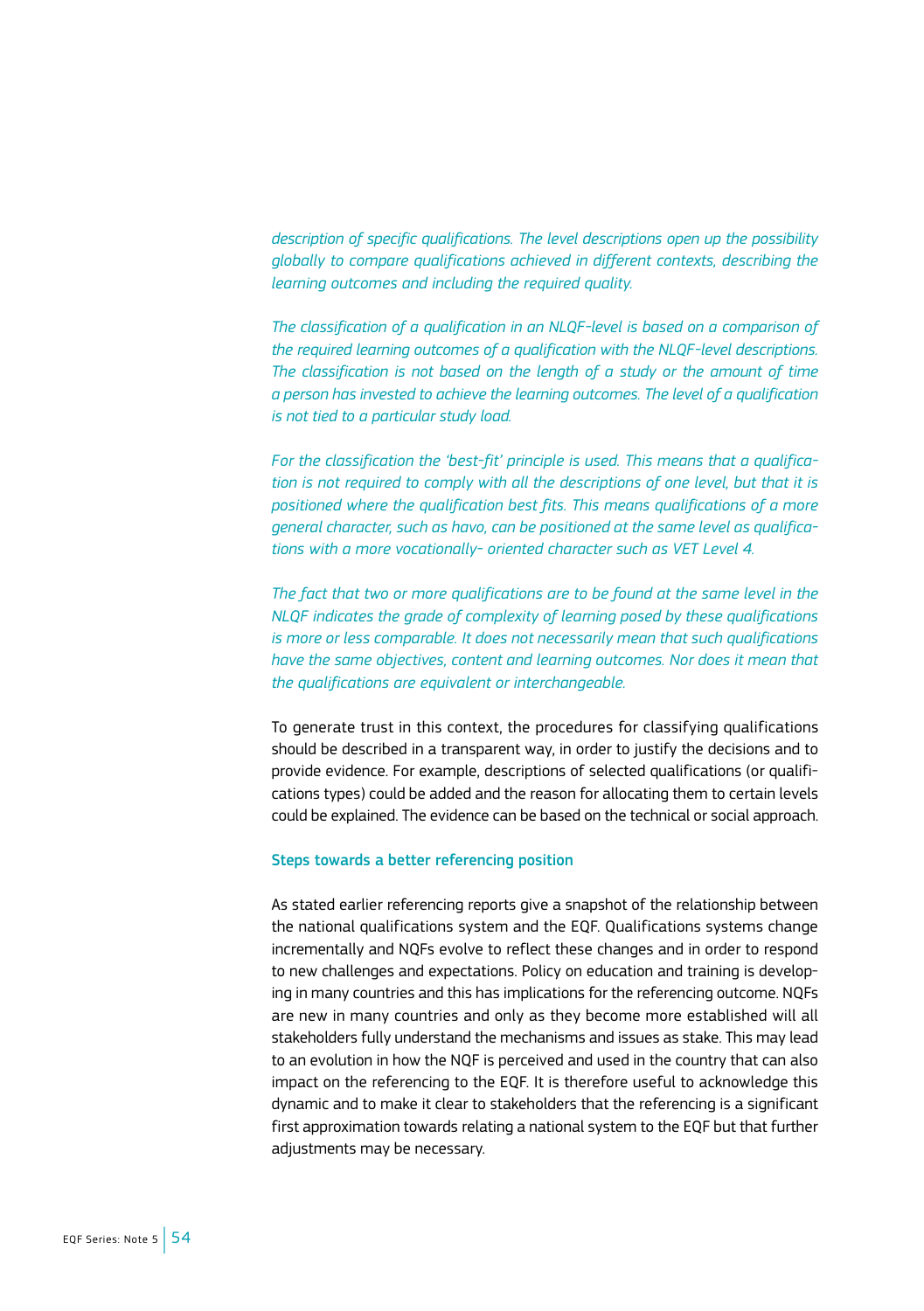

*For example in Latvia, the referencing process is organised in two stages: The referencing report published in September 2011, which describes the referencing of formal national qualifications to the LQF/EQF, concludes the 1st phase (2009- 2011). The 2nd referencing phase (2013-2015) will include a larger range of qualifications, and the report will be revised taking into account possible amendments in legislation and project results. The LQF is also expected to experience revision and the introduction of new qualifications.* 

Some countries have made it clear that the NQF development that they plan will take place in stages. These stages will gradually lead to an NQF that is more and more comprehensive to become a more powerful tool for transparency and coherence in the qualifications system.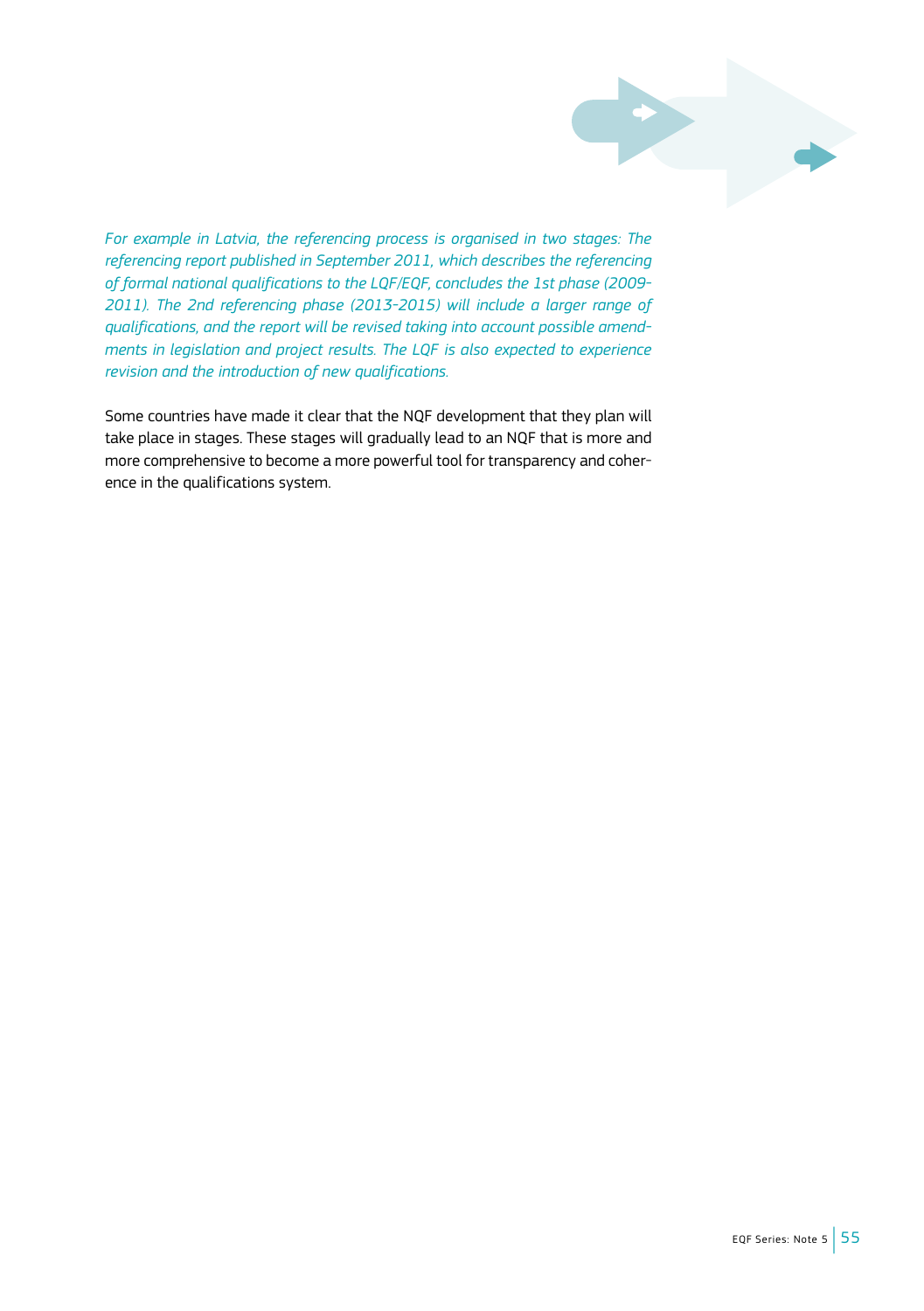

# **6** Questions arising in the referencing process

Many questions have arisen in the referencing process; some of the more common ones are included here with answers. These questions build on the set of answers provided in the first edition of this Note.

*Q. What are the specific challenges in developing a comprehensive approach to referencing to the EQF for Lifelong Learning, which incorporates the outcomes of general education, VET, higher education and adult education?*

**A.** Countries aiming to make a comprehensive approach to referencing will have developed a national qualifications framework that is comprehensive in covering all the education and training sectors. The level descriptors will be meaningful and accepted by all subsystems and the subsystems will have qualifications associated with certain levels of the NQF. This is the basic position. However, some countries may aim to develop a comprehensive approach without a comprehensive NQF. This is challenging as it presumes that tools are available that enable each subsystem to see the position of other subsystems in relation to its own qualification structure.

Building on this basic position, the concrete challenges include: firstly, ensuring a common understanding of the EQF and its descriptors needs to be developed for all the education and training subsystems. Secondly, a means of engaging the key people (subsystem leaders) with the referencing process and with each other needs to be established – a structure that will facilitate a collective approach will be necessary if the referencing outcome is to be accepted by all. The third challenge is to devise a forum for exchange and engagement of stakeholders that can be used to resolve the differences in views that may arise. A fourth challenge is to disseminate the referencing decisions across the full range of interests in education and training.

# *Q. Some countries also find resistance to referencing with specific stakeholder groups. How can this resistance be overcome?*

**A.** The root of the problem needs to be identified – this could be poor management structures, poor communications, poor understanding of the need for full engagement, protection of privileged positions. Solutions clearly depend on the nature of the problems identified.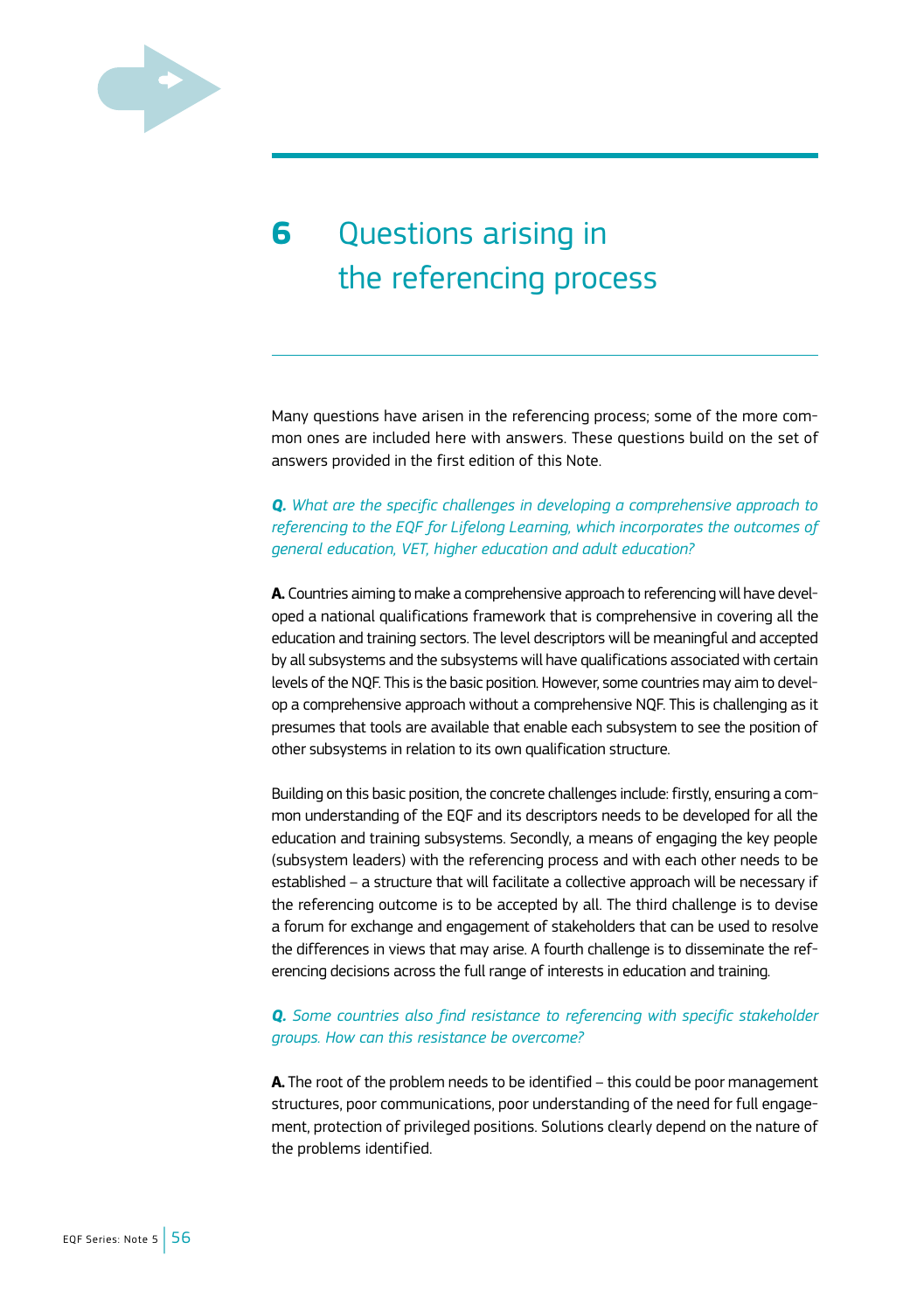

A general response is dissolving existing consultative arrangements and establishing new membership and terms of reference for advisory groups.

International experience of effective working with stakeholder groups that resist the referencing process may also be helpful.

*Q. Countries developing an NQF at the same time as referencing it to the EQF have to judge the optimum time to spend on these two processes. How can these concurrent activities be managed effectively?*

**A.** The value of the EQF referencing depends on the effectiveness of the NQF and how well it is understood in the country. It is also the case that national stakeholders (including students and workers) will make first reference to an NQF. It is the NQF, and not the EQF, that contains qualifications. The NQF will be designed specifically to reflect the national context and will reflect the implicit qualifications levels in the country.

For these reasons, the NQF should be the priority for development and will use a large share of time in the early stages.

It is important to have a clear strategic plan for handling the two processes concurrently. The institutional structure needs to operate in a way that provides each initiative with the resource it needs according to the overall plan.

Sometimes the referencing process has moved ahead of the NQF development. For example, through the referencing of 'empty' frameworks or 'empty' levels. Many referencing reports state that the country will provide an updated report after some time and when more qualifications or additional parts of the qualifications system are included in the NQF. Clearly this signals that concurrent approaches can lead to interim positions on referencing.

It is also important to be aware of the fact that there are dangers of distracting the attention/contributions of international experts towards the NQF and away from referencing of the NQF which is their prime task.

# *Q. How can trust be developed in referencing decisions in case the NQF implementation is still at an early stage?*

**A.** The EQF Advisory Group has agreed that the referencing process can be completed and a referencing report presented to the EQF Advisory Group when national authorities have agreed on national qualifications levels. Therefore, the referencing process can be achieved based on agreed national qualifications levels.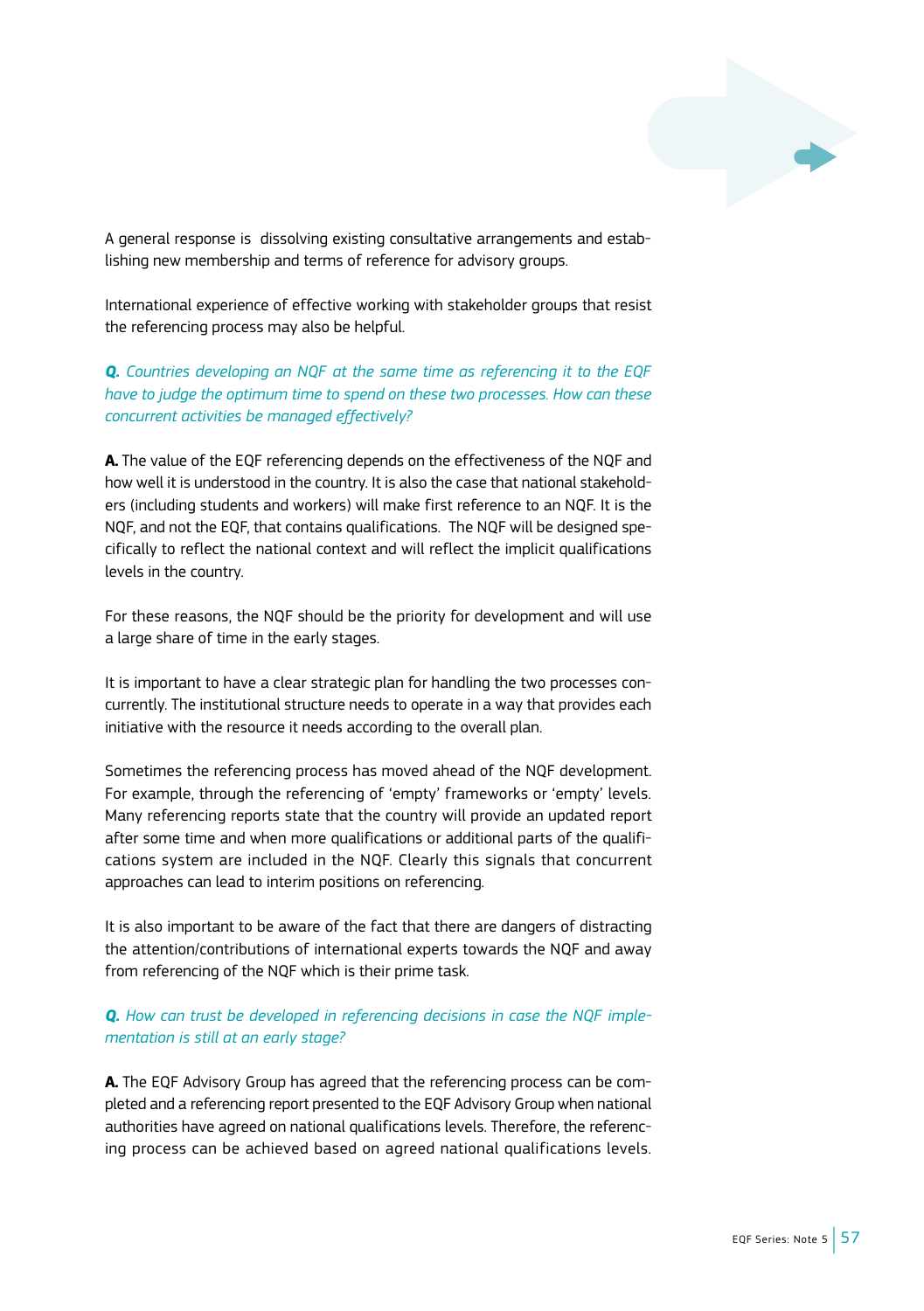Nevertheless, in order to facilitate the assessment of the robustness of the NQF and the state of its implementation, it has proved crucial that countries provide information on the (legal) status of the NQF – at which level it has been adopted: by the government, parliament, etc.; what implementation measures have been realised and/or are foreseen; whether assessment or revision of the NQF is planned and under what timeframe.

# *Q. What factors need to be taken into account when making reference to EQF levels on new certificates and diplomas?*

**A.** There are several factors that have been identified so far. Indicating EQF levels in certificates and diplomas may require legislative changes. These legislations may need to be prepared well before the planned implementation date.

The cost of adjusting the design of certificates is given as a factor.

Communication on the entitlements of what an EQF level means and does not mean will need to arranged, in order to avoid false expectations abroad.

Another factor is that some private providers may also include an EQF/NQF level on certificates even though the qualification is not included in the 'official' NQF. This could be avoided by a kind of NQF register managed by an official authority (such as NCP).

# *Q. In what ways could a country respond to critical commentary on a referencing report?*

**A.** From international experts:

This should be discussed as a natural part of the referencing process where the viewpoint is 'unpacked' and fully understood and then a rational response is given. The viewpoint may be based on weak appreciation of the national context and the stage of development.

The international experts should also exchange views with each other and use their different perspectives to maximum effect.

The experts can be given the opportunity to express their opinion in the referencing report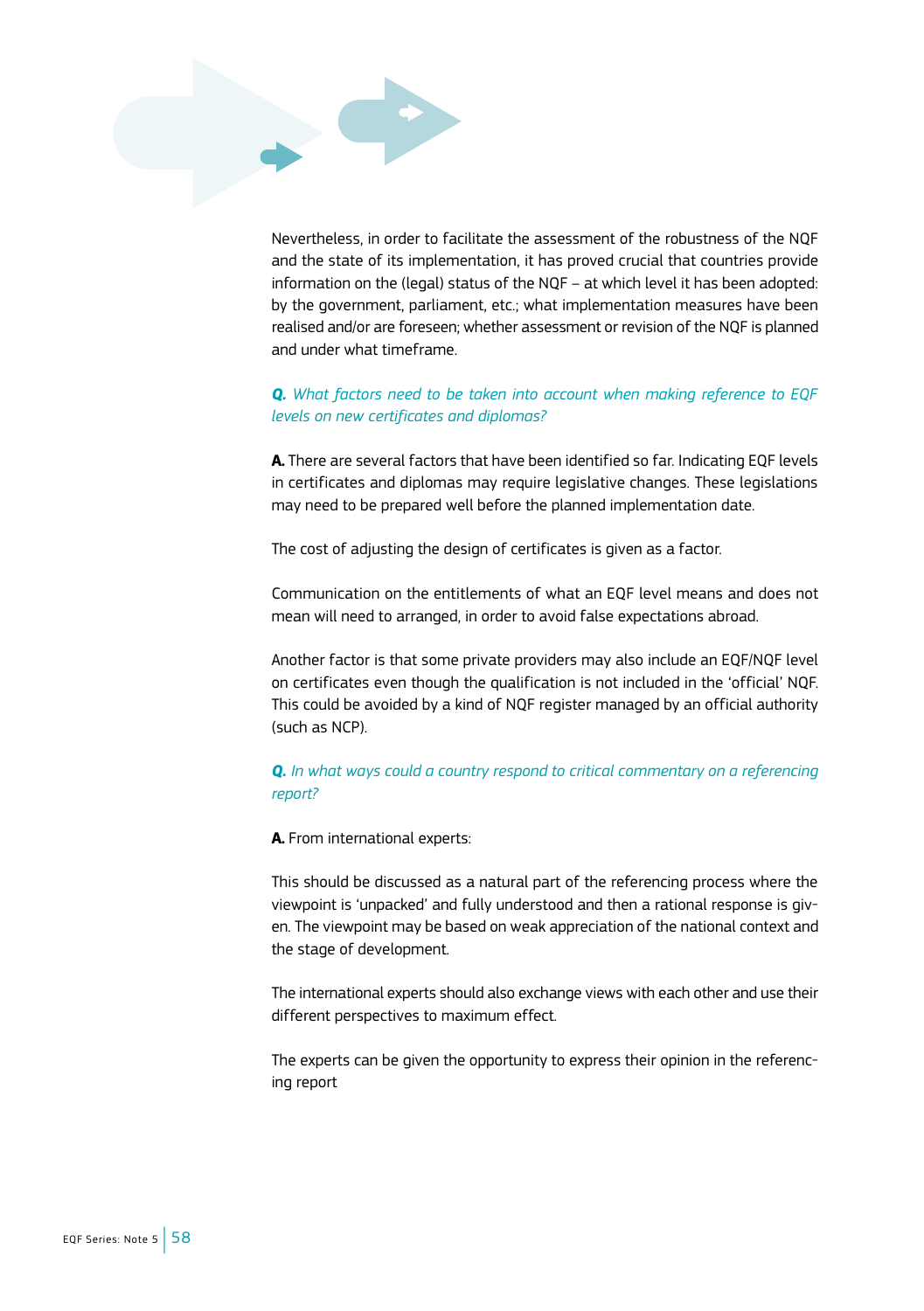Collectively from the EQF Advisory Group:

This is a serious position as the potential value of the EQF is based on trust and a critical commentary signals that this is threatened. A constructive response is needed that may need to be facilitated or mediated by experts from the EU or another country. The constructive response to comments by the EQF AG could be to bring the issue to national committees who can attempt to address the problem.

It is recommended to give the issue time to be fully addressed. Some of the issues may be deeply rooted and require a thorough and time consuming process of resolution.

*Q. Some countries have found that the EQF has stimulated wider reforms of qualifications systems. When these reforms are implemented it may be necessary to revise the referencing report. When is the right time to write the report – as soon as possible or after the reforms are in place?*

**A.** There is divided opinion on this. Some say a report should be based on a solid foundation of embedded practice. Some say the referencing can give impetus to national reforms and the dynamic, whilst unsettling is a sign of development/ improvement. In any case the referencing report should make clear its scope and when it is expected to replace it with a new one.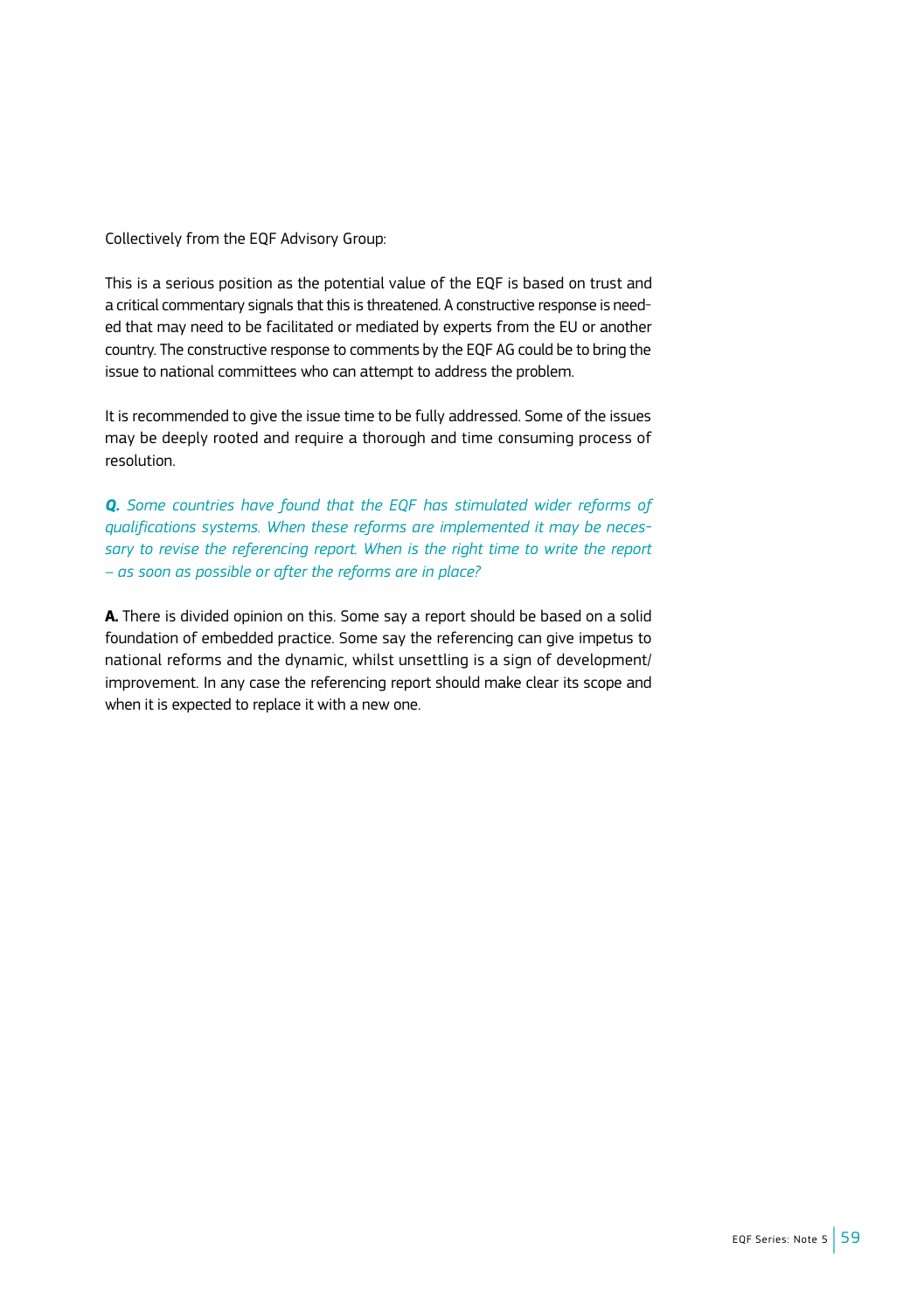# **7** Reporting the referencing

The national referencing report reaches a national and international audience and represents a statement of the relationship of the country's qualifications levels with the EQF and the qualifications systems in other countries. It is, therefore, a critically important element of the referencing process.

The ten referencing criteria provide a basis of a structure for the report and have been used in the reports published so far as a spine for reporting. However, it is useful to consider some additional elements included in the reports published to date.

For example, the Maltese report examines the relatively new Maltese Qualifications Framework (MQF) in some depth and uses the referencing report as a tool for dissemination of the MQF and how it relates to both the EQF and the QF-EHEA. This mechanism for highlighting national policy and instruments is clearly important, the English and Northern Irish reports put emphasis on the new Qualifications and Credit Framework. In Ireland, emphasis is given to the position of 'benchmark' awards and the ways these fit to the Irish Framework and the EQF. The reports from Belgium (Flanders), Estonia, Latvia, the Netherlands and Portugal make it clear that the development of an NQF is a stage in a series of reforms to the qualifications system.

Whilst responses to the ten criteria form the core of the report, the following structure is a suggestion for an overall structure of referencing reports. It lists the parts considered as most relevant and should therefore be clearly visible in the reports. However, the structure is a matter for national consideration and it is not expected or intended that exactly the same structure or the same naming of sections should be used( 48). For example, in case countries decide to do the referencing and self-certification simultaneously and to present the outcomes in one report, the reports usually contain a separate chapter on self-certification.

(48)

Cf. EQF-Ref project. 2011. EQF Referencing Process and Report (EQF-Ref, May 2011), 40pp. [www.EQF-Ref.eu](http://www.EQF-Ref.eu)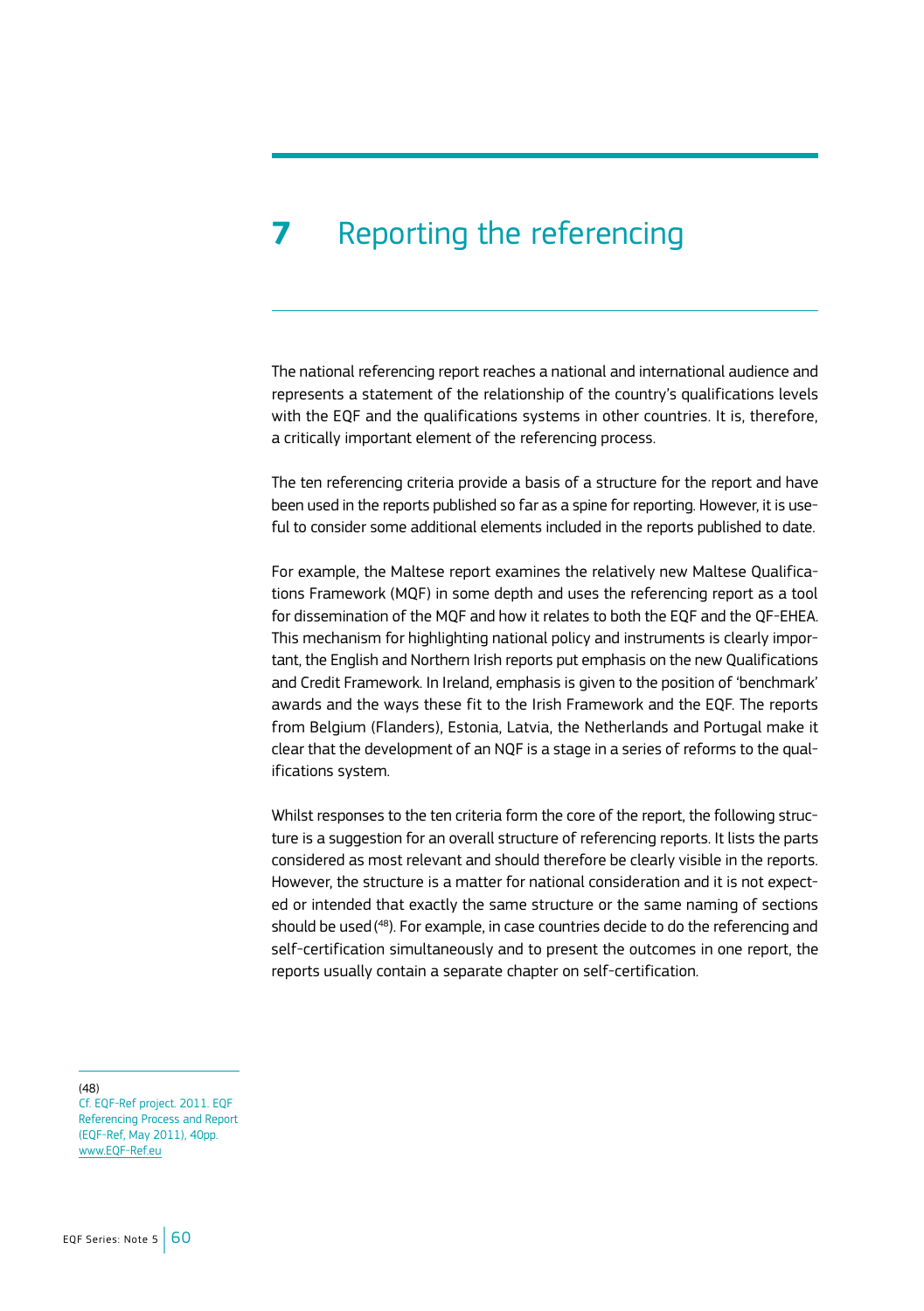

# *Box 2: Structure of the referencing report*

- Information on the state of the report a short statement that specifies the basis for the report (for example, is it a first version or an up-dated one) or how long it will be valid.
- Executive summary a short overview of the results of the referencing process and, in particular, a summary of the information related to the ten criteria and procedures.
- Description of the national qualifications system and the NQF a short presentation of the national qualifications system (including pathways, access to programmes, etc.) and the NQF (design features, aims and functions, stage of the development process) – the description should focus on information relevant for understanding the answers to the ten criteria and procedures.
- Background information a short description of the process for preparing the report (referencing process).
- The ten criteria and procedures for referencing national qualifications levels to the EQF – the main part of the report: addressing each criterion separately
- Further information a short presentation of, for example, plans, intentions and next steps regarding the NQF development and implementation, challenges expected or already met in this process, the expected impact of the EQF implementation (What will change at a national level?), any intentions for evaluating and revising the decisions presented in the referencing report.
- Annexes for example, list of institutions or experts involved in the preparation of the report, examples of qualifications (that will also be presented at the EQF portal), statements from national stakeholders and/or international experts, relevant legal texts.

Source: EQF-Ref project. 2011. EQF Referencing Process and Report (EQF-Ref, May 2011), 40pp – [www.EQF-Ref.eu](http://www.EQF-Ref.eu)

Some reports additionally include statements from stakeholders (for example, the Danish and the Portuguese reports), for example, describing the comments or issues raised during the referencing process that need to be further elaborated or addressed in the future. Such information can also enhance the transparency of the process and the credibility of the report.

The international perspective on national referencing reports is as important as the national perspective. As stated earlier the report is a statement of the relationship between the national system and the EQF. The referencing outcome will be of great interest to professionals who are involved in supporting mobility for lifelong learning and for work.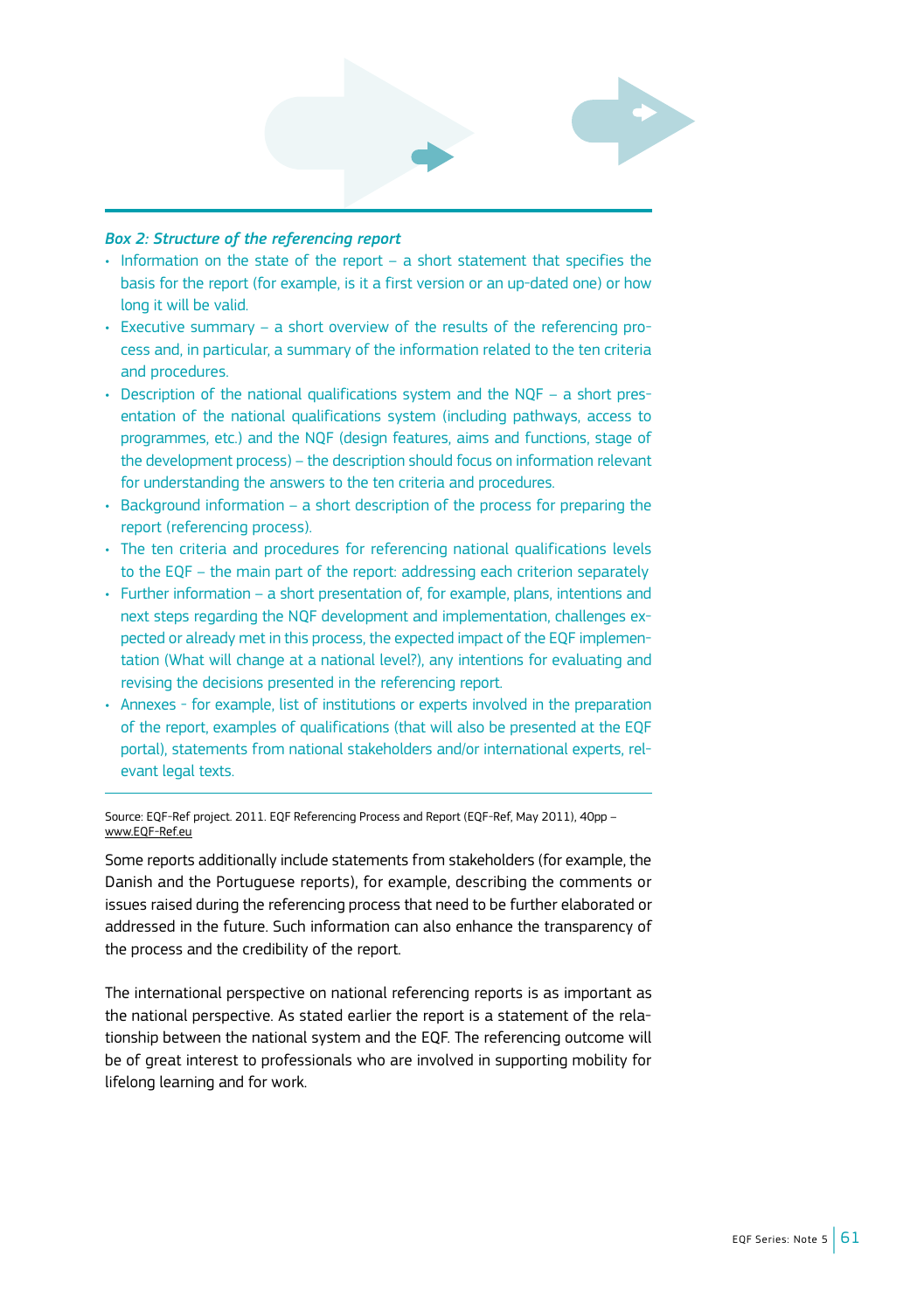

The international experts have an important task in ensuring the referencing outcome is clearly communicated to the international audiences and, therefore, are likely to be engaged in preparing and editing the report.

The first international audience to read the reports and begin dissemination is the EQF Advisory Group. Each report is brought before this group for scrutiny and observations are made.

# *The agreed procedure for the presentation of reports in the EQF Advisory Group is as follows:*

- A presentation on the state of play of referencing process and the approach followed is given a couple of months before the presentation of the referencing report in the EQF Advisory Group. This is usually done before the final version of the referencing report is available. The discussion on this presentation can support the clarification of certain issues in the report.
- Referencing reports approved at national level are then sent out to members of the EQF Advisory Group about a month before the presentation in the meeting of the EQF Advisory Group.
- All members are invited to read the referencing report and prepare comments. Some members volunteer to send written comments.
- These written comments are put together in a note that will be sent out to all members before the meeting.
- The presentation of the referencing report in the EQF Advisory Group focuses on the ten referencing criteria as well as on comments and questions raised in the EQF Advisory Group members.
- The note will be updated after the meeting for documenting the feedback and discussions; this note should provide the basis for further work. The updated note will be approved at the following meeting.

This process is clearly important and it is beneficial to use it to refine the referencing report so that it becomes even more convincing when read from an international perspective and optimises trust in the national referencing outcome.

However, not all stakeholders (national and international) are interested in all the detail in the referencing reports, and the outcome and its implications are of greater interest. For easier reading and to reach broader audiences, the results of the referencing (including some examples of major qualifications) are presented in the EQF portal.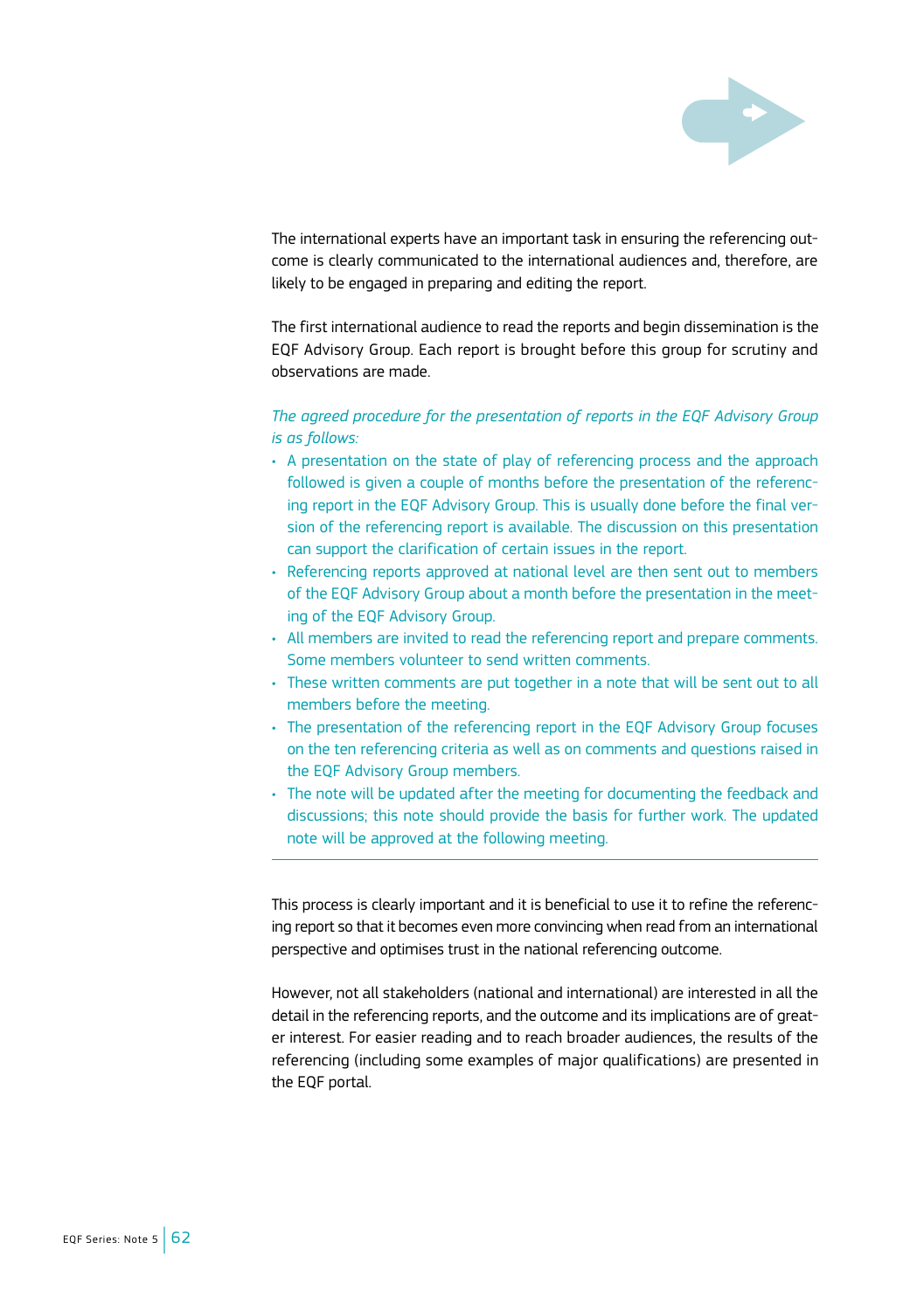# **8** After referencing – the beginning of the end or the end of the beginning?

There is evidence that NQFs and qualifications are evolving and are adapted to meet new needs. Therefore, it will be necessary to review the referencing outcome from time to time.. Some referencing reports already inform about planned reviews or evaluations (for example, from Denmark, the Netherlands, Estonia and Latvia). The Danish report provides the following information:

*Evaluation of the Danish NQF is to be undertaken in 2012. The evaluation will examine the fulfilment of the objectives of the NQF and the validation of the level descriptors for levels 1-5.*

In the report from the Netherlands, there is clear reference to the fact that the referencing of positions of qualifications to the new NLQF is seen as work in progress. Over the next two years, a new agency (NCP-NLQF) will review the positions of qualifications that are considered to be located at a level that is too high or too low. For example, this is envisaged for some labour market qualifications that have not been closely linked to the formal education provision in the past.

As stated earlier communications activity is likely to form the basis of most post referencing activity for NCPs. Most countries have made plans to engage with qualifications experts from other countries to ensure a two-way exchange of information and understanding of the referencing process, its outcomes and its implications.

### Updating the referencing report

The EQF referencing report presents the status quo of the situation in a national context at a certain time and it needs to be considered whether changes of an NQF or of the national qualifications system that has been referenced to the EQF might require an update of the referencing report.

### *Update of the Maltese EQF referencing report*

*Malta had already presented the first version of the referencing report in 2009. In 2010, a second version of the report was published (and presented at the EQF Advisory Group in February 2011). The main changes in the revised edition are:*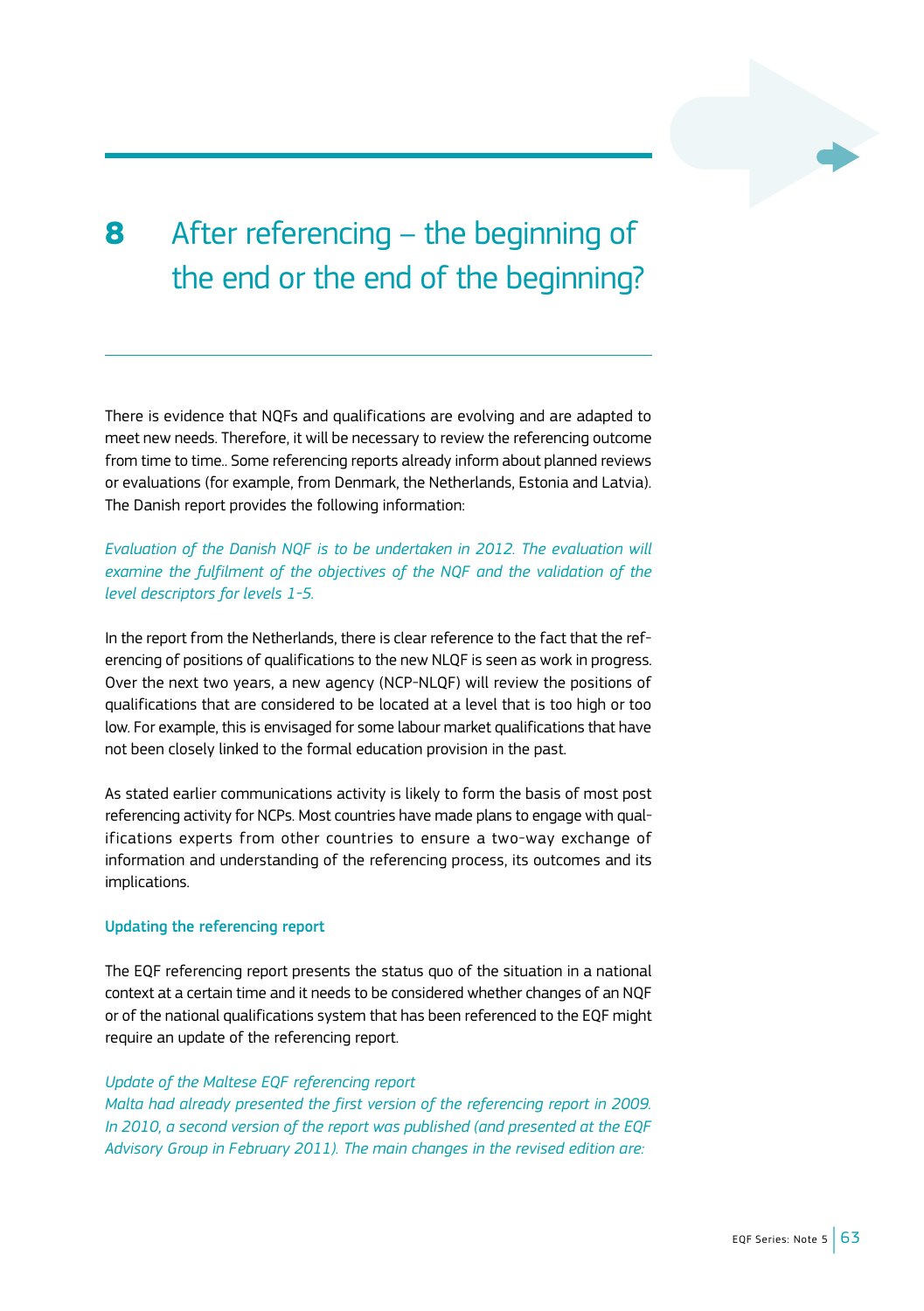

- *1. The state-of-play of the consultation process 2010*
- *2. The renaming of sections to correspond with developments and fine-tuning of the text in relation to European developments such as those related to the Bologna and Copenhagen processes*
- *3. An added Part 5 to illustrate the introduction of (a) the validation of informal learning in compulsory education and (b) the setting up of an awards system referenced to the Malta Qualifications Framework.*

*The revised version is available here: http://mqc.gov.mt/revisedreferencingreport.*

The EQF-Ref partnership( 49) noted differences between minor changes and major changes and suggests that only the latter requires an update of the referencing report. A minor change might be the change in the name of one particular qualification, since there are no changes in the classification of this qualification in the NQF, there is also no need for changing the referencing report. A major change might be, for example, changes in the number of levels of the NQF, the placement of qualifications, the inclusion of new (types of) qualifications or additional parts of the qualifications.

Changes to referencing reports need to be communicated. The EQF Advisory Group should be informed about any changes made, and online resources (for example, information presented at the EQF portal) should always be updated. For the sake of transparency, the EQF referencing reports should always include a statement on their status (for example, first version, updated version etc.) and updated reports should indicate the changes made.

# Beneficiaries of the referencing process

Only a few EQF referencing reports have been published so far. However, it is important not to forget the beneficiaries of the whole EQF project and to be aware of the EQF's two principal aims: to promote citizens' mobility between countries and to facilitate their lifelong learning.

The beneficiaries of the EQF are, for example, learners and workers who want to study or work abroad, employers who can use the EQF for interpreting the qualifications of foreign applicants, individuals and providers who can use the EQF for increasing progression, permeability and participation in lifelong learning. These beneficiaries do not need to be familiar with the overall technicalities of the referencing process, but they need to be informed about the results and the implications these results might have for them.

#### (49)

Cf. EQF-Ref project. 2011. EQF Referencing Process and Report (EQF-Ref, May 2011), 57pp. [www.EQF-Ref.eu](http://www.EQF-Ref.eu)

Including the appropriate EQF levels on qualification certificates, diplomas and 'Europass' documents as well as developing NQF websites or registers on a national level play a crucial role in the process of making the result of the EQF referencing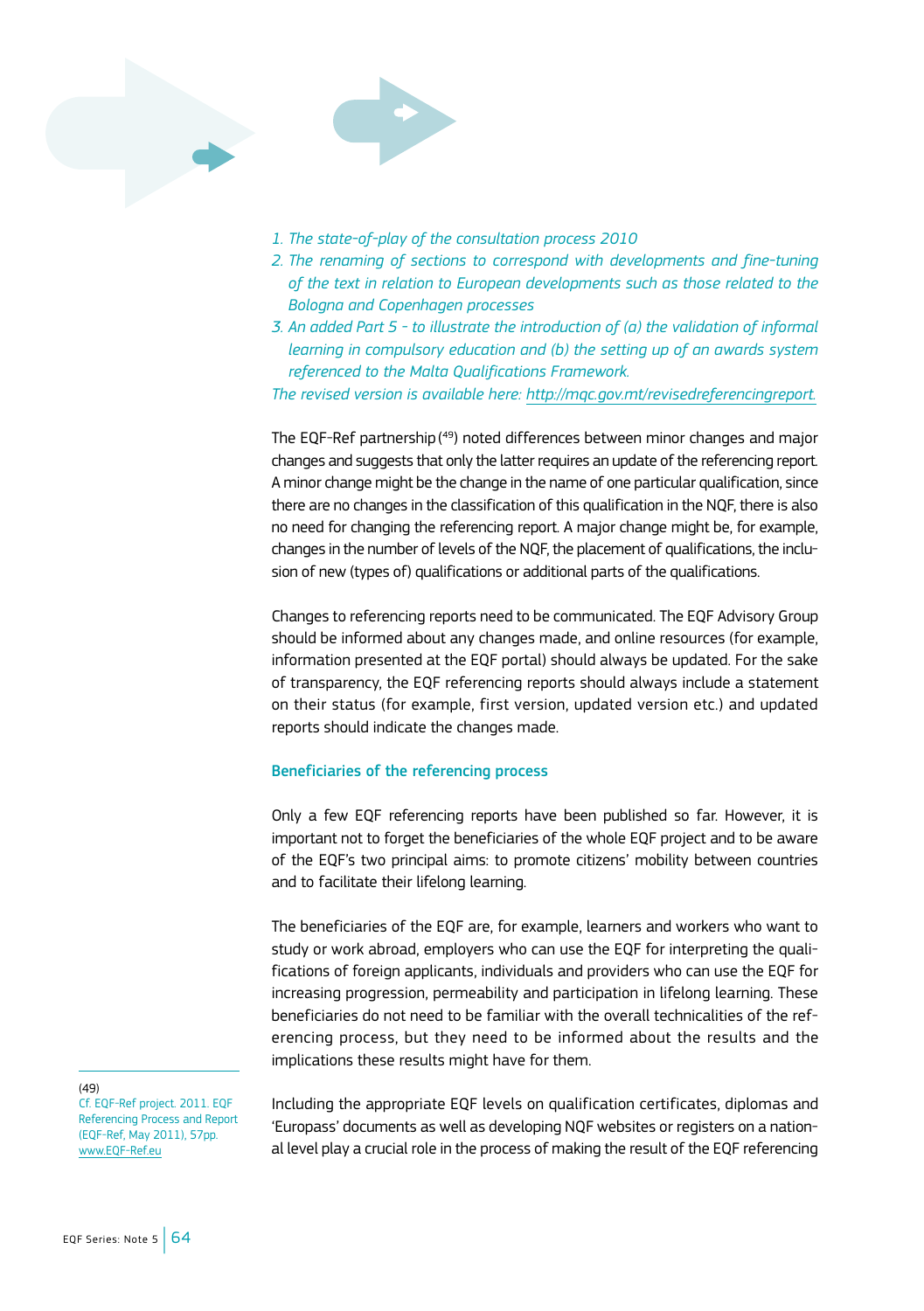process visible to the citizens. However, these websites or databases need to be developed in a user-friendly way and should be linked to or connected with other relevant websites or databases (for example, with course databases or the Europass website). Furthermore, it is of particular importance that the guidance personnel is well informed about these information resources so that they can use them in their guidance processes. Also other professionals who are involved in supporting mobility for lifelong learning and for work need to be well informed about EQF referencing decisions. These include, for example, representatives of ENIC/ NARIC or of national Public Employment Services.

#### A continuing role for the National Coordination Point

It is becoming clear that the referencing process does not have a clearly defined end-point that leads to a single outcome that will remain valid for many years. Qualifications change, frameworks evolve and the referencing outcome may be affected by the outcomes of the referencing process in other countries or the outcomes of research studies. In some cases further change is envisaged in parts of the qualifications system (for example, in Estonia there are new laws for VET and major studies are due to report in the near future). In these cases the EQF NCP is seen as having a continuing role in further implementing change.

In the case of the Netherlands, the NCP is created post referencing to monitor the implementation of the NLQF and could report modifications to the referencing position in the Netherlands.

*Beyond the production of the referencing report, the NCPs work on further aspects of referencing and the implementation of the EQF at national level such as:*

- communicating the referencing outcome more widely (nationally and internationally);
- monitoring and maintenance of the links between national qualifications database or register and the EQF portal;
- monitoring the referencing reports from other countries;
- reviewing the NQF/EQF levels of some qualifications;
- considering new research evidence;
- promoting the synergies between EU level tools such as ECVET and EQAVET.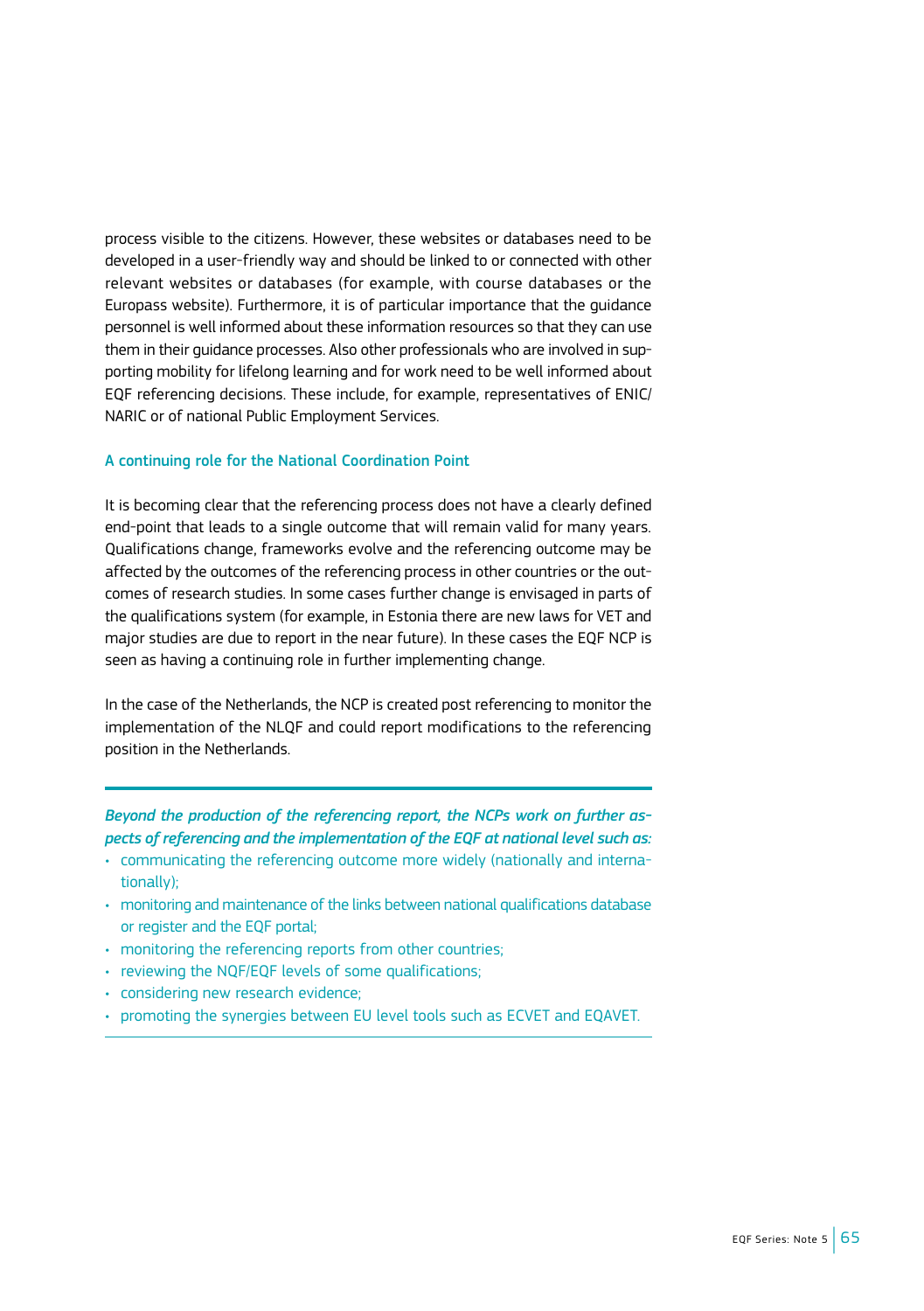<span id="page-67-0"></span>

# **9** Practical points for NCPs

In every country the referencing process takes a different shape. Here some general points are listed as an aide memoire for those EQF NCPs just getting started with the process.

# A checklist

#### *The steering committee*

- How will members be identified?
- How will their individual contributions be optimised?
- Who will be the chairperson, will they need to be seen as an independent voice or a representative voice?
- What exactly is their role and authority?

#### *Managing the process*

- What will be the managing agency?
- What will be the management structure (who has what responsibility)?
- What will be the timeline for the process?
- What finances will be needed (consultation, experts, gathering and analysing evidence)?
- Will there be a national ambassador for the EQF work?
- How will the work on this project tie in with other projects in the qualifications system (national and European)?
- Make EQF referencing concurrent with QF-EHEA self-certification or not?

#### *Stakeholders*

- What are the main stakeholder bodies in the qualifications system?
- How will each body's contributions be optimised?
- What will be their role in managing their own constituencies?
- What is the understanding of the EQF/NQF by stakeholders and does it need to be improved in view of making consultation meaningful?

# *Making a proposal for the referencing*

- Who will generate the first proposal: an expert, a small group of experts?
- What methodologies will they use?
- How will the social and technical dimensions be married together?
- What role is there for best-fit?
- Will there be reference to existing referencing reports?
- How widely will the first proposal be tested?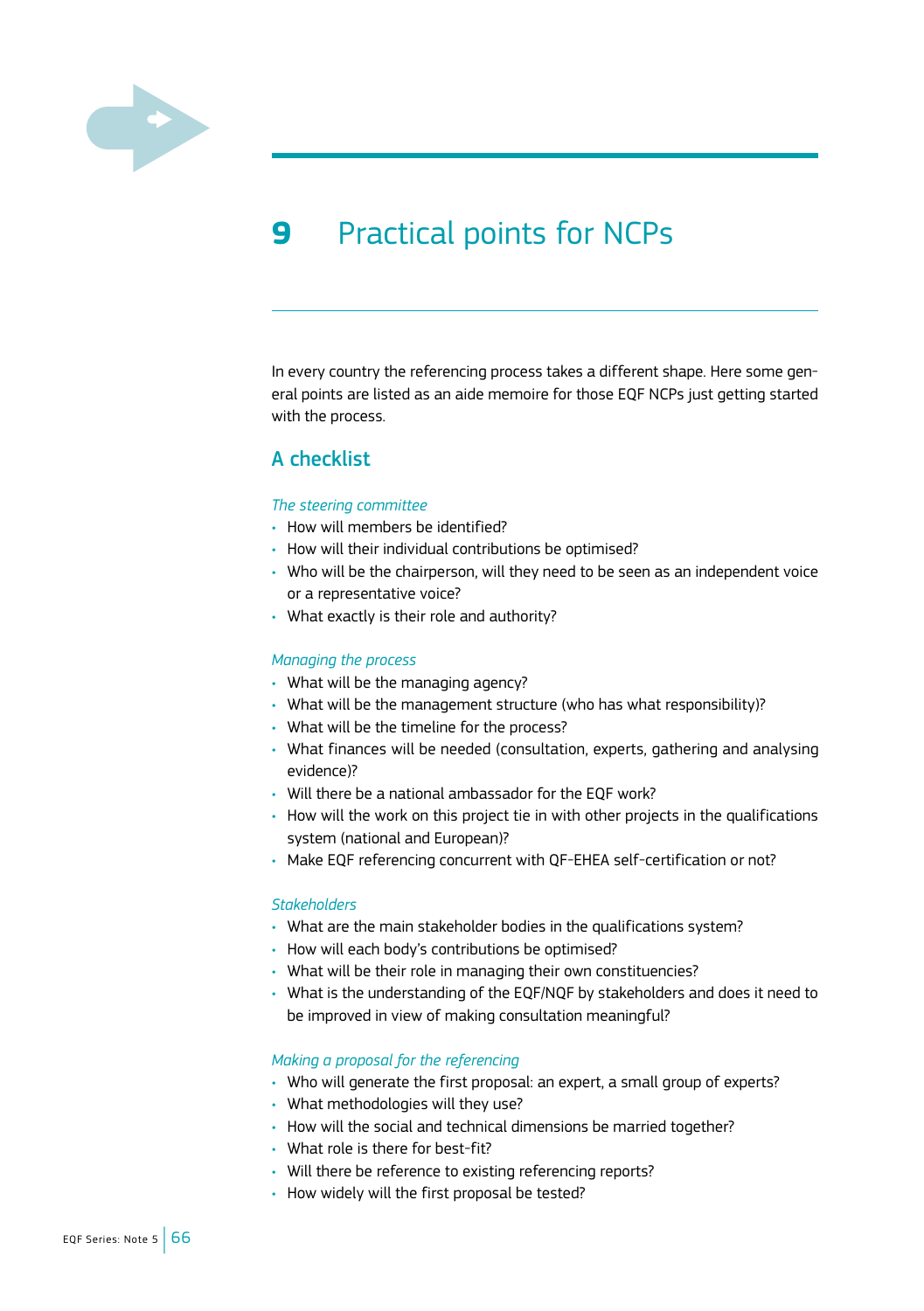# *International experts*

- How many international experts will be used?
- At what stage of the process will they be engaged?
- What are the priorities for their contribution?
- What will be the profile of the experts and reasons for their selection?

# *Communication*

- What is the level of awareness of EQF/NQF issues in the country?
- Has sufficient communication towards stakeholders been carried out before consultation?
- What needs to be communicated (what are the key stakes for the country/ different types of actors)?
- How to communicate these issues in an accessible manner?
- What resources are available?

# *Consulting*

- Will the first proposal be the focus of a national consultation or a more limited process?
- What forms will the consultation take (surveys, events, face-to-face meetings)?
- How will the results be analysed and reported?
- Are there key groups or organisations which you know must respond to provide the appropriate validation of the referencing?

# *Decisions on level-to-level referencing*

- How will a firm proposal for referencing level to level be made?
- Are there key stakeholders who must be given priority for agreement?
- How will referencing issues be resolved?

### *Reporting*

- Who will structure the report?
- Who will write it?
- How will it be signed off as a national agreement?
- Who will present it to the EQF Advisory Group?
- How will comments be taken into account?

### *General communications and dissemination*

- What events and publications will be needed?
- What web-based information will be made available?
- How will the referencing (and examples of qualifications) be included in the EQF portal?
- Who will deal with questions?
- What international dissemination is needed?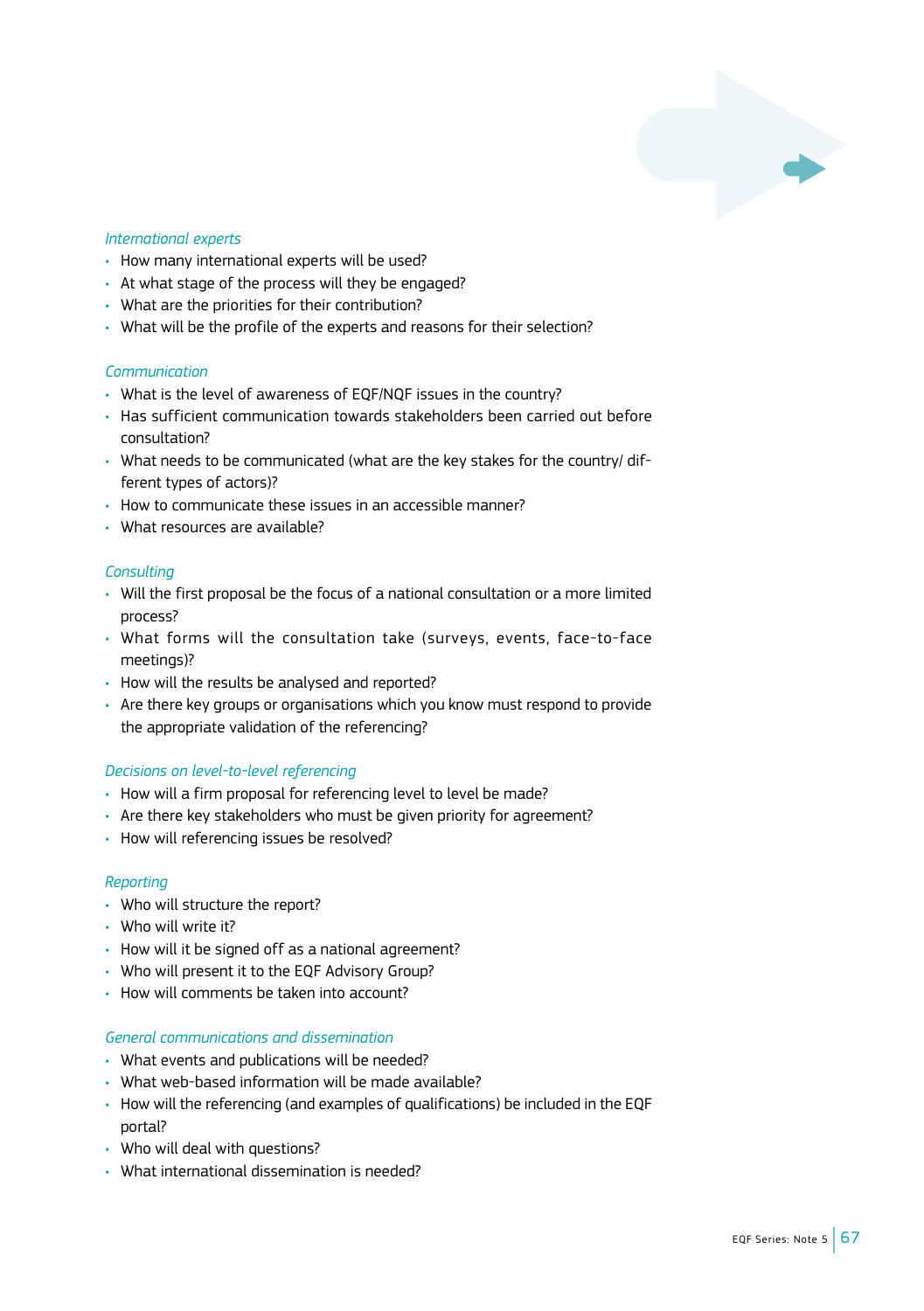

# Useful resources for referencing

#### *Main EQF web-sites:*

- European Commission DG Education and Culture: European Qualifications Framework [http://ec.europa.eu/education/lifelong-learning-policy/doc44\\_en.htm](http://ec.europa.eu/education/lifelong-learning-policy/doc44_en.htm)
- EQF Portal [http://ec.europa.eu/eqf/home\\_en.htm](http://ec.europa.eu/eqf/home_en.htm) – All national referencing reports are available on this portal
- EQF e-community upon registration [http://europa.eu/sinapse/directaccess/qualification\\_framework](http://europa.eu/sinapse/directaccess/qualification_framework)

### *EQF Recommendation –*

[http://eur-lex.europa.eu/LexUriServ/LexUriServ.do?uri=OJ:C:2008:111:0001:0007:](http://eur-lex.europa.eu/LexUriServ/LexUriServ.do?uri=OJ:C:2008:111:0001:0007:EN:PDF) [EN:PDF](http://eur-lex.europa.eu/LexUriServ/LexUriServ.do?uri=OJ:C:2008:111:0001:0007:EN:PDF)

#### *EQF press release –*

http://europa.eu/legislation\_summaries/education\_training\_youth/vocational [training/c11104\\_en.htm](http://europa.eu/legislation_summaries/education_training_youth/vocational_training/c11104_en.htm)

# *EQF Guidance notes*

Note 1 – Explaining the European Qualifications Framework for Lifelong Learning [http://ec.europa.eu/education/lifelong-learning-policy/doc/eqf/brochexp\\_en.pdf](http://ec.europa.eu/education/lifelong-learning-policy/doc/eqf/brochexp_en.pdf)

Note 2 – Added value of National Qualifications Frameworks in implementing the EQF [http://ec.europa.eu/education/lifelong-learning-policy/doc/eqf/note2\\_ en.pdf](http://ec.europa.eu/education/lifelong-learning-policy/doc/eqf/note2_ en.pdf)

Note 3 – Referencing National Qualifications Levels to the EQF (2011 version) [http://ec.europa.eu/education/lifelong-learning-policy/doc/eqf/note3\\_en.pdf](http://ec.europa.eu/education/lifelong-learning-policy/doc/eqf/note3_en.pdf)

Note 4 – Using learning outcomes [http://ec.europa.eu/education/lifelong-learning-policy/doc/eqf/note4\\_en.pdf](http://ec.europa.eu/education/lifelong-learning-policy/doc/eqf/note4_en.pdf)

#### *Key EQF Advisory Group papers*

Accessible on the EQF e-community upon registration [http://europa.eu/sinapse/directaccess/qualification\\_framework](http://europa.eu/sinapse/directaccess/qualification_framework)

# *EQF newsletters*

Three issues per year. All available on the EQF portal: [http://ec.europa.eu/eqf/newsletter\\_en.htm](http://ec.europa.eu/eqf/newsletter_en.htm)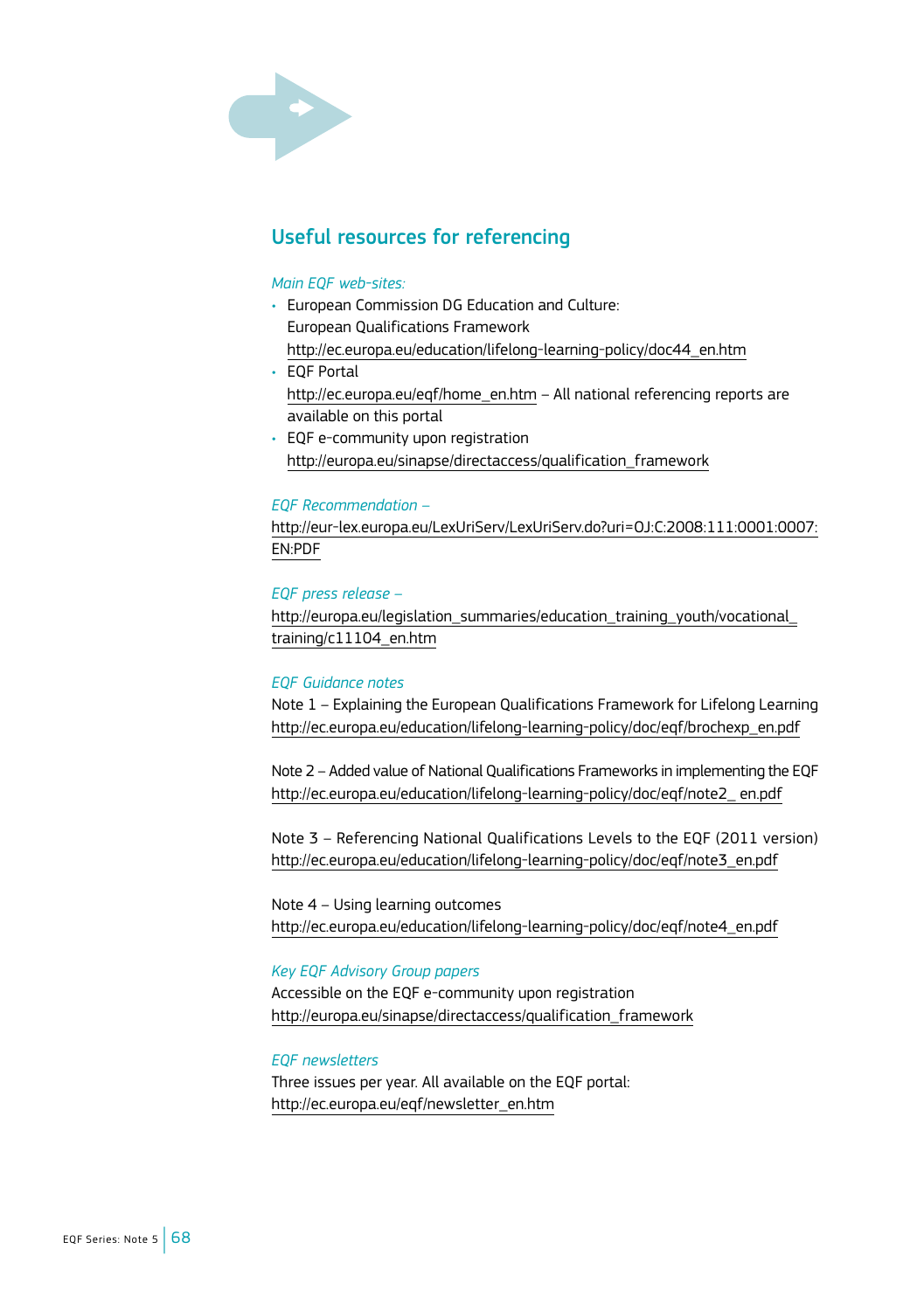

# *Cedefop:*

- Understanding Qualifications: <http://www.cedefop.europa.eu/EN/understanding-qualifications/index.aspx>
- The selection of Cedefop publications relevant for EQF and NQF implementation is available here:<http://www.cedefop.europa.eu/EN/publications/19313.aspx>

# *EQF pilot projects*

Information on the outcomes of EQF pilot projects is available in the library of the EQF e-community upon registration [http://europa.eu/sinapse/directaccess/qualification\\_framework](http://europa.eu/sinapse/directaccess/qualification_framework)

# *Bologna Process:*

Qualifications Frameworks in the EHEA <http://www.ehea.info/article-details.aspx?ArticleId=69>

*Information on mobility and lifelong learning instruments* [http://ec.europa.eu/education/lifelong-learning-policy/mobility\\_en.htm](http://ec.europa.eu/education/lifelong-learning-policy/mobility_en.htm)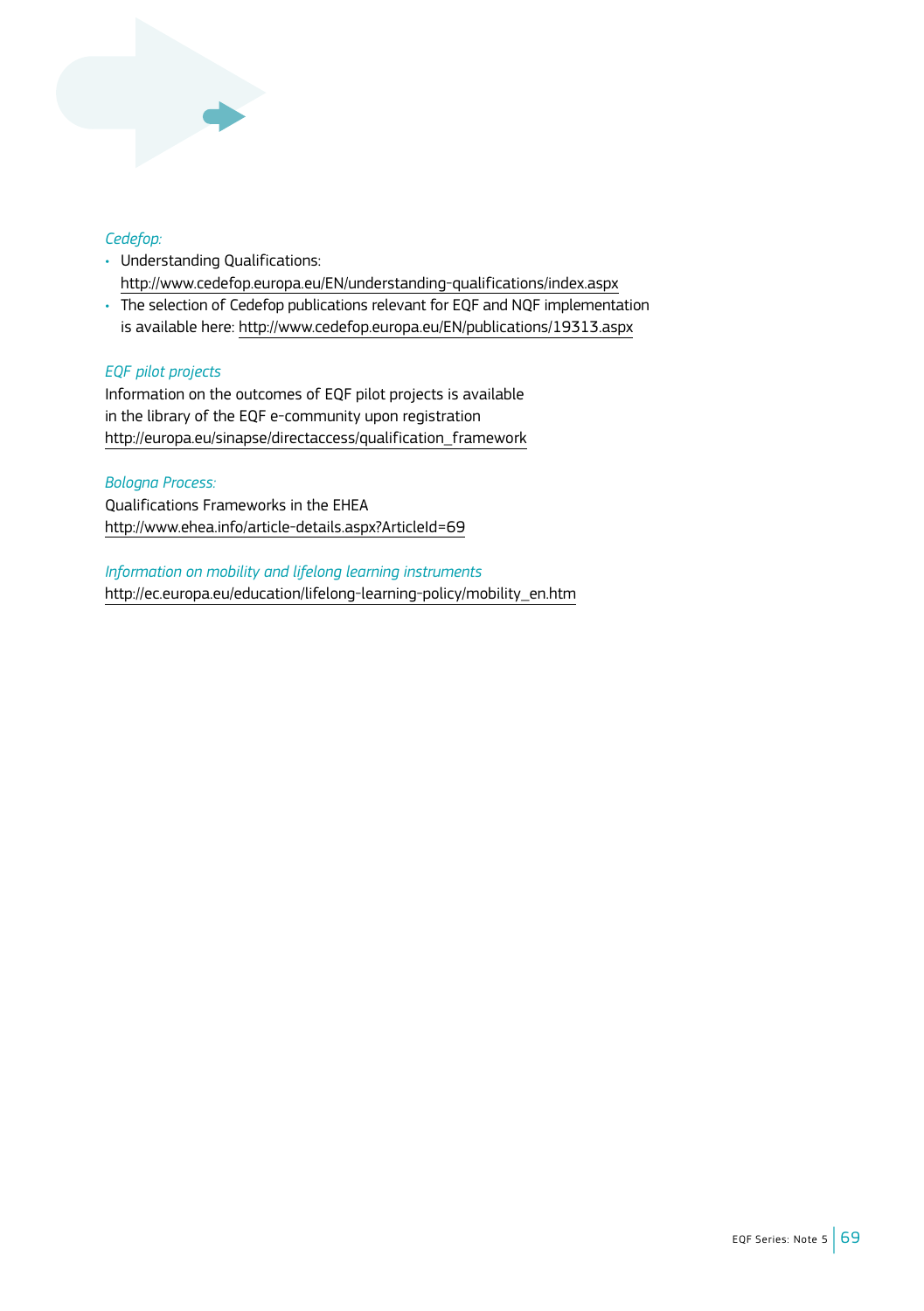# <span id="page-71-0"></span>**10** Annex to chapter 5

Example of the referencing of the twelve national qualifications levels of the SCQF to the EQF, as refered to in [page 41](#page-42-0).

- *(a) There are no grounds for referencing SCQF level 1 to the EQF.*
- *(b) SCQF level 2 can be referenced to EQF level 1 only in some domains. This partial matching was not typical of other levels. Considering the intention of the SCQF level and the extent to which referencing is not possible, it is agreed that SCQF level 2 should not be referenced to the EQF.*
- *(c) SCQF levels 3-6 can be confidently referenced to EQF levels 1-4.*
- *(d) For SCQF level 7, it is difficult to employ 'best fit' on the basis of an analysis of the descriptors alone. However, it is agreed that SCQF level 7 should be referenced to EQF level 5.*
- *(e) SCQF level 8 can be confidently referenced to EQF level 5.*
- *(f) While SCQF level 9 is intended to be more demanding than EQF level 5, it may not reference fully to EQF level 6 in terms of the language of the descriptors. It is agreed, however, that SCQF level 9 should be referenced to EQF level 6.*
- *(g) SCQF level 10 can be confidently referenced to EQF level 6. SCQF levels 11 and 12 can be confidently referenced to EQF levels 7 and 8.*

Using the principle of 'best fit', SCQF levels can be referenced to EQF levels in terms of aims, descriptors and contents as shown below.

| <b>SCQF</b>             | <b>EQF</b>     |
|-------------------------|----------------|
| 12                      | 8              |
| 11                      | 7              |
| 10                      | 6              |
| 9                       |                |
| 8                       | 5              |
| 7                       |                |
| 6                       | 4              |
| 5                       | 3              |
| $\overline{4}$          | $\overline{2}$ |
| $\overline{\mathbf{3}}$ | 1              |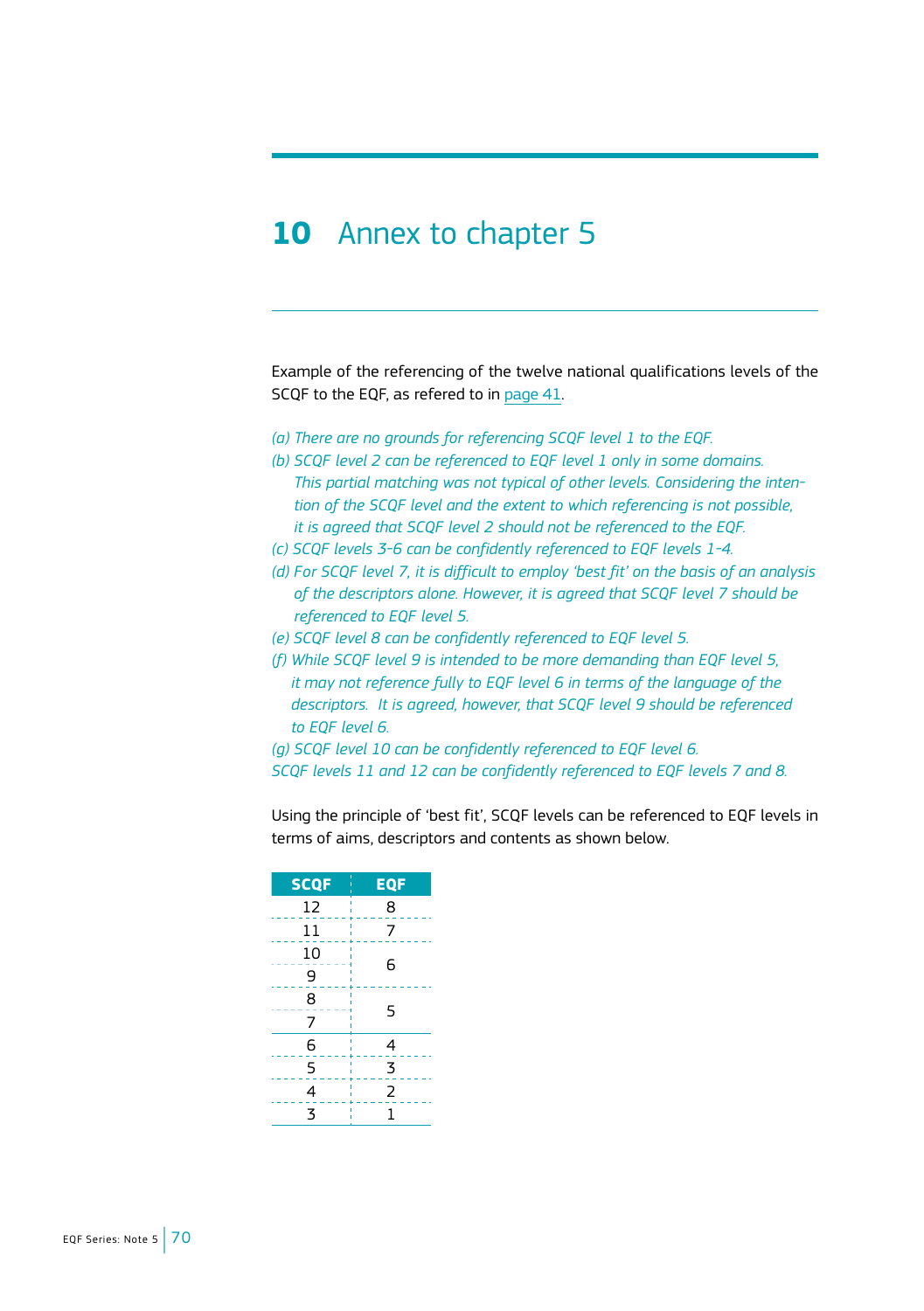

Example of categories of NQF level descriptors in Portugal as refered to in [page](#page-43-0) 42. The competence category is better understood as 'attitudes': this category covers the aspects of autonomy and responsibility in the following way:

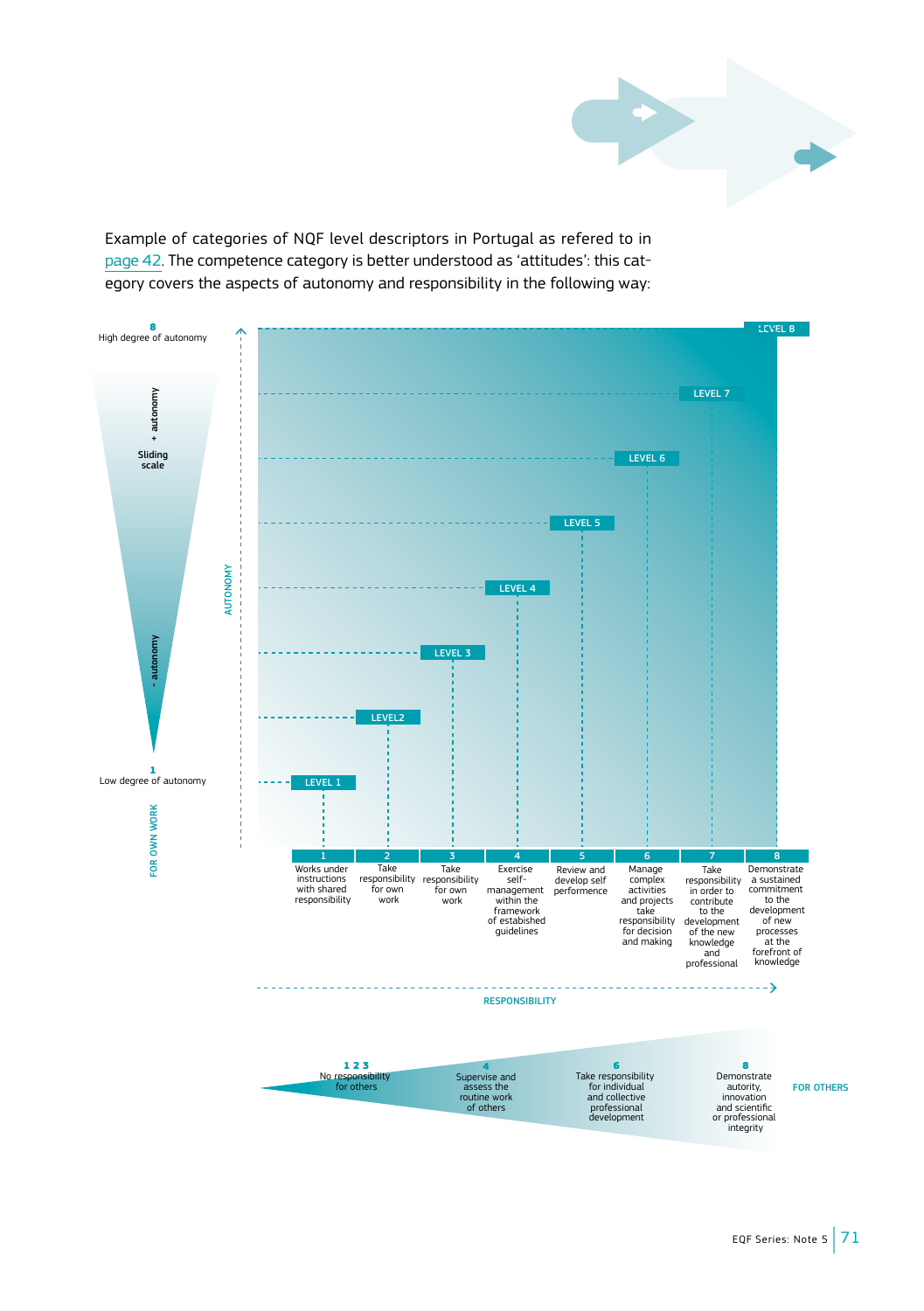Example of the Polish Qualifications Framework descriptors, as mentioned in [page 42.](#page-43-0)



In the following table, the levels of detail are shown for the EQF and the provisional PQF at level 4.

|            | <b>Knowledge</b>                                                                              | <b>Skills</b>                                                                                                                                 | <b>Competence</b>                                                                                                                                                                                                                                                                           |
|------------|-----------------------------------------------------------------------------------------------|-----------------------------------------------------------------------------------------------------------------------------------------------|---------------------------------------------------------------------------------------------------------------------------------------------------------------------------------------------------------------------------------------------------------------------------------------------|
|            | Scope<br>• Extent of understanding                                                            | • Problem solving<br>Using knowledge in practice<br>Learning<br>Communicating                                                                 | Identity<br>Cooperation<br>Responsibility                                                                                                                                                                                                                                                   |
| <b>EOF</b> | • Factual and theoretical knowl-<br>edge in broad contexts within<br>a field of work or study | $\cdot$ A range of cognitive and<br>practical skills required to<br>generate solutions to specific<br>problems in a field of work or<br>study | Exercise self-management witin<br>the quidelines of work or study<br>contexts that are usually<br>predictable, but are subject to<br>change. Supervise the routine<br>work of others, taking some<br>responsibility<br>for the evaluation and improve-<br>ment of work or study activities. |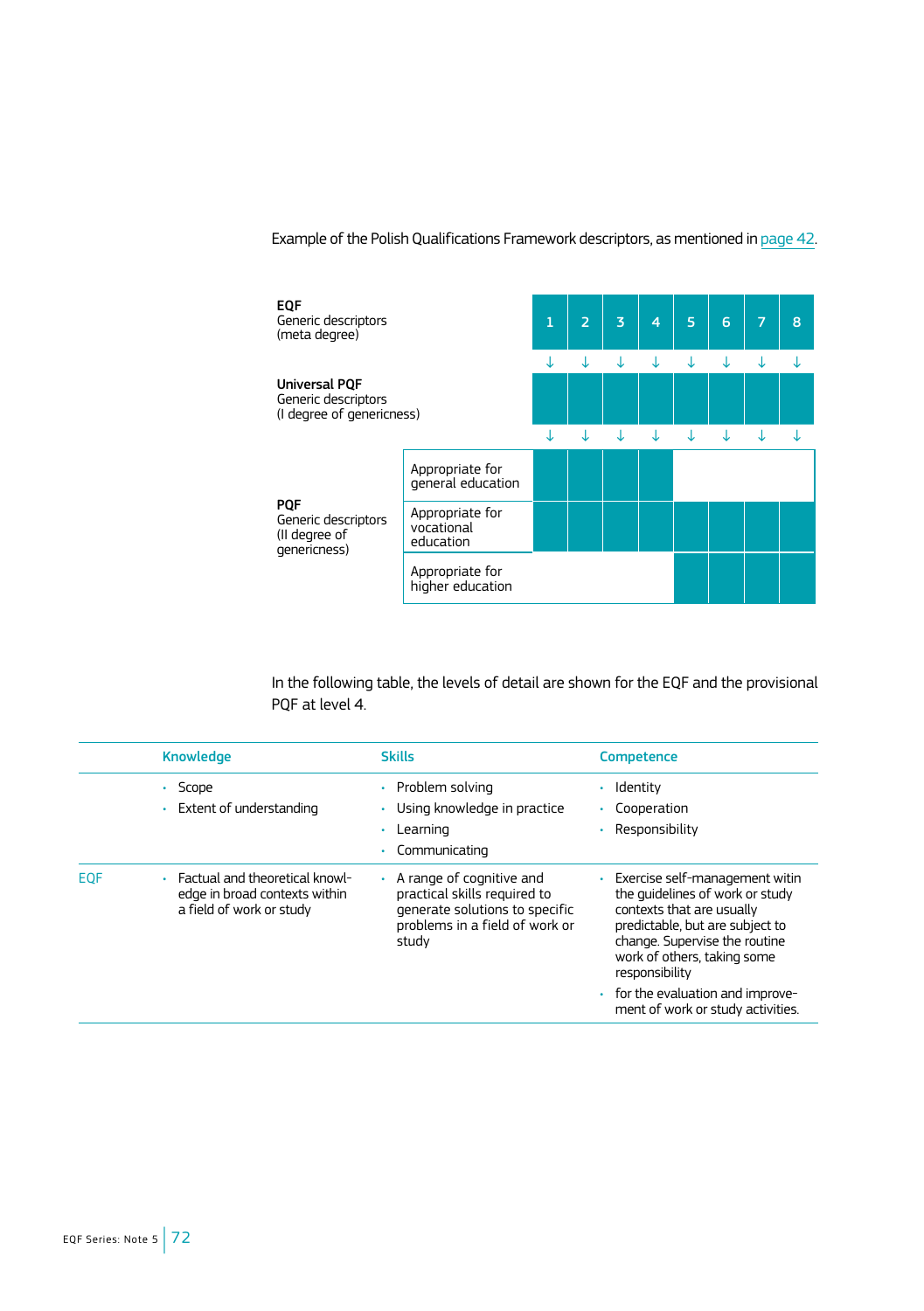

|                                                             | <b>Knowledge</b>                                                                                                                                                                                                                                                                                                                                                                                                                                           | <b>Skills</b>                                                                                                                                                                                                                                                                                                                                                                                                                                                                        | Competence                                                                                                                                                                                                                                                                                                                                                                                                                                                |
|-------------------------------------------------------------|------------------------------------------------------------------------------------------------------------------------------------------------------------------------------------------------------------------------------------------------------------------------------------------------------------------------------------------------------------------------------------------------------------------------------------------------------------|--------------------------------------------------------------------------------------------------------------------------------------------------------------------------------------------------------------------------------------------------------------------------------------------------------------------------------------------------------------------------------------------------------------------------------------------------------------------------------------|-----------------------------------------------------------------------------------------------------------------------------------------------------------------------------------------------------------------------------------------------------------------------------------------------------------------------------------------------------------------------------------------------------------------------------------------------------------|
| <b>PQF</b><br><b>Universal</b>                              | • Broadened basic general<br>knowledge with elements<br>of knowledge from a field<br>of study and work<br>• Understanding moderately<br>complex dependencies<br>between selected natural and<br>social phenomena as well as<br>in the area of the products of<br>human thought                                                                                                                                                                             | ¥.<br>Solving more complex and<br>somewhat non-routine prob-<br>lems often under variable<br>conditions<br>• Completing more complicated<br>tasks, partially without<br>instruction often under<br>variable conditions<br>• Autonomous learning in<br>a structured form<br>• Formulating and understand-<br>ing slightly more complex<br>statement related to a broad<br>range of issues;<br>• Ability to use a foreign<br>language to formulate and<br>understand simple statements | Awareness of what it means<br>to responsibly participate in<br>various communities and<br>function in various social roles.<br>as well as the obligations<br>resulting therefrom<br>• Acting and cooperating with<br>others under conditions of<br>extensive autonomy instruc-<br>tured conditions<br>Evaluating one's own activities<br>and those of persons under<br>one's direction: taking respon-<br>sibility for the results of those<br>activities |
| <b>PQF</b><br>general<br>education                          | • Possesses broadened and<br>in-depth knowledge in selected<br>fields allowing education to be<br>continued in a defined direc-<br>tion at an institution of higher<br>education, as well as expand-<br>ed knowledge for the<br>understanding of:                                                                                                                                                                                                          | Has mastered compound and<br>uncomplicated skills required to:                                                                                                                                                                                                                                                                                                                                                                                                                       | Manifests readiness to:                                                                                                                                                                                                                                                                                                                                                                                                                                   |
| Language                                                    | The structures and rules<br>of formulating complex<br>statements<br>• ethical basis of verbal<br>communication<br>• The structures and rules of<br>formulating simple verbal and<br>written statements in a foreign<br>language                                                                                                                                                                                                                            | · consciously differentiate<br>linguistic expressions<br>understand complex statements<br>analyse, select and link informa-<br>tion from various sources<br>• Formulate lengthier state-<br>ments of varying character<br>Present and substantiate one's<br>own opinion and discuss it in<br>a group forum<br>• Use a foreign language at the<br>CEFR B1 level                                                                                                                       | Respect the ethical require-<br>ments of verbal communication<br>Withhold the expression on<br>unsubstantiated opinions                                                                                                                                                                                                                                                                                                                                   |
| Mathemat-<br>ics, other<br>exact and<br>natural<br>sciences | Not too complex mathematical<br>strategies and models<br>Basic theories about the<br>material world<br>Not too complex natural and<br>technical phenomena and<br>processes<br>• Basic rules of drawing conclu-<br>sions based on research results<br>• Basic principles of sustainable<br>development<br>• Basic rules of recognising<br>threats to safety, health and<br>the environment and the<br>ability to respond appropately<br>when threats appear | Utilise not too complex<br>mathematical tools in many<br>different situations<br>Conduct very simple experi-<br>ments in the natural and<br>technical sciences<br>Apply rules of safety, health<br>and environmental protection                                                                                                                                                                                                                                                      | Abide by rules of safety, health<br>and environmental protection<br>and react when threats appear                                                                                                                                                                                                                                                                                                                                                         |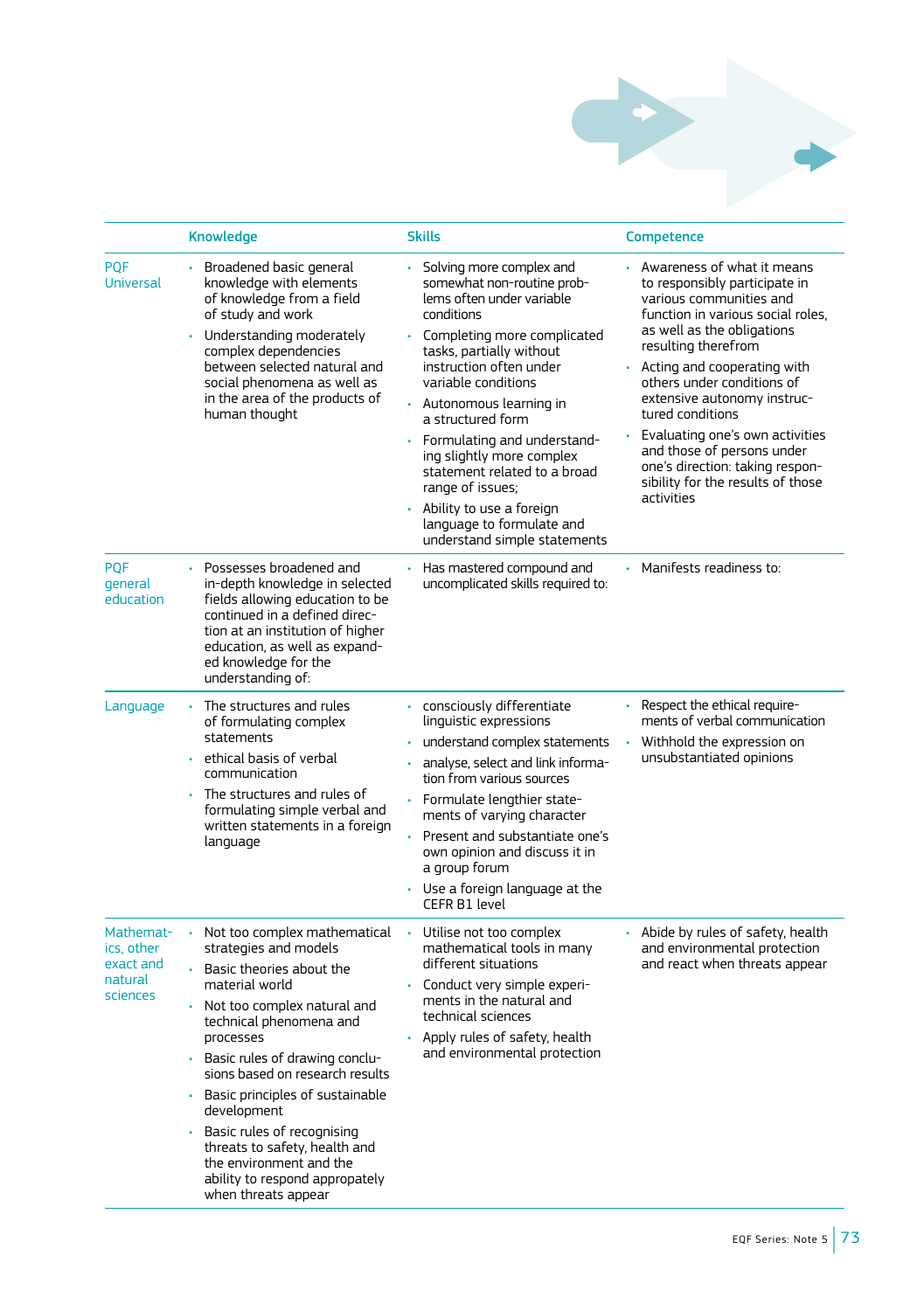|                                       | <b>Knowledge</b>                                                                                                                                                                                                                                                                                                                                                                                                                                                    | <b>Skills</b>                                                                                                                                                                                                                                                                                                                                                                                                    | <b>Competence</b>                                                                                                                                                                                                                                                                                                                                                                                           |
|---------------------------------------|---------------------------------------------------------------------------------------------------------------------------------------------------------------------------------------------------------------------------------------------------------------------------------------------------------------------------------------------------------------------------------------------------------------------------------------------------------------------|------------------------------------------------------------------------------------------------------------------------------------------------------------------------------------------------------------------------------------------------------------------------------------------------------------------------------------------------------------------------------------------------------------------|-------------------------------------------------------------------------------------------------------------------------------------------------------------------------------------------------------------------------------------------------------------------------------------------------------------------------------------------------------------------------------------------------------------|
| Social<br>functioning                 | • Factors influencing success in<br>life and individual responsibil-<br>ity of one's decisions<br>• Basic mechanisms of the<br>functioning of societies and<br>the economy, also in the global<br>dimension<br>• The significance and principles<br>of dialogue and cooperation in<br>estabilshing social order<br>The significance and principles<br>of social solidarity<br>• One's own identity connected<br>to participation in various<br>types of communities | · Formulate strategies leading<br>to the achievement of success<br>in various spheres of life<br>• Conduct dialogue and cooper-<br>ate in partenership<br>relationships while maintain-<br>ing one's own identity<br>Identify the needs of other<br>persons and adequately<br>respond to them<br>Undertake autonomous<br>learning and act autonomous-<br>ly in party unknown and partily<br>variable situations. | Shape one's future while<br>taking into account significant<br>contexts<br>• Conduct dialogue and cooper-<br>ate in partnership relationships<br>· Accept one's role in hierarchi-<br>cal structures as well as direct<br>them<br>Recognise the needs of other<br>persons and respond to them<br>Undertake autonomous<br>learning (aside from organised<br>educational classes) or<br>autonomous activities |
| <b>POF</b><br>vocational<br>education | • Possesses theoretical and<br>practical knowledge in a given<br>vocational fiels related to:                                                                                                                                                                                                                                                                                                                                                                       | • Has mastered the skills of<br>a given vocational field<br>consising of:                                                                                                                                                                                                                                                                                                                                        | • In relation to vocational taks,<br>manifests readiness to:                                                                                                                                                                                                                                                                                                                                                |
| Informa-<br>tion                      | • Concepts and terminology<br>Phenomena and processes<br>Utilised technologies<br>$\bullet$<br>Utilised organisational solutions<br>Required requlations and<br>procedures of workplace<br>safety and hygiene                                                                                                                                                                                                                                                       | • Processing not too simple<br>information<br>· Autonomously developing<br>simple instructions<br>• Making not too simple calcula-<br>tions related to the tasks being<br>carried out<br>Utilising documents<br>Searching for and providing<br>information to others also with<br>the use of electronic media                                                                                                    | Complying with technological<br>and organisational<br>requirements<br>• Following developmental trends<br>in a given vocational field<br>Formulating the conditions for<br>work according to work safety<br>rules                                                                                                                                                                                           |
| <b>Tools and</b><br>materials         | ä.<br>Basic principles of the function-<br>ing of complex tools, devices<br>and machines<br>• Characteristics and qualities of<br>materials used                                                                                                                                                                                                                                                                                                                    | Carrying out complex vocation-<br>al activities with the use of<br>appropriate tools and materials<br>Operating work station<br>equipment                                                                                                                                                                                                                                                                        | Carrying out complex vocation-<br>al activities with the use of<br>appropriate tools and materials<br>• Operating work station<br>equipment                                                                                                                                                                                                                                                                 |
| Cooperat-<br>ing                      | Principles and methods of<br>communicating in the profes-<br>sional community<br>• Basic principles and methods<br>of leading a small work team<br>Basic principles and methods<br>of instructing and training at<br>the workplace                                                                                                                                                                                                                                  | ¥.<br>Carrying out the complex<br>instructions of supervisors<br>$\cdot$ Conducting a dialogue with<br>clients and cooperants<br>• Directing small teams of<br>employees<br>Participating in meetings                                                                                                                                                                                                            | • Assume responsibility for<br>individually implemented tasks<br>React to opinions about the<br>work carried out<br>• Assume responsibility for<br>directing small work teams<br>Discuss the work of a subordi-<br>nate team and listen to workers<br>Coordinate one's own work<br>or that of a subordinate team<br>consisting of other persons<br>or teams                                                 |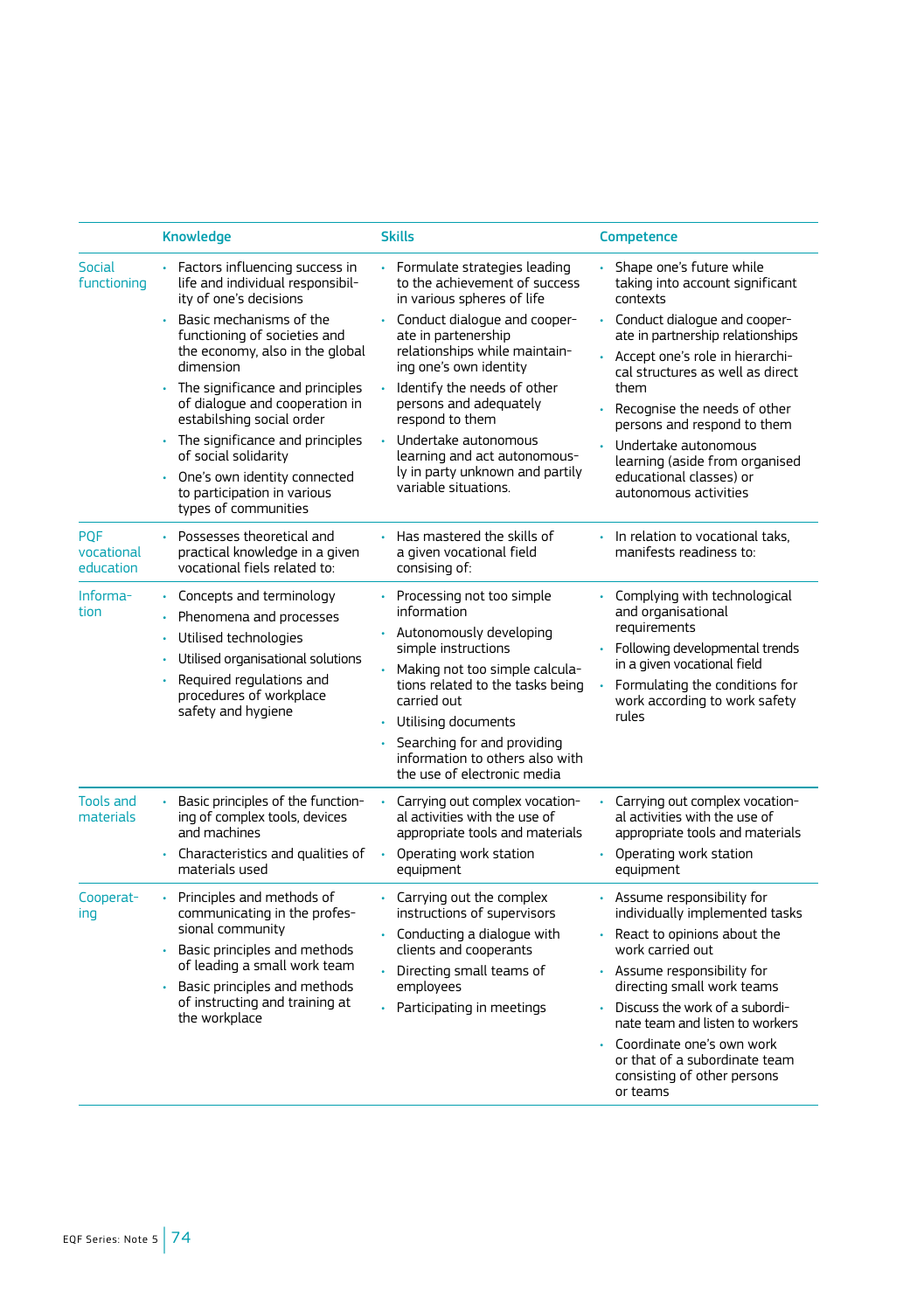

| Include improvements<br>Principles of planning the<br><b>Processes</b><br>Preparing a plan of carrying<br>manner of carrying out one's<br>out one's own vocational tasks<br>– planning,<br>Make descisions about<br>vocational tasks or directing<br>or those of a directed team<br>imple-<br>whether or not to carry<br>menting.<br>a team<br>out vocational tasks<br>• Adapting a standard plan<br>evaluating<br>Principles and methods of<br>of action to circumstances<br>• Proceed according to<br>evaluating the implementation<br>the ethical principles<br>Evaluating the economic<br>and results of one's own work<br>of the profession<br>aspects of the vocational<br>being carried out or that of the<br>tasks carried out<br>team being directed<br>diagnosing and resolving not<br>• Principles of professional ethics<br>too simple problems occurring<br>while carrying out one's own<br>vocational tasks or those of<br>suborinate employees |
|---------------------------------------------------------------------------------------------------------------------------------------------------------------------------------------------------------------------------------------------------------------------------------------------------------------------------------------------------------------------------------------------------------------------------------------------------------------------------------------------------------------------------------------------------------------------------------------------------------------------------------------------------------------------------------------------------------------------------------------------------------------------------------------------------------------------------------------------------------------------------------------------------------------------------------------------------------------|
|                                                                                                                                                                                                                                                                                                                                                                                                                                                                                                                                                                                                                                                                                                                                                                                                                                                                                                                                                               |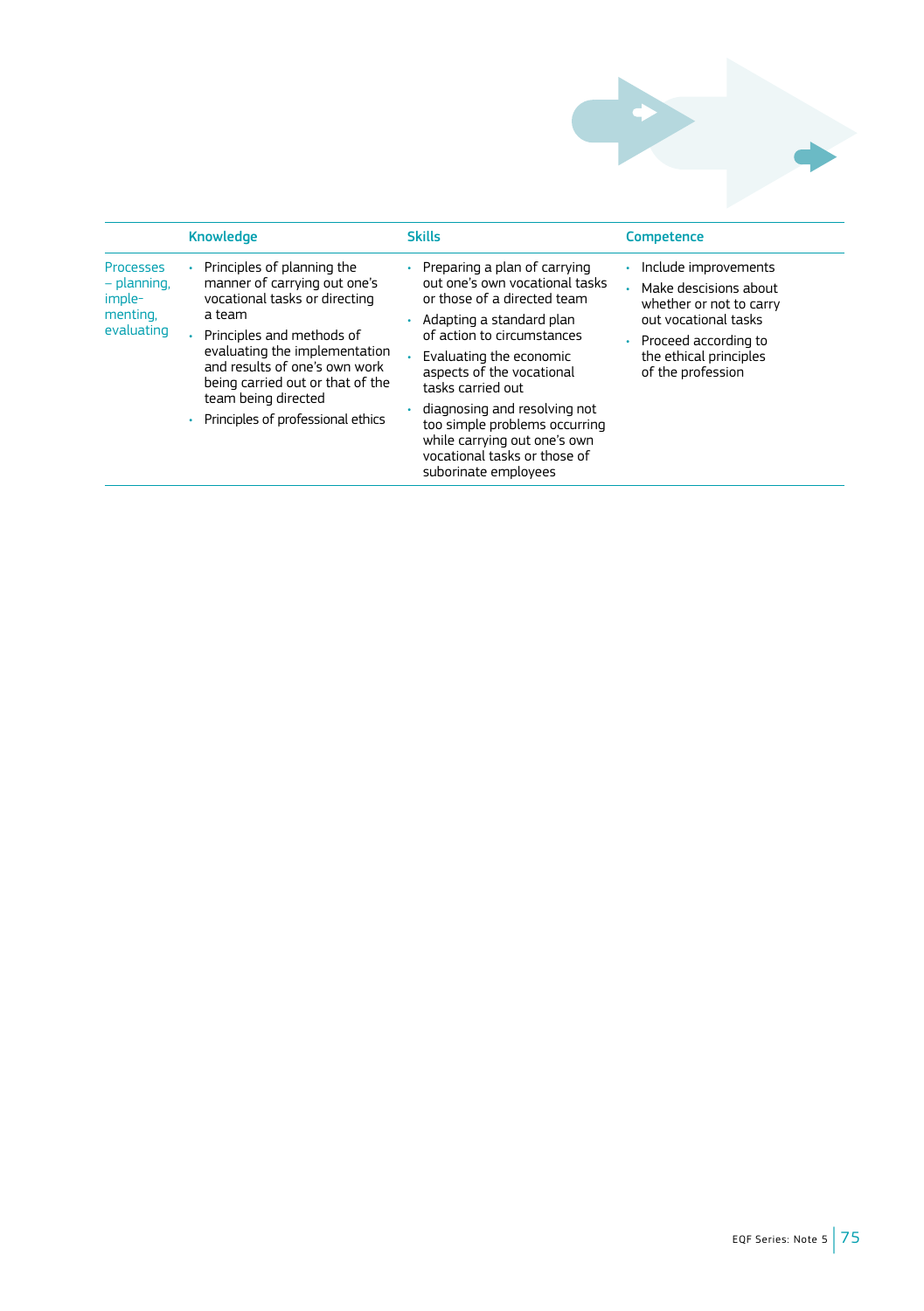# The example of the FIRST project, as presented in [page 42.](#page-43-0)

|                                     | <b>Knowledge</b>                                                                                                                                                                                                                                                                                                                                                                                                                                                                                                                                                                                                                                                                                                                                                                      | <b>Skills</b>                                                                                                                                                                                                                                                                                                                                                                                                                                                                                             | Competence                                                                                                                                                                                                                                                                                                                                                                                                                                                                                                                                                                                                                                                       |
|-------------------------------------|---------------------------------------------------------------------------------------------------------------------------------------------------------------------------------------------------------------------------------------------------------------------------------------------------------------------------------------------------------------------------------------------------------------------------------------------------------------------------------------------------------------------------------------------------------------------------------------------------------------------------------------------------------------------------------------------------------------------------------------------------------------------------------------|-----------------------------------------------------------------------------------------------------------------------------------------------------------------------------------------------------------------------------------------------------------------------------------------------------------------------------------------------------------------------------------------------------------------------------------------------------------------------------------------------------------|------------------------------------------------------------------------------------------------------------------------------------------------------------------------------------------------------------------------------------------------------------------------------------------------------------------------------------------------------------------------------------------------------------------------------------------------------------------------------------------------------------------------------------------------------------------------------------------------------------------------------------------------------------------|
| <b>EOF</b><br><b>Descriptor</b>     | Factual and theoretical knowledge<br>in road contexts within a fiel of<br>work or study                                                                                                                                                                                                                                                                                                                                                                                                                                                                                                                                                                                                                                                                                               | A range of cognitive and practical<br>skills required to generate solu-<br>tions to specific problems in a field<br>of work or study                                                                                                                                                                                                                                                                                                                                                                      | Exercise self-management within<br>the quidelines of work or study<br>contexts that are usually predicta-<br>ble, but are subject to change<br>Supervise the routine work of<br>others, taking some responsibility<br>for the evaluation and improve-<br>ment of work or study activities                                                                                                                                                                                                                                                                                                                                                                        |
| <b>FSS EOF</b><br><b>Translator</b> | • Explains the key drivers,<br>stakeholders and structures of<br>the economy and the role of the<br>financial intermediation process<br>Explains the FS core business<br>ò.<br>processes, practives and the<br>related regulatory, legal and<br>corporate governance<br>requirements<br>Describes in plain language<br>ò.<br>a broad range of banking and<br>financial products and services<br>offered by own/other financial<br>organisations and their venefits<br>to the clients, as th basis for<br>financial sales and advice<br>processes<br>· Explains customer segmenta-<br>tion: types of clients and their<br>resultant financial needs<br>Iderifies fundamental risks, risk<br>management, priciples and<br>processes and explains his/her<br>position within the process | • Performs a needs analysis of<br>clients putting it agains the<br>macro and microeconomic<br>situation and translates those<br>into an offer of adequate<br>banking and financial products<br>and services<br>Analyses key factors influenc-<br>ing performance of a financial<br>product<br>Generates and communicates<br>procedure-driven solutions,<br>compliant with risk profile<br>established by the organisation<br>and the legal and regulatory<br>requirements binding for the<br>organisation | • Demonstrates autonomy in<br>applying relevant financial<br>markets information to his/her<br>own specific role<br>Takes responsibility for being<br>ethical, compliant and effec-<br>tive within the boundaries of<br>his/her job, working indepen-<br>dently or withing a team<br>Takes responsibility, within<br>regulatory requirements, to<br>meet clients' financial needs,<br>without direct supervision<br>• Takes responsibility to capture<br>problems, inefficiencies and<br>opportunities for quality<br>improvement within his/her<br>work environment/team and<br>to come up with appropriate<br>solutions<br>· Performs well as a team<br>member |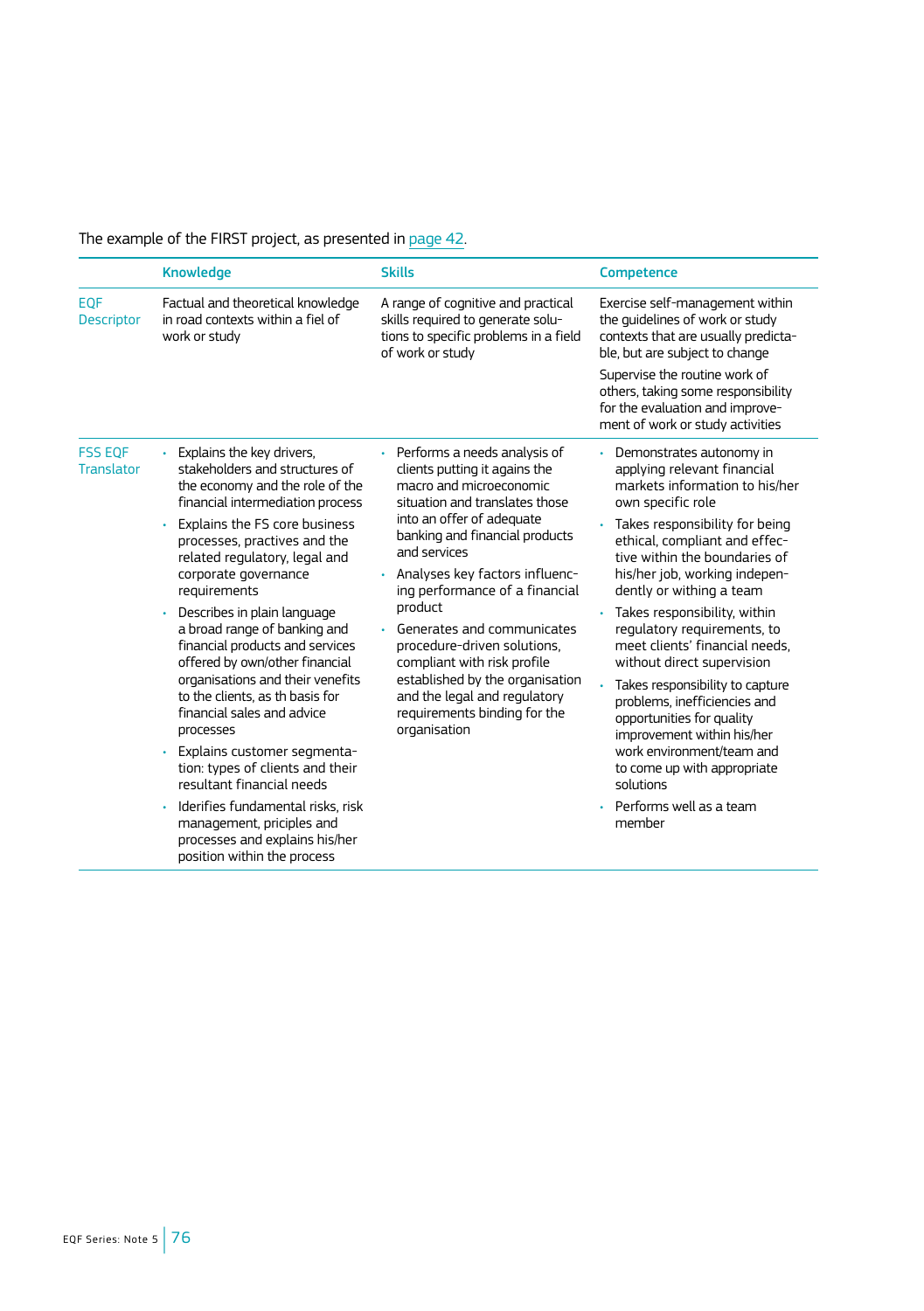European Commission

### **Referencing National Qualifications Levels to the EQF – European Qualifications Framework Series: Note 5**

Luxembourg: Publications Office of the European Union

 $2013 - 76$  pp.  $- 25.0 \times 17.6$  cm

ISBN 978-92-79-26563-1 doi:10.2766/40015

## **HOW TO OBTAIN EU PUBLICATIONS**

### **Free publications:**

- via EU Bookshop [\(http://bookshop.europa.eu](http://bookshop.europa.eu));
- at the European Commission's representations or delegations. You can obtain their contact details on the Internet [\(http://ec.europa.eu\)](http://ec.europa.eu) or by sending a fax to +352 2929-42758.

#### **Priced publications:**

• via EU Bookshop [\(http://bookshop.europa.eu](http://bookshop.europa.eu));

**Priced subscriptions (e.g. annual series of the** *Official Journal of the European Union* **and reports of cases before the Court of Justice of the European Union):**

• via one of the sales agents of the Publications Office of the European Union [\(http://publications.europa.eu/others/agents/index\\_en.htm](http://publications.europa.eu/others/agents/index_en.htm)).